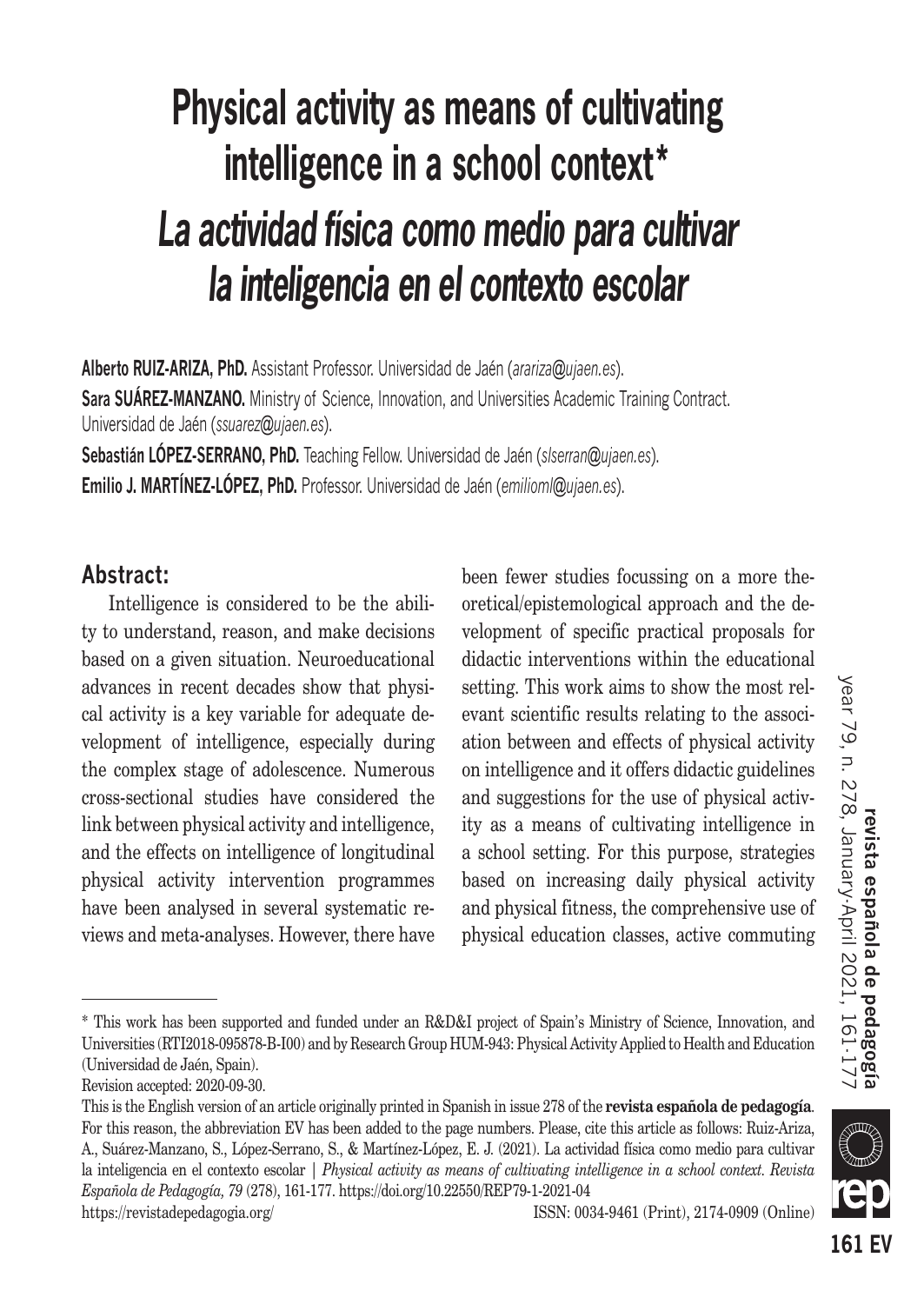to school and active school starts, active breaks and recesses, and finally the combined teaching of physically active academic sessions, are shown.

**Keywords:** physical activity, physically active classes, cognition, active breaks, physical education, intelligence, movement.

### **Resumen:**

La inteligencia es considerada como la capacidad de entender, razonar, comprender y tomar decisiones con base en una situación determinada. Los avances neuroeducativos de las últimas décadas muestran que la actividad física es una variable clave para un adecuado desarrollo de la inteligencia, sobre todo durante la compleja etapa de la adolescencia. La asociación de la actividad física con la inteligencia ha sido abordada en múltiples estudios transversales, y los efectos de programas de intervención longitudinales entre actividad física e inteligencia han sido analizados en varios estudios de revisión sistemática y metanálisis. Sin embargo, son menos los estudios dedicados a un enfoque más teórico/epistemológico y al desarrollo de propuestas prácticas específicas de intervenciones didácticas dentro del contexto educativo. Este ensayo pretende mostrar los resultados científicos más relevantes de asociación y efectos de la actividad física en la inteligencia, así como ofrecer pautas y sugerencias didácticas para el empleo de la actividad física como medio para cultivar la inteligencia en el contexto escolar. Para ello, se muestran estrategias basadas en el aumento de la actividad física diaria y la condición física, el uso integral de las clases de Educación Física, el desplazamiento activo al colegio y los inicios escolares activos, los descansos y recreos activos, y finalmente la impartición combinada de sesiones académicas físicamente activas.

**Descriptores:** actividad física, clases físicamente activas, cognición, descansos activos, Educación Física, inteligencia, movimiento.

# **1. Introduction**

Cultivating intelligence has been a focus of interest for educational professionals throughout history (Tomporowski et al., 2008). In recent decades the concept of intelligence has developed considerably from a concept associated with the intelligence quotient (IQ) (Hogan, 1978) to a broader one explained by different domains (Pérez-Sánchez et al., 2012). This latter tendency has precursors in new multifactor models such as Gardner's multiple intelligences (1983) or Sternberg's triarchic intelligence (1985). The new trends in the study of intelligence have also moved away from a traditional link to logical-mathematical ability, memory, or linguistic aspects to a more global assessment including aspects relating to kinaesthetic-corporal intelligence, spatial intelligence, emotional intelligence, and creativity (Petrides et al., 2016; Ruiz-Ariza et al., 2019).

In the field of education, intelligence is regarded as a vital element for assimilating,

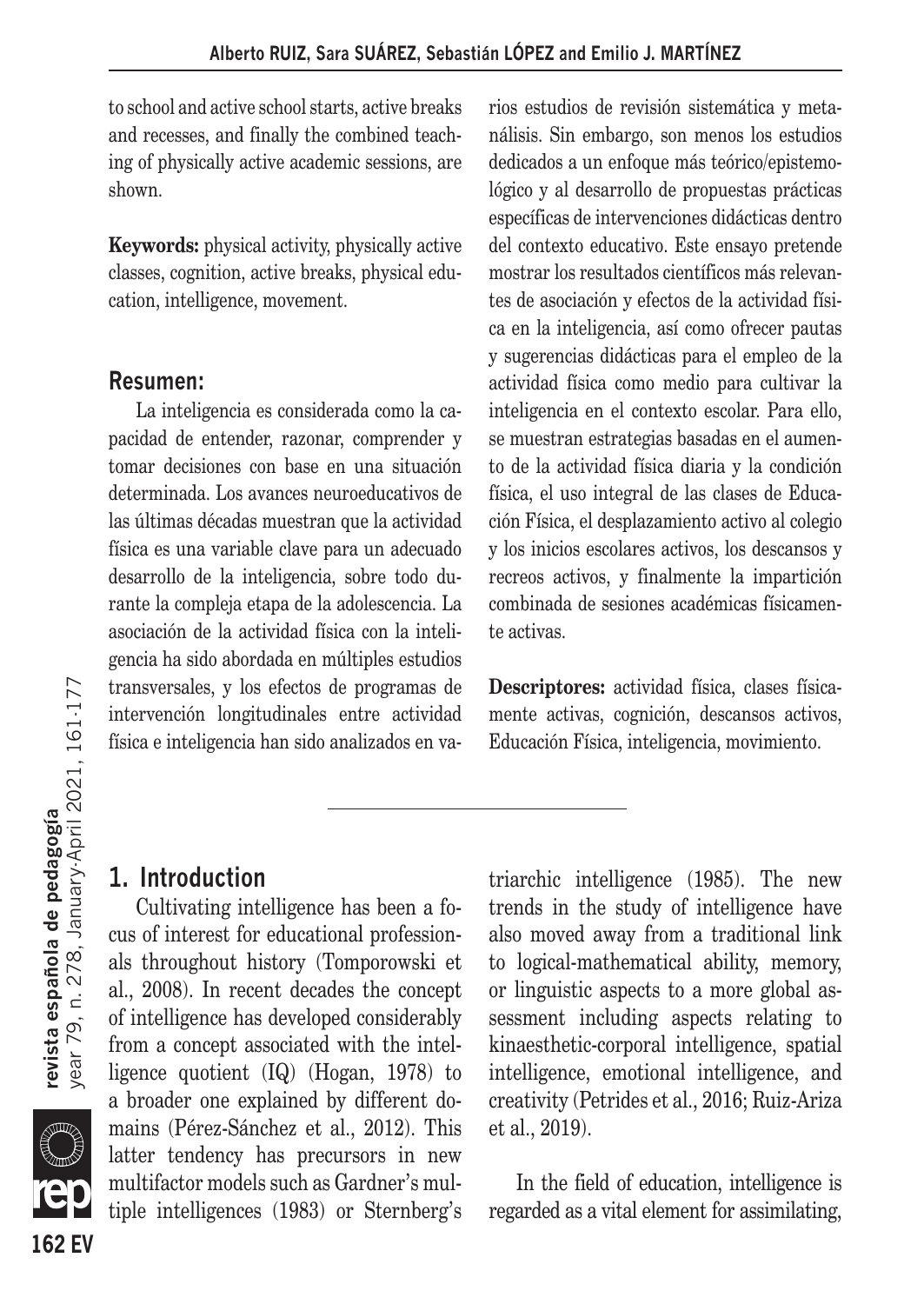reasoning, and correctly processing information, and it has a decisive role in the control of executive functions and appropriate behaviour for learning (Esteban-Cornejo et al., 2015; Ruiz-Ariza et al., 2017b). It has been found that intelligence can improve all through the educational phase and is associated with better academic performance and more future professional success (Petrides et al., 2016; Tomporowski et al., 2008). The child's brain displaying great plasticity and a great capacity for learning in school years (Hillman et al., 2008). Nonetheless, adolescence is believed to be a critical stage from a developmental, hormonal, and social perspective, and sometimes results in stagnation of intellectual abilities and academic decline (Esteban-Cornejo et al., 2015). For some researchers, routine practice of physical activity (PA) can help with appropriate maturation during this stage and significantly influence the young people's intellectual development (Åberg et al., 2009).

Many systematic reviews and metaanalyses in the last decade have shown that systematic PA improves mental performance, processes that relate to human intelligence, and students' academic performance (Chaddock-Heyman et al., 2014; Esteban-Cornejo et al., 2015; Tomporowski et al., 2008). However, the concept of PA and its educational area of application is very broad, encompassing multiple activities such as integrated use of physical education classes (Ardoy et al., 2014; Costigan et al., 2016), encouraging the practice of PA out of school (Bradley et al., 2013), active commuting to school or active school starts (García-Hermoso et al., 2020; Martínez-Gómez et al., 2011), active breaks and recesses (Ma et al., 2014), and physically active academic classes that combine active play with academic content in integrated tasks (Mavilidi et al., 2018).

In more detail, the practice of PA in school hours has demonstrated cognitive improvements in students such as neural efficiency, attention, concentration, decision making (Chaddock-Heyman et al., 2014), mathematical calculations (Martínez-López et al., 2018), and emotional intelligence and creativity (Ruiz-Ariza et al., 2019). Recent studies have shown that PA stimuli encourage cerebral synaptogenesis and increase levels of brain-derived neurotrophic factor (BDNF), increasing the cerebral connections that are involved in learning (Sleiman et al., 2016). Other authors support this relationship between PA and intelligence, based on theories of cognitive load and embodied cognition, which underpin the success of learning through the combination from early ages of motor play and the teaching of academic content through integrated PA (Mavilidi et al., 2018, 2019).

Nonetheless, most schools still use a traditional sedentary teaching model most of the time at school (Steele et al., 2010). Young people starting adolescence generally only spend 5% of the school timetable on moderate to intensive PA and they display very low levels of motor practice during breaks and recesses (Da

**163 EV**

**KILLE**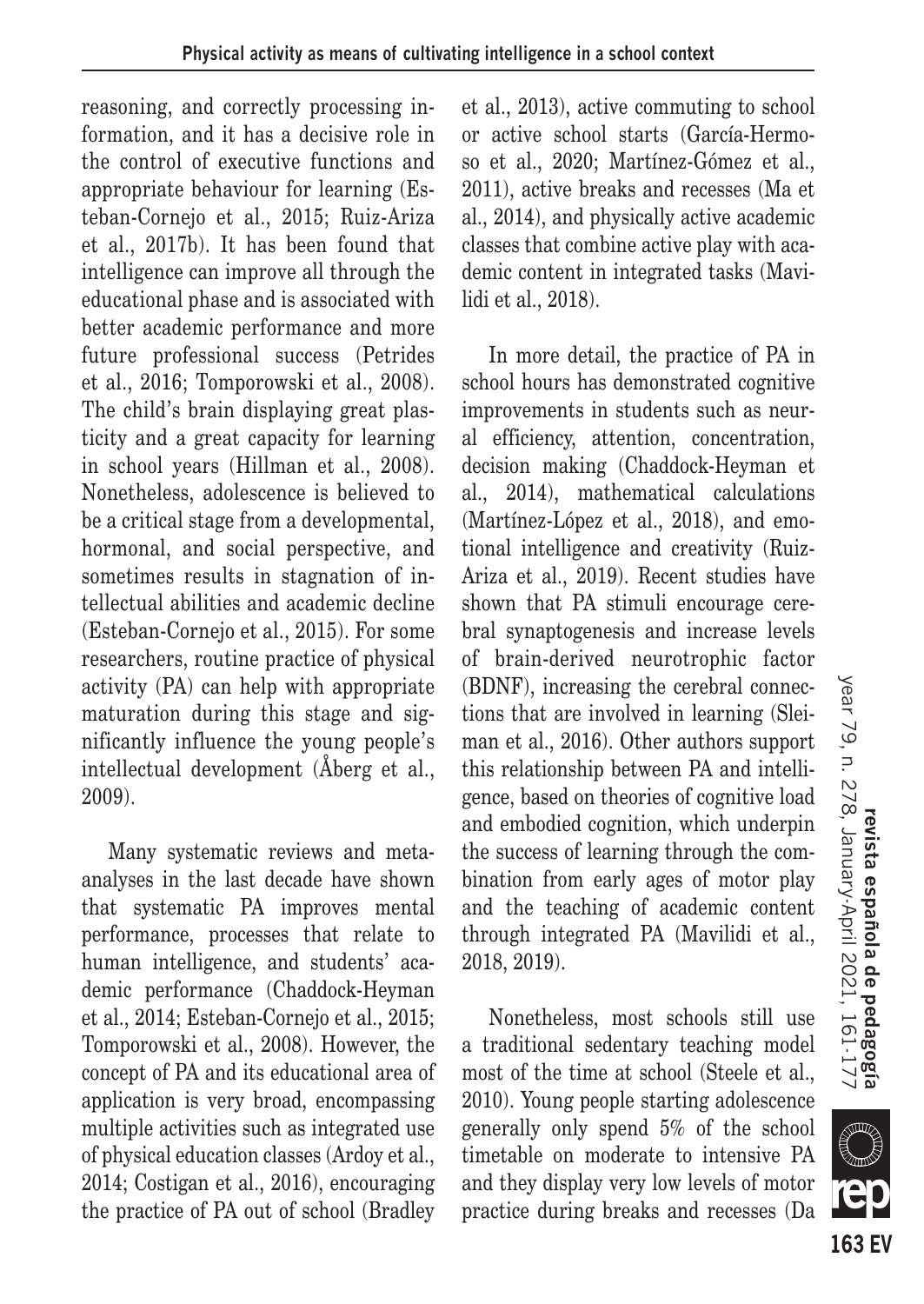Costa et al., 2017). Having reached this point, it is important that teachers know specific didactic proposals to take advantage of the intellectual benefits of the various PA stimuli described, and how academic and motor aspects can be combined to boost learning (Martínez-López et al., 2020). The present work sets out to show the most notable scientific results concerning the PA-intelligence relationship, as well as offering didactic guidance for teachers. Strategies aimed at increasing daily PA and improving students' physical fitness, integrated design of physical education classes, active commuting and active school starts, active breaks and recesses, and the combination of PA and academic sessions are shown.

# **2. The Peripatetic school was right: From philosophers' habits to current scientific findings regarding physical activity and intelligence**

Throughout history PA has been an essential element for human survival and development. As far back as Ancient Greece, it was believed that PA was somehow linked to intellectual ability (Tomporowski et al., 2008). Aristotle (335 BC) used to walk in the garden of the Lycaeum, *the Peripatos*, with his disciples while reflecting. This act of walking is expressed in Greek as *peripatein*. The name of "the Peripatetic school" derived from these two terms and his followers received the unusual name of "the Peripatetics" owing to their habit of philosophising on different subjects while walking. The Peripatetics seem to have believed that in this way their minds reasoned better and that

the brain learnt and processed information more quickly when in movement. Soon afterwards, between the first and second centuries AD, the Latin poet Juvenal coined the phrase: "*mens sana in corpore sano*" (Satire X, line 356), associated with the integral relationship between the body and mind, and now used by many neuroscientists to emphasise the importance of movement for the human brain.

In the 18th century, Rousseau (1712- 1778) was an afficionado of walking and habitually took long daily walks during which he would contemplate the landscape and think and reflect, in the tranquillity of nature, stating that his inspiration was strengthened in this way. Contemporary and later philosophers also applied the cognitive benefits of movement to their own lives. Kant (1724-1804) walked in the area around his town (Königsberg, now Kaliningrad) every afternoon and on his return home, he would immediately start thinking and writing. As he said, this was the moment in which he felt the greatest cognitive activation and had the best ideas. Shortly afterwards, in the 19th century, Nietzsche claimed that "Only thoughts that come by walking have any value". To seek inspiration and concentration, he used to walk around the mountains, lakes, and waterfalls that surrounded his village in the Alps (Sils Maria).

Recent studies, done in the last two decades, have shown that the Peripatetics were right. Their results show that

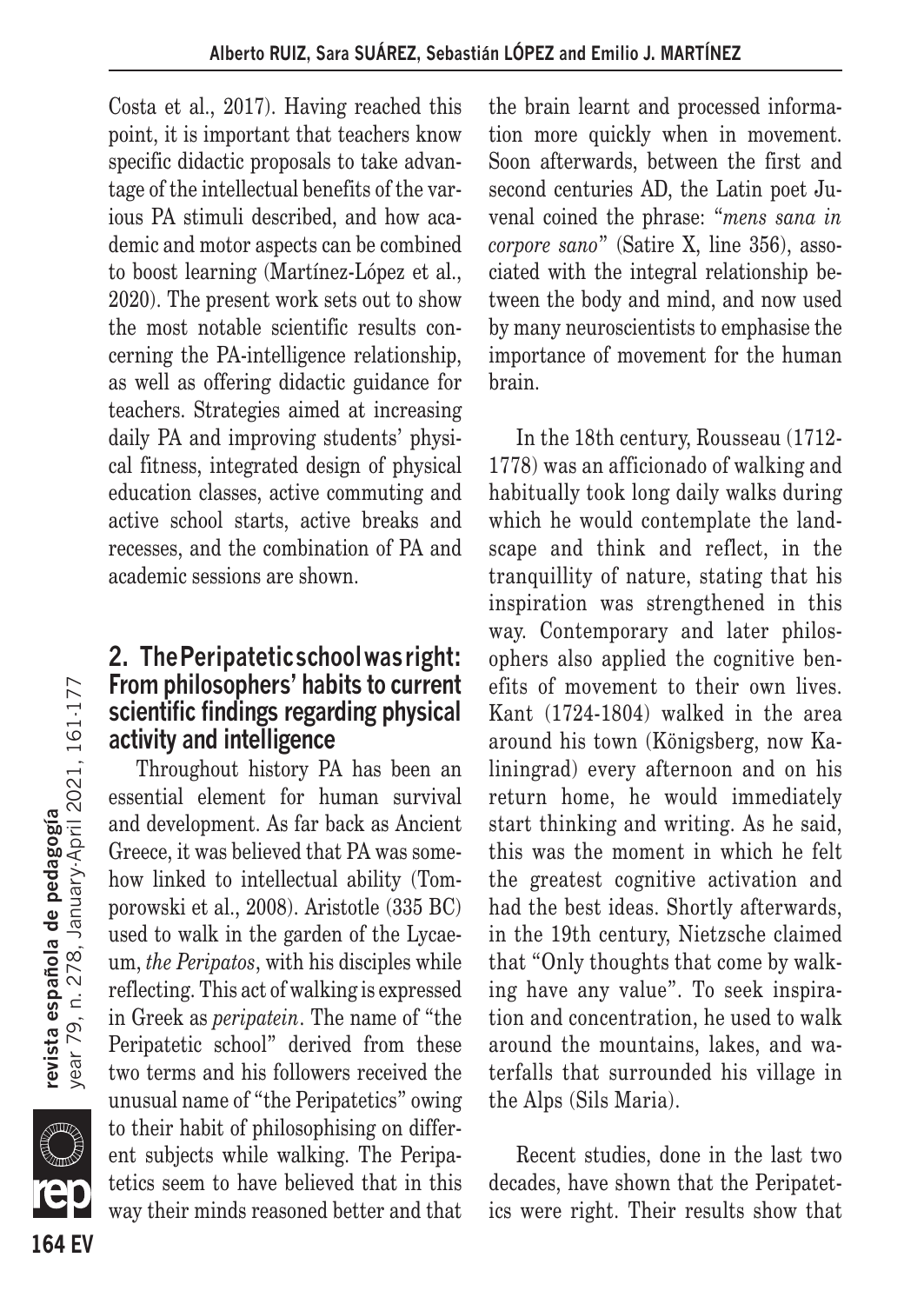PA provides intellectual benefits that are fundamental for attention, concentration, information processing, memory, and learning. The study by Hillman et al. (2009), a pioneer in the field of neuroimaging, showed that cerebral activation in young participants increased after they walked for 20 minutes at 60% intensity, resulting in improved attention and mental processing speed compared with a control group that rested. Other more recent studies also show how doing PA is positively related to emotional intelligence and creativity (Ruiz-Ariza et al., 2019). Therefore, as Aristotle noted, a simple walk at a moderate intensity can lead to an increase in cerebral blood flow and so improve cognitive, emotional, and creative processes (Hillman et al.*,* 2008). The following sections break down the PA-intelligence relationship and offer guidelines and proposals for including it in education.

# **3. Previous experiments based on encouraging daily physical activity, physical fitness, and evaluating young people's intellectual performance**

Previous studies have shown that PA is closely linked to improvements in intellect, especially when done at a moderate or vigorous intensity (MVPA) (Hillman et al., 2008; Tomporowski et al., 2008). The World Health Organization defines physically active young people as those who do at least one hour of MVPA per day every day of the week. However, PA practice has undergone a gradual decline in recent years among young people in Spain, especially among those aged between 12 and 18, who only spend 10% of their time on this type of activity (Vicente-Rodríguez et al., 2016).

Pioneering studies in the 1960s analysed the effects of PA on intelligence measured using IQ. Corder (1966) used the Wechsler intelligence scale to evaluate the effect of a 20 day programme of 60 minutes of PA (bodyweight exercises and running) on children aged between 12 and 16 with mild intellectual disabilities (mean  $IQ = 66$ ). The PA programme resulted in improvements in the test's overall index and verbal index. Brown (1977) worked with 40 children aged 12 (mean  $IQ = 35$ ) with a six-week PA programme. The participants in the experimental group were found to have improved their IQ and social maturity afterwards, measured using the Stanford-Binet intelligence test and the Vineland scale, respectively. These improvements are explained by physical exercise causing parallel mental demands, on which the participants focussed, using their memory and the processes of reasoning, and controlling motor movements. Although most studies along these lines show a positive association and effect between PA and intelligence, it is sometimes not possible to determine the intensity of the PA carried out, nor is it clear what methods of instruction were used. Another possible explanation is that IQ tests used only provide overall measurements and might not be sensitive enough to detect specific changes in particular aspects of cognitive functioning caused by PA (Tomporowski et al., 2008).

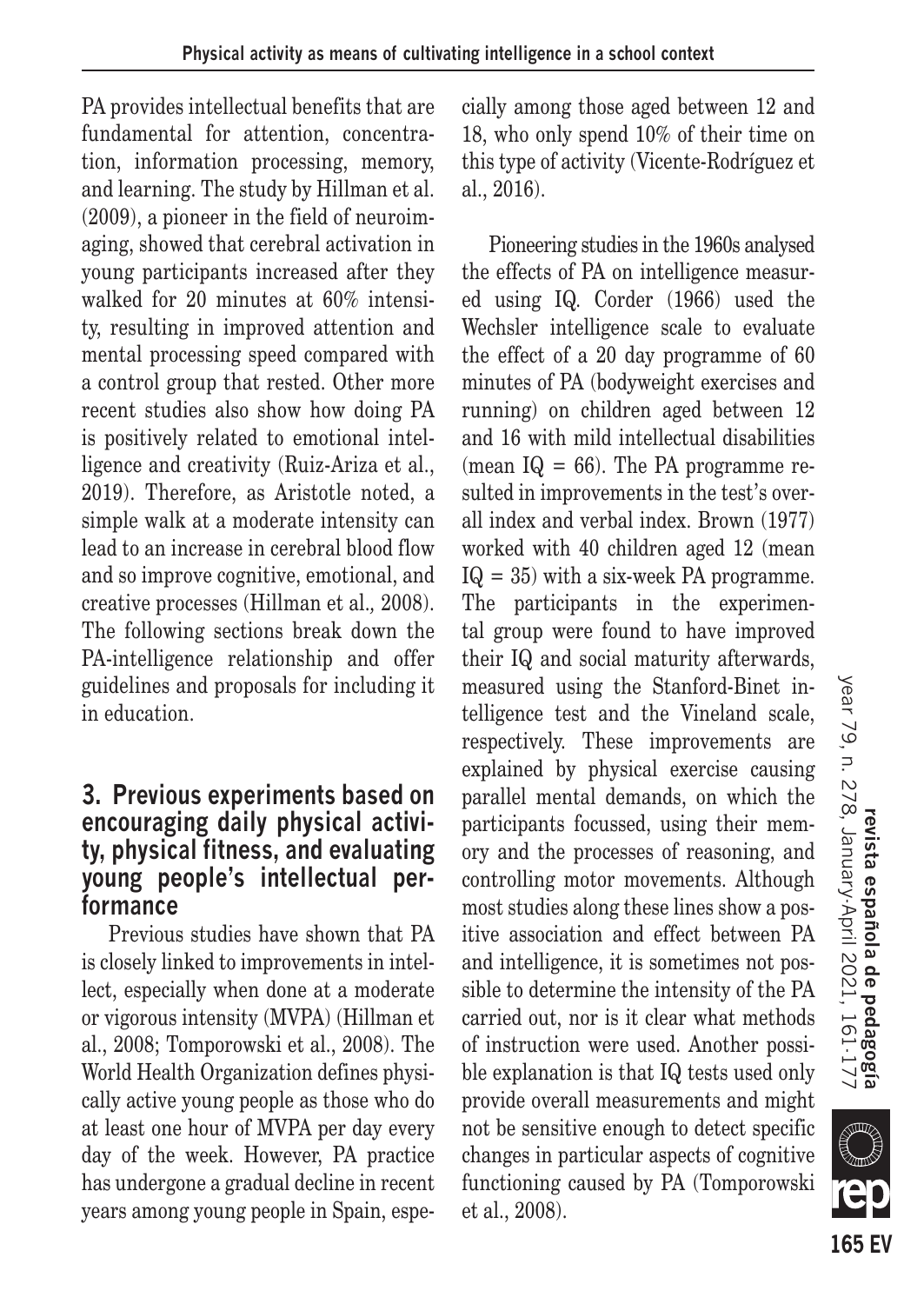Another of the principal effects of the systematic practice of PA is to improve the physical fitness of the individual. Although this effect requires a process of physiological adaptation that takes time, there is now a line of research of fairly well-established value that links improved physical level to intellectual maturation (Åberg et al., 2009). Physical fitness consists of cardiorespiratory capacity, speed, muscular strength, and flexibility. In the school setting, these are commonly evaluated using batteries of tests such as ALPHA-Fitness and EUROFIT. Over the last 20 years, many studies have shown that a good level of physical fitness has a positive influence on young people's intellectual abilities (Chaddock-Heyman et al., 2014; Ruiz-Arizaet al., 2017b). For example, Mezcua-Hidalgo et al. (2020) recently found that cardiorespiratory endurance is the physical ability most closely related with the intellect. They found that adolescents who have better cardiorespiratory capacity display higher levels of memory, mathematical calculation, verbal reasoning speed, and creativity, independently of their age, sex, and body mass index. Interestingly, a very representative study with over a million participants showed that the cardiorespiratory capacity attained between the ages of 15 and 18 predicted intelligence when reaching adulthood (Åberg et al., 2009).

er<br>(Tillige f **166 EV**

Furthermore, other studies have shown a relationship between speed-agility and academic performance in mathematics and language (Esteban-Cornejo et al., 2014; Martínez-López et al., 2018). Haapala (2013) showed that this component is associated with memory, inhibitory control, and attention, and, as a consequence, low levels of speed-agility could hinder intellectual and academic development. The results relating to muscular strength are contradictory. Although some studies have shown a positive relationship between the level of muscular strength and academic performance, others have found that this relationship lost its significance when analysed together with cardiorespiratory capacity and speed-agility (Ruiz-Ariza et al., 2017b). Finally, no positive relationship has been found between different levels of flexibility and intelligence (Ruiz-Ariza et al., 2017b). Strength and flexibility appear not to be strongly related to intellect, and so it is suggested that intervention programmes should mainly focus on cardiorespiratory capacity and speed-agility. With this in mind, the use of intermittent teaching units focussed on improving cardiorespiratory physical fitness (Guijarro-Romero et al., 2019) or the inclusion of high intensity interval programmes at the start of physical education classes is recommended. These programmes should preferably be based on cooperative exercises that include motor skills, coordination, and work on the aerobic component (Martínez-López et al., 2018).

# **4. Modes of practice of physical activity as a means for cultivating intelligence in the school setting 4.1. The integrated use of physical education classes**

The interdisciplinarity demanded by the laws governing education is an ex-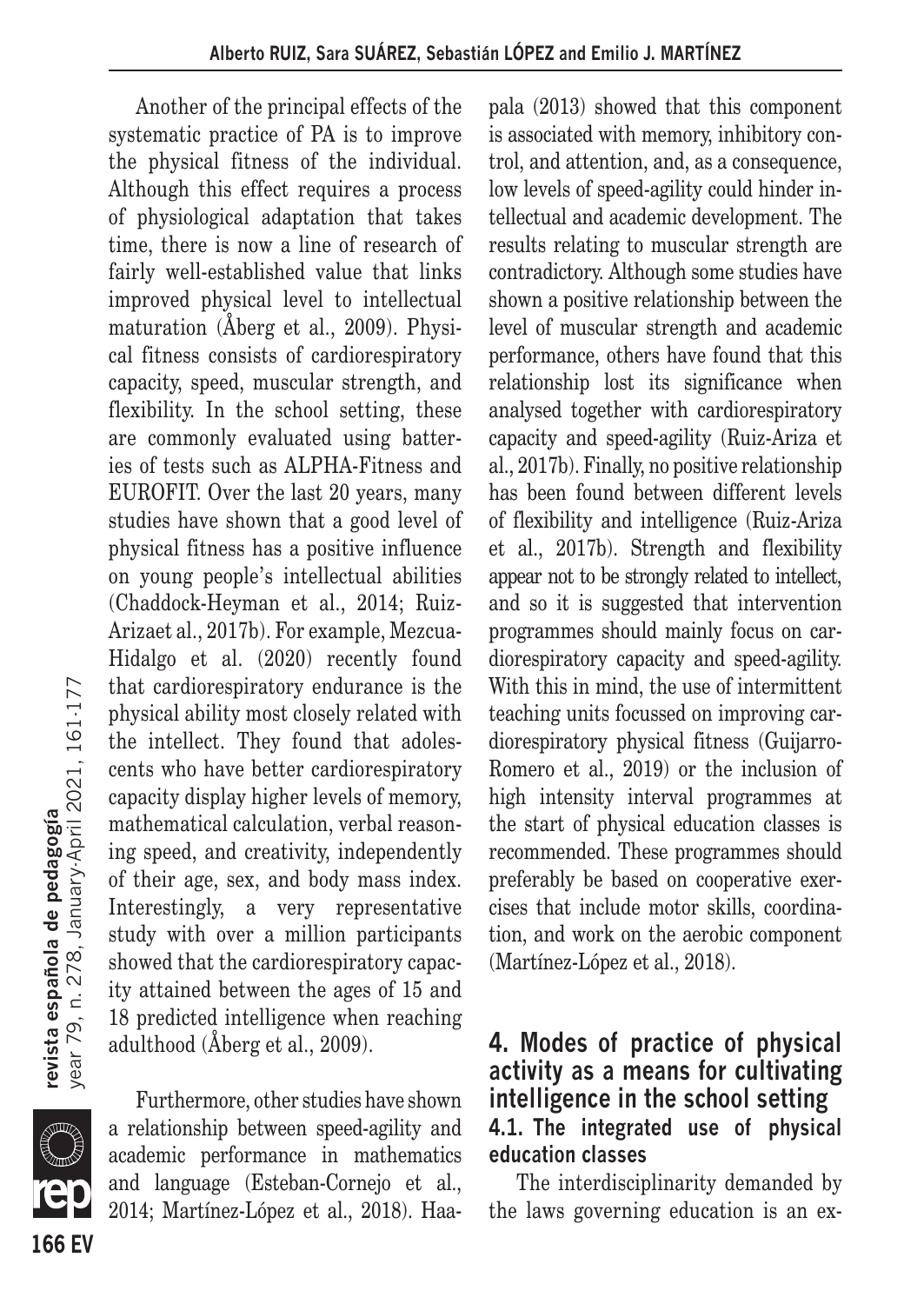cellent opportunity for teachers to work holistically on different subjects. Indeed according to Ardoy et al. (2014), physical education is an ideal context for integrated cultivation of the body and mind. In recent years, there has been a proliferation in research intended to offer intellectual improvements through specific programmes directed from physical education classes (Costigan et al., 2016). There is ever greater consensus supporting the use of high intensity levels as one of the main variables in the search for physical and intellectual benefits (Ardoy et al., 2014; Ruiz-Ariza et al., 2019). Furthermore, the inclusion of sessions with a high load of cognitive demand has opened the doors to new research proposing the use of hybrid programmes that work on mathematics or language content in combination during practical PA sessions (Schmidt et al., 2015).

In 2014, Ardoy et al. showed that increasing physical education from 2 to 4 classes a week combined with greater intensity produced improvements in cognitive performance. Since these findings, new high intensity interval and cooperative proposals and interventions in physical education have appeared. For example, it has been demonstrated that a 12-week programme based on cooperative PA at an intensity of >85% of maximum heart rate (C-HIIT), during the first 16 minutes of PE classes (changing work-rest ratios from 20-40 seconds to 40-20 seconds in the last two weeks), produces improvements in cognitive performance variables, creativity, and emotional intelligence in adolescents, especially in those who were less physically active (Martínez-López et al., 2018 and Ruiz-Ariza et al., 2019). This programme included the use of observed and centralised wireless heart rate monitoring, projected onto a big screen via Bluetooth (*Seego Realtracksystems*®, Spain). This increased participants' motivation for the programme and they maintained greater interest in the required ranges of intensity. For these researchers, the social character of the cooperative exercises and playful and group decision making, are decisive factors for cognitive activation.

The increase in intellectual performance could partly relate to the improvements in mental well-being that young people achieve, as Costigan et al. (2016) found after a HIIT programme of 3 sessions of 8-10 minutes each per week over 8 weeks, with work-rest ratios of 30:30 seconds. Furthermore, the use of this type of idea allows physical education teachers to dedicate the rest of the class time to working on other content specified in the programmed teaching units. All of this is of interest for education as the inclusion of more hours of physical education and a new focus towards these stimuli would not negatively affect young people's educational performance but could in many cases actually improve it.

# **4.2. Active commuting to school and physical activity before the school day**

For several years a number of researchers have been analysing the importance of PA for intellectual performance



**SIII**D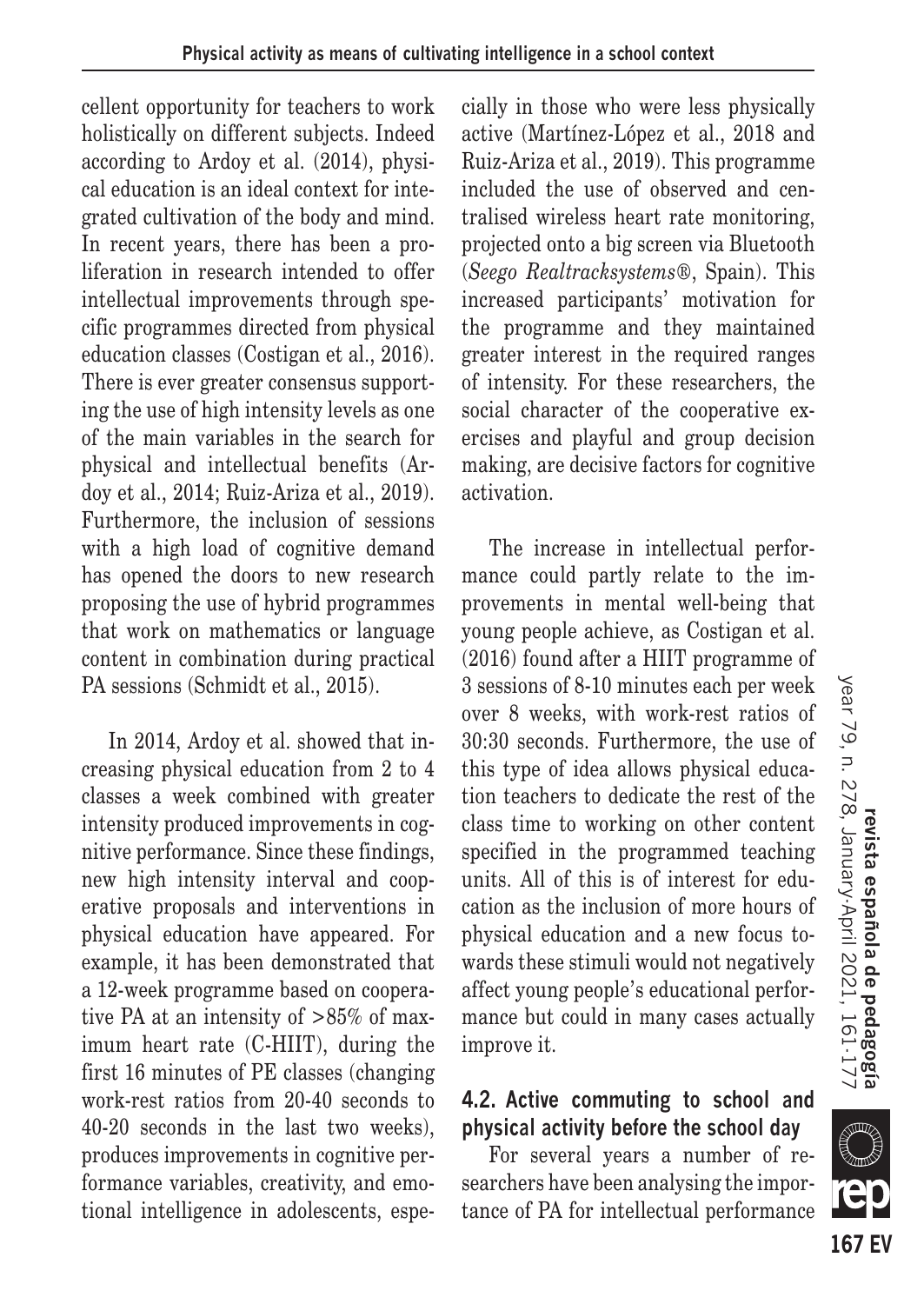from the start of the day. Accordingly, active commuting to school has appeared as an ideal stimulus for physical and cognitive activation before the school day (Martínez-Gómez et al., 2011; Ruiz-Ariza et al., 2017a). Recently, Ruiz-Ariza et al. (2015) and Domazet et al. (2016) have concluded that active commuting is beneficial for mental well-being and academic performance in mathematics in secondary education. In fact, young people aged 12 and 13 from rural schools who spend between 30 and 60 minutes on active commuting are more likely to achieve high academic performance in language and mathematics (García-Hermoso et al., 2017). Furthermore, it seems that girls who do more active journeys of more than 15 minutes per week have better academic performance in mathematics and better general academic performance while for boys, there was no significant association (Ruiz-Ariza et al., 2017a).

Starting the school day with a stimulus of 16 minutes of C-HIIT has an immediate effect on attention and concentration in the two hours immediately afterwards (Mezcua-Hidalgo et al., 2019). According to García-Hermoso et al. (2020), children aged between 8 and 10 experience significant improvements in attention, concentration, and performance in mathematics when the school day starts with 30 minutes of recreational coordination and decision-making games involving concentration (Active-Start Programme). Therefore, implementing PA programmes before school, such as C-HIIT or Active-Start, can improve cardio-respiratory capacity and in parallel benefit attention-concentration capacity and academic success among schoolchildren.

### **4.3. Active breaks and recesses during the school day**

Recent findings in neuroscience have shown that prolonged sedentary classes have a significant negative impact on students' academic performance (Martínez-López et al., 2020). Active breaks are a strategy that splits up the sedentary passage of the classes and contributes to the intellectual activation of young people (Mavilidi et al., 2020). Some studies have shown that a 5-10 minute PA session during the break between classes or pauses during the classes themselves produces improvements in students' mental response and reduces the time needed for successful completion of tasks (Howie et al., 2014). There is a consensus that when students display fatigue or slowness in class, they are showing symptoms of the need for an active break. Donnelly et al. (2017) found an improvement in intellectual skills after the TAKE 10! programme (10 min.  $\times$  2 time/day  $\times$  5 days/week). Using a similar programme, Mullender-Wijnsma et al. (2016) also observed improvements, but in more specific aspects of mathematics. It has also been shown that an active break of 15 minutes, as well as proposals with 2-3 breaks with active videogames, of 10 minutes each, are highly beneficial for selective attention (Van den Berg et al., 2019). However, for some researchers, active breaks of 4 minutes at a moderate or high intensity would be

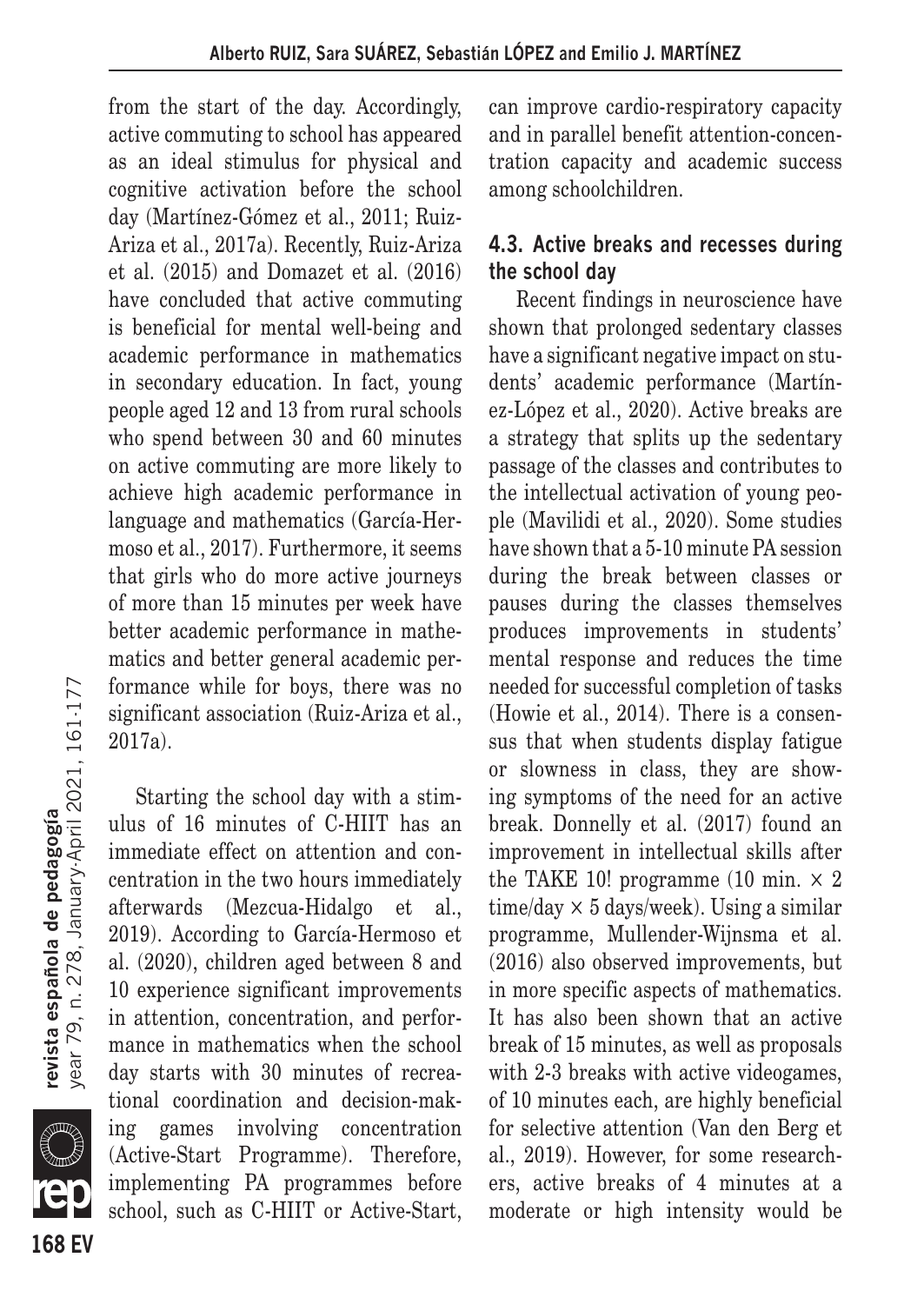sufficient to improve aspects such as memory, attention, concentration, or mathematical calculation (Ma et al., 2014). Including active breaks in the school day is therefore suggested in order to obtain benefits in intellectual variables that are very important for young people's learning and integrated development. Stimuli of 4 minutes (*FUNtervals* of 20 seconds at a high intensity + 10 seconds of rest, repeated eight times), or other programmes such as TAKE10! would be recommended.

But the main active break during the school day should be integrated into the recess. Active recesses are based on activation of the recess time using specific PA programmes. Altenburg et al. (2015) suggest that 15-20 minutes of PA at a moderate to vigorous intensity in every recess during the week is enough to improve the executive functions and the selective attention of children aged 8 to 13. This research group also found that having 2 active recesses of 20 minutes during the school day produces greater intellectual improvements than only having one. Although there is a growing body of evidence, there are still few interventions focussed on including two recess sessions during the school day.

Ultimately, moderate-high intensity active breaks and recesses with a recreational basis can be key to increasing the number of physically active young people and better intellectual performance. According to Drummy et al. (2016), active breaks can increase the amount of PA during the school day by 9.5 minutes. It has also been shown that the greatest improvements in intellectual and academic aspects are obtained by combining active rests with tasks that entail cognitive engagement (Mavilidi et al., 2019). Based on this, schools should include at least one active rest of 4 minutes at a high intensity and one or two active breaks of 15-20 minutes in the school day. In addition, physically active academic sessions, carried out regularly, could also be the ideal stimulus for boosting intelligence in the educational setting (Mavilidi et al., 2015).

# **4.4. Physically active lessons**

Physically active lessons comprise the integration of active games or tasks that involve movement in class at the same time as working on specific content. Mavilidi et al. (2015) found that vocabulary acquisition in a foreign language improved when learning was done through integrated active games. Reed et al. (2010) incorporated 30 minutes of PA into mathematics, language, and science classes (3 days/week for 3 months), finding improvements in intellectual fluidity. Two other international programmes, the F&V programme (PA for 10-15 min × 3 days/week) (Mullender-Wijnsma et al., 2015, 2016) and the TEXAS-I CAN!® programme (10-15 min  $\times$  5 days/week) (Bartholomew et al., 2018) found positive effects in academic performance from the fourth week of intervention.

A recent systematic review by Martínez-López et al. (2020) reported that the majority of the studies that used physically active academic sessions to improve

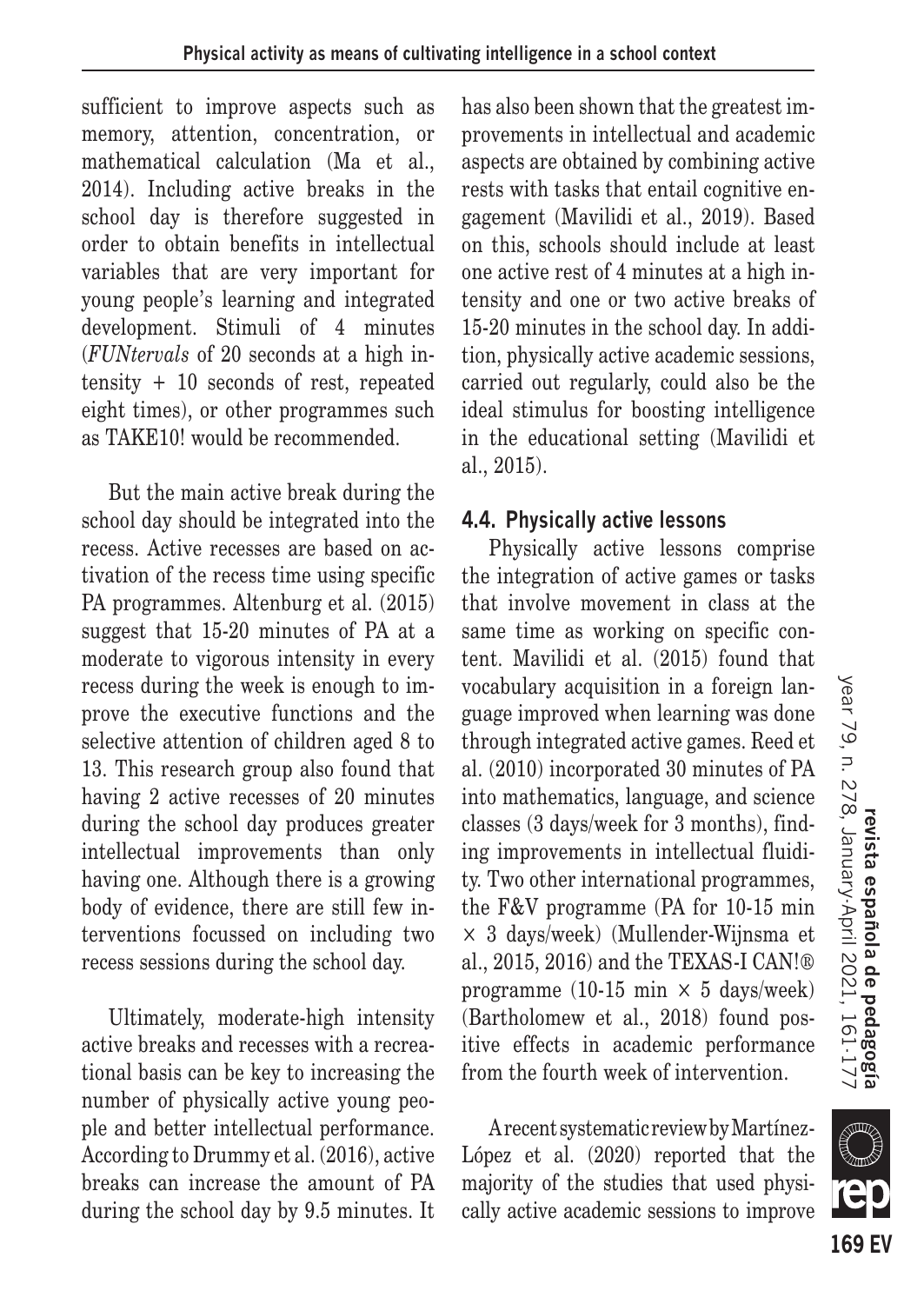intellectual aspects related to intellectual fluidity, executive functions, or literacy obtained positive results. The results of other interventions, however, were not as consistent (Donnelly et al., 2017; Mavilidi et al., 2018; Mullender-Wijnsma et al., 2016). In general, programmes involving fine motor movements had greater cognitive effects than the gross motor programmes (Martínez-López et al., 2020). For example, in schoolchildren aged 6 to 12, using physically active lessons of 15 minutes' duration in which participants make different geometric shapes with their bodies while walking or jumping outdoors improves their intellectual abilities relating to mathematics and spatial perception (Donnelly & Lambourne, 2011). Mavilidi et al. (2015, 2018) carried out a set of studies in which they encouraged children to do different situations based on active learning. Children had to count numbers while jumping or walking along a path of numbers set out on the floor, dance while learning different words, imitate the movements of the animals that live in each continent while learning about the animals and their homes, or do journeys from the Sun to Mercury and repeat the process until they have passed through all of the planets, while learning their names and their distance from the Sun. These children generally scored higher on cognitive tests, were more active, and enjoyed the teaching-learning process more than their peers who were taught in traditional ways. These findings could also be adapted to secondary education and, at least at some moments, this resource could be integrated by activating the content of any subject.

# **5. Scientific-educational arguments that support the use of physical activity stimuli to cultivate intelligence**

Numerous researchers have set out potential reasons why the different educational stimuli in PA shown above can have a significant influence on young people's intelligence. It seems that an increase in PA or in the level of physical fitness, especially cardiorespiratory fitness, promotes the buildup of d-β-hydroxybutyrate in the hippocampus or the expression of the Fndc5 gene through the PGC1- $\alpha$ /ERR- $\alpha$ , transcriptional complex which lead to an increase in BDNF, which is key for intellectual capacity and cerebral plasticity (Sleiman et al., 2016). Doing PA and having increased physical fitness also improve the microstructure of the brain's white matter, increasing the efficiency of intellectual activity (Chaddock-Heyman et al., 2014). Furthermore, systematic PA practice promotes angiogenesis, neurogenesis, and synaptogenesis, which are phenomena that improve capillary density, cerebral vascularisation, the number of neurones, and the quality of synaptic connections, affecting the intellect (Adkins et al., 2006; Ruiz-Ariza et al., 2017b). Esteban-Cornejo et al. (2014) and Haapala (2013) reported that biological maturity can also shape the PA-intelligence relationship as young people with a higher level of maturity might have a more developed neuromuscular system, and so in parallel could achieve better scores in physical and intelligence tests. In the 1980s, Goldstein (1987) found that adolescents with a more mature skeleton had greater intellectual performance in comparison with those who displayed less

**170 EV**

er<br>Ma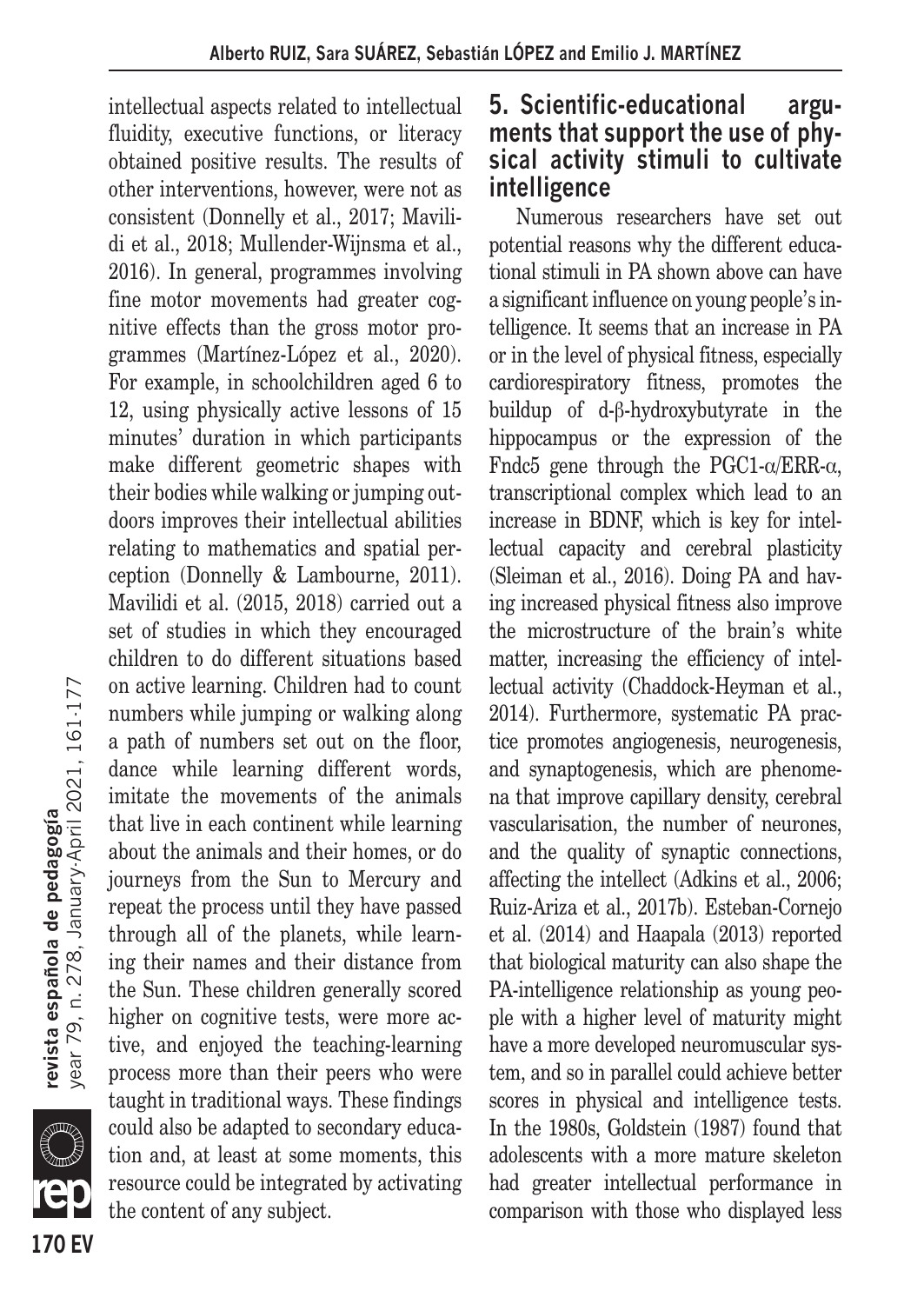skeletal maturity. It appears that improvements in speed-agility capacity could benefit the neuromotor system and influence preactivation of the neocerebellum and the prefrontal cortex, leading to better cerebral processing and better intellectual abilities (Haapala et al., 2013). In addition, more practice of PA and participation in sporting activities reduces stress and anxiety at the same time as increasing self-esteem. This is because levels of serotonin, noradrenaline, and endorphins favour positive emotional sensations, improving behaviour in class and interest in learning (Ruiz-Ariza et al., 2019).

With regards to PA work integrated with academic-cognitive content, Schmidt et al. (2015) and Mavilidi et al. (2018) agree that information processes are shared at a motor and intellectual level and that parallel work could boost intellectual performance to a large extent. For example, running to a place where there are various cards with disordered letters and then creating the longest word possible when you arrive requires thinking, reasoning, discrimination between different visual stimuli, and choosing the most appropriate decision. This integrated activity would then activate participants physically and intellectually with the benefits this entails. Furthermore, the process of learning through bodily movement might make a decisive contribution to transforming abstract information into concrete and tangible concepts for schoolchildren (Mavilidi et al., 2019).

In addition, the significant effect of physical-cognitive interventions could mainly be explained by theories of cognitive load or embodied cognition (Schmidt et al., 2019). Embodied cognition can be defined as bodily movements and positions that derive from the body's interactions with its environment and make it possible to process incoming information simultaneously through different systems (Schmidt et al., 2019). In this respect, it is argued that incorporating learning about motor actions helps with constructing higher quality mental representations, thus facilitating memory and learning (Madan & Singhal, 2012). The theory of cognitive load which, at a biological level, categorises the acquisition of information as primary and secondary, complements embodied cognition (Paas & Sweller, 2012). Biologically primary knowledge evolves naturally without explicit instruction, for example mother tongue acquisition or the use of unconscious movements. Biologically secondary knowledge is generally learnt through explicit instruction during formal education (for example, mathematics or sciences). Primary knowledge can be used to support the learning of complex secondary knowledge tasks (Mavilidi et al., 2018). Research into cognitive load has shown that certain semantic aspects are activated during specific motor tasks, thus demonstrating the relationship between sensorimotor mechanisms and intellectual processes (Mavilidi et al., 2018).

# **6. Final practical reflections and conclusion**

This work has set out to analyse the effects of and associations between the

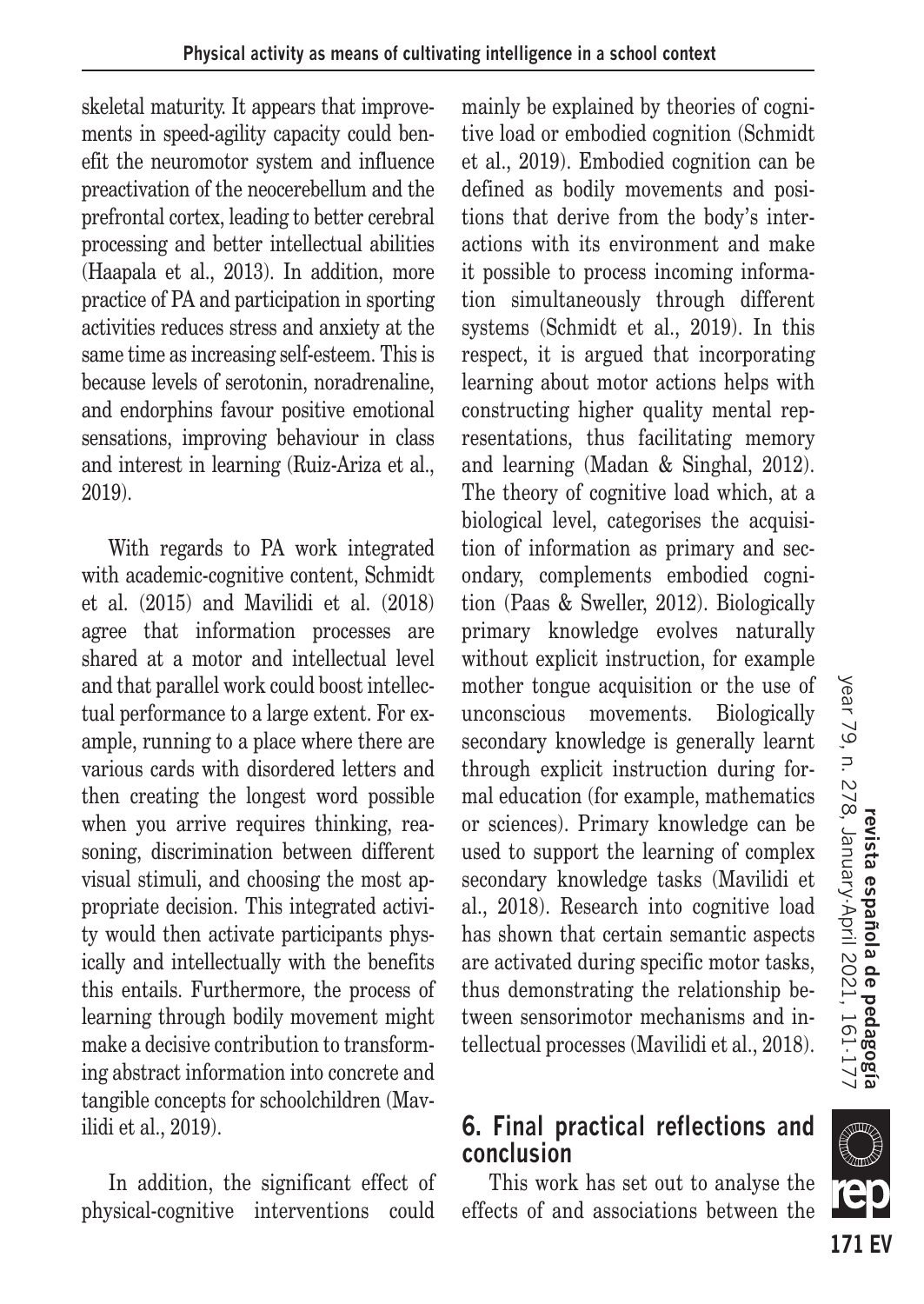different types of PA practice, principally at school, on intellectual response in children and adolescents. Research that has implemented specific PA programmes at moments such as arrival at school, the start of the school day, breaks between classes and recess, as well as the use of PA integrated into ordinary class sessions, has mainly shown a positive effect on the intellectual capacities of children and adolescents that could make a significant contribution to improving their learning. Putting into practice programmes to promote daily PA that include 25 minutes or more of active commuting to school and/or active school starts, the inclusion of at least some active breaks of 4-5 minutes, sessions of between 30-45 minutes of physically active integrated academic classes, for two or three days a week, as well as the use of active recesses is suggested. Establishing long-term programmes that stimulate PA outside school and improve physical fitness levels would be ideal to boost cognitive-academic benefits further. To this end, cooperative work between families, schools, and teachers is key within this educational process. Physical education teachers can provide integrated coordination and guidance for these interventions.

# **References**

Åberg, M. A. I., Pedersen, N. L., Torén, K., Svartengren, M., Bäckstrand, B., Johnsson, T., Cooper-Kuhn, C. M., Åberg, N. D., Nilsson, M., & Kuhn, H. G. (2009). Cardiovascular fitness is associated with cognition in young adulthood. Proceedings of the National Academy of Sciences of the United States of America, *106* (49), 20906 -20911. https://doi. org/10.1073/pnas.0905307106

- Adkins, D. L., Boychuk, J., Remple, M. S., & Kleim, J. A. (2006). Motor training induces experience-specific patterns of plasticity across motor cortex and spinal cord. *Journal of Applied Physiology, 101* (6), 1776-1782. https://doi.org/10.1152/japplphysiol.00515.2006
- Altenburg, T. M., Chinapaw, M. J. M., & Singh, A. S. (2015). Effects of one versus two bouts of moderate intensity physical activity on selective attention during a school morning in Dutch primary schoolchildren: A randomized controlled trial. *Journal of Science and Medicine in Sport, 19* (10), 820-824. https://doi. org/10.1016/j.jsams.2015.12.003
- Ardoy, D. N., Fernández-Rodríguez, J. M., Jiménez-Pavón, D., Castillo, R., Ruiz, J. R., & Ortega, F. B. (2014). A Physical Education trial improves adolescents' cognitive performance and academic achievement: The EDUFIT study. *Scandinavian Journal of Medicine & Science in Sports, 24* (1), e52-e61. https://doi. org/10.1111/sms.12093
- Bartholomew, J. B., Golaszewski, N. M., Jowers, E., Korinek, E., Roberts, G., Fall, A., & Vaughn, S. (2018). Active learning improves on-task behaviors in 4th grade children. *Preventive Medicine, 111*, 49-54. https://doi. org/10.1016/j.ypmed.2018.02.023
- Bradley, J., Keane, F., & Crawford, S. (2013). School sport and academic achievement. *Journal of School Health, 83* (1), 8-13. https:// doi.org/10.1111/j.1746-1561.2012.00741.x
- Brown, B. J. (1977). The effect of an isometric strength program on the intellectual and social development of trainable retarded males. *American Corrective Therapy Journal*, *31* (2), 44-48.
- Chaddock-Heyman, L., Hillman, C. H., Cohen, N. J., & Kramer, A. F. (2014). III. The importance of physical activity and aerobic fitness for cognitive control and memory in children. *Monographs of the Society for Research in Child Development, 79* (4), 25-50. https://doi. org/10.1111/mono.12129
- Corder, W. O. (1966). Effects of physical education on the intellectual, physical, and social development of educable mentally retarded boys. *Exceptional Children*, *32* (6), 357-366.

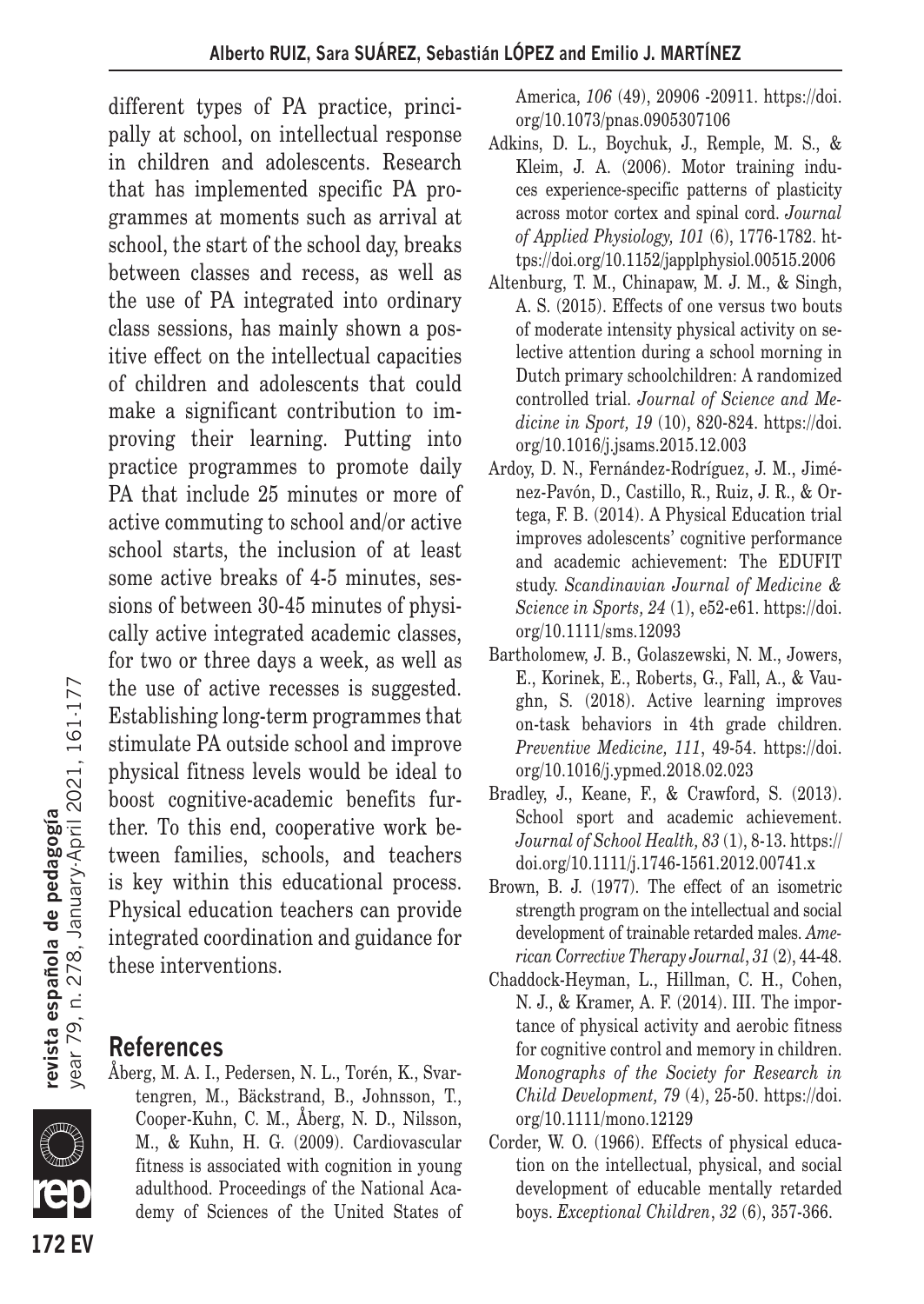- Costigan, S. A., Eather, N., Plotnikoff, R. C., Hillman, C. H., & Lubans, D. R. (2016). High-intensity interval training for cognitive and mental health in adolescents. *Medicine & Science in Sports & Exercise, 48*  (10), 1985-1993. https://doi.org/10.1249/ MSS.0000000000000993
- Da Costa, B. G., da Silva, K. S., da Silva, J. A., Minatto, G., de Lima, L. R., & Petroski, E. L. (2017). Sociodemographic, biological, and psychosocial correlates of light-and moderate-to-vigorous-intensity physical activity during school time, recesses, and physical education classes. *Journal of Sport and Health Science, 8* (2), 177-182. https://doi. org/10.1016/j.jshs.2017.05.002
- Domazet, S. L., Tarp, J., Huang, T., Gejl, A. K., Andersen, L. B., Froberg, K., & Bugge, A. (2016). Associations of physical activity, sports participation and active commuting on mathematic performance and inhibitory control in adolescents. *PloS One*, *11* (1), e0146319.
- Donnelly, J. E., Hillman, C. H., Greene, J. L., Hansen, D. M., Gibson, C. A., Sullivan, D. K., & Herrmann, S. D. (2017). Physical activity and academic achievement across the curriculum: Results from a 3-year cluster-randomized trial. *Preventive Medicine, 99*, 140-145. https://doi.org/10.1016/j.ypmed.2017.02.006
- Donnelly, J. E., & Lambourne, K. (2011). Classroom-based physical activity, cognition, and academic achievement. *Preventive Medicine, 52,* S36-S42. https://doi.org/10.1016/j.ypmed.2011.01.021
- Drummy, C., Murtagh, E. M., McKee, D. P., Breslin, G., Davison, G. W., & Murphy, M. H. (2016). The effect of a classroom activity break on physical activity levels and adiposity in primary school children. *Journal of Paediatrics and Child Health, 52* (7), 745-749. https://doi.org/10.1111/jpc.13182
- Esteban-Cornejo, I., Tejero-González, C. M., Martínez-Gómez, D., Del-Campo, J., González-Galo, A., Padilla-Moledo, C., & Veiga, O. L. (2014). Independent and combined influence of the components of physical fitness on academic performance in youth. *The Jour-*

*nal of Pediatrics*, *165* (2), 306-312.e2. https:// doi.org/10.1016/j.jpeds.2014.04.044

- Esteban-Cornejo, I., Tejero-González, C. M., Sallis, J. F., & Veiga, O. L. (2015). Physical activity and cognition in adolescents: A systematic review. *Journal of Science and Medicine in Sport, 18* (5), 534-539. https://doi. org/10.1016/j.jsams.2014.07.007
- García-Hermoso, A., Hormazábal-Aguayo, I., Fernández-Vergara, O., González-Calderón, N., Russell-Guzmán, J., Vicencio-Rojas, F., & Ramírez-Vélez, R. (2020). A before-school physical activity intervention to improve cognitive parameters in children: The Active-Start study. *Scandinavian Journal of Medicine and Science in Sports*, *30* (1), 108-116. https://doi.org/10.1111/sms.13537
- García-Hermoso, A., Saavedra, J. M., Olloquequi, J., & Ramírez-Vélez, R. (2017). Associations between the duration of active commuting to school and academic achievement in rural Chilean adolescents. *Environmental Health and Preventive Medicine*, *22,* Article 31. https://doi.org/10.1186/s12199-017-0628-5
- Gardner, H. (1983). *Frames of mind: The theory of multiple intelligences*. New York, Basic Books.
- Goldstein, H. S. (1987). Skeletal maturity and cognitive development of 12- to 17-year old males. *Developmental Medicine and Child Neurology*, *29* (3), 348-50.
- Guijarro-Romero, S., Mayorga-Vega, D., Casado-Robles, C., & Viciana, J. (2019). Una unidad didáctica intermitente de acondicionamiento físico solo mejora los niveles de capacidad cardiorrespiratoria de los estudiantes con un perfil no saludable de condición física [An intermittent physical conditioning teaching unit only improves the cardiorespiratory capacity levels of students with an unhealthy physical condition profile.]. *Retos, 38* (38), 8-15. https://doi.org/10.47197/retos. v38i38.73605
- Haapala, E. (2013). Cardiorespiratory fitness and motor skills in relation to cognition and academic performance in children - A review. *Journal of Human Kinetics, 36* (1), 55-68. https://doi.org/10.2478/hukin-2013-0006

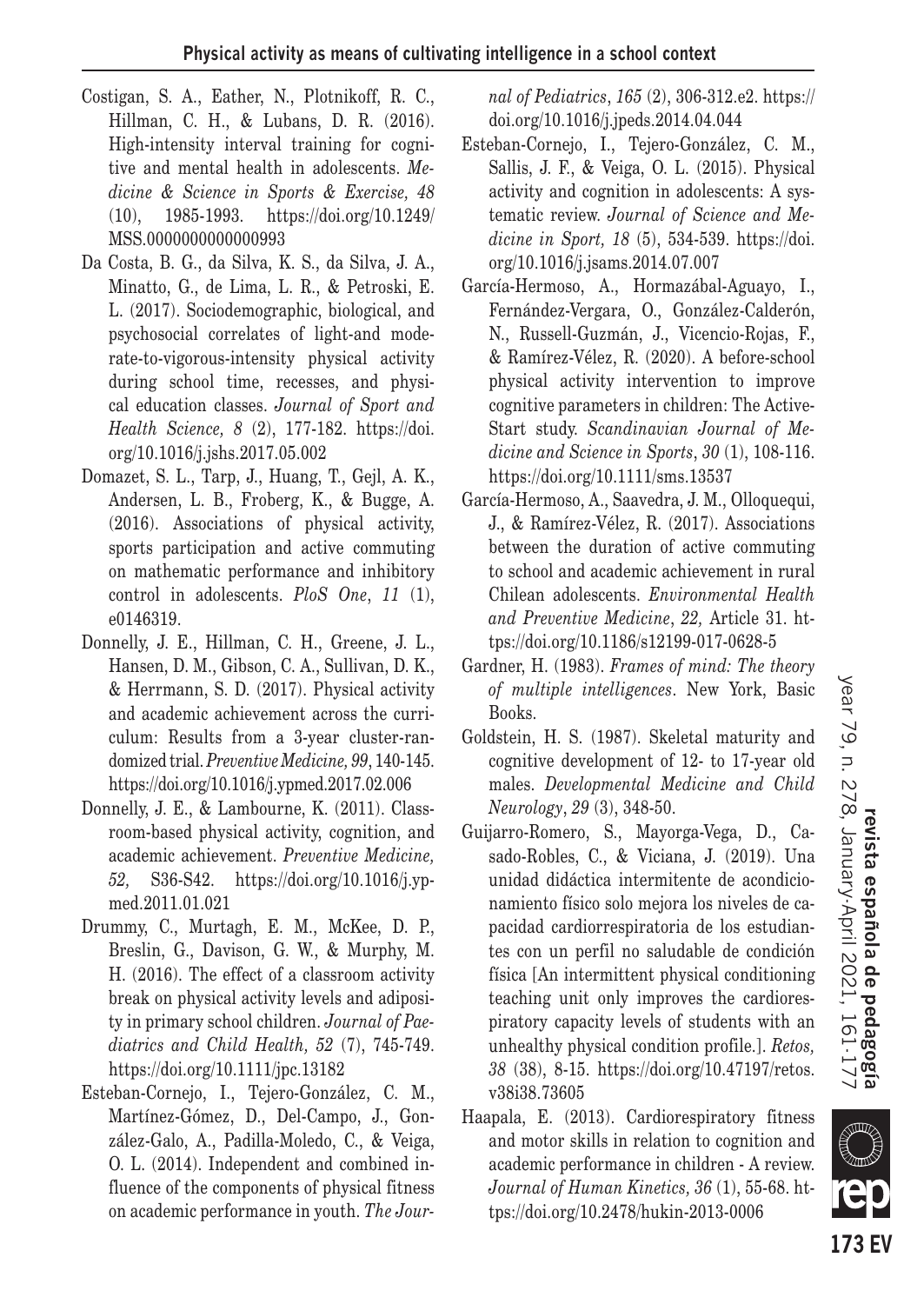- Hillman, C. H., Buck, S. M., Themanson, J. R., Pontifex, M. B., & Castelli, D. M. (2009). Aerobic fitness and cognitive development: Event-related brain potential and task performance indices of executive control in preadolescent children. *Developmental Psychology*, *45*  (1), 114-129. https://doi.org/10.1037/a0014437
- Hillman C. H., Erickson K. I., & Kramer A. F. (2008). Be smart, exercise your heart: Exercise effects on brain and cognition. *Nature Reviews Neuroscience, 9* (1), 58-65. https:// doi.org/10.1038/nrn2298
- Hogan, H. (1978). IQ self-estimates of males and females, *Journal of Social Psychology, 106*, 137-138.
- Howie, E. K., Beets, M. W., & Pate, R. R. (2014). Acute classroom exercise breaks improve on-task behavior in 4th and 5th grade students: A dose-response. *Mental Health and Physical Activity, 7* (2), 65-71. https://doi.org/10.1016/j.mhpa.2014.05.002
- Ma, J. K., Le Mare, L., & Gurd, B. J. (2014). Four minutes of in-class high-intensity interval activity improves selective attention in 9-to 11-year olds. *Applied Physiology, Nutrition, and Metabolism, 40* (3), 238-244. https://doi. org/10.1139/apnm-2014-0309
- Madan, C. R., & Singhal, A. (2012). Using actions to enhance memory: Effects of enactment, gestures, and exercise on human memory. *Frontiers in Psychology, 3*, Article 507. https://doi.org/10.3389/fpsyg.2012.00507
- Martínez-Gómez, D., Ruiz, J. R., Gómez-Martínez, S., Chillón, P., Rey-López, J. P., Díaz, L. E., & Marcos, A. (2011). Active commuting to school and cognitive performance in adolescents: The AVENA study. *Archives of Pediatrics & Adolescent Medicine, 165* (4), 300-305. https://doi.org/10.1001/archpediatrics.2010.244
- Martínez-López, E. J., de la Torre-Cruz, M. J., Suarez-Manzano, S., & Ruiz-Ariza, A. (2018). 24 sessions of monitored cooperative high-intensity interval training improves attention-concentration and mathematical calculation in secondary school. *Journal of Physical Education and Sport, 18* (3), 1572- 1582. https://doi.org/10.7752/jpes.2018.03232 Martínez-López, E. J., Ruiz-Ariza, A., de la Torre-Cruz, M., & Suárez-Manzano, S. (2020).

Alternatives of physical activity within school times and effects on cognition. A systematic review and educational practical guide. *Psicología Educativa*. Advance online publication. https://doi.org/10.5093/psed2020a16

- Mavilidi, M. F., Drew, R., Morgan, P. J., Lubans, D. R., Schmidt, M., & Riley, N. (2020). Effects of different types of classroom physical activity breaks on children's on-task behaviour, academic achievement and cognition. *Acta Paediatrica, International Journal of Paediatrics*, *109* (1), 158-165. https://doi. org/10.1111/apa.14892
- Mavilidi, M., Lubans, D., Eather, N., Morgan, P., & Riley, N. (2018). Preliminary efficacy and feasibility of "Thinking While Moving in English": A program with physical activity integrated into primary school English lessons. *Children, 5* (8), Article 109. https://doi. org/10.3390/children5080109
- Mavilidi, M. F., Lubans, D. R., Morgan, P. J., Miller, A., Eather, N., Karayanidis, F., & Riley, N. (2019). Integrating physical activity into the primary school curriculum: Rationale and study protocol for the "Thinking while Moving in English" cluster randomized controlled trial. *BMC Public Health, 19*, Article 379. https://doi.org/10.1186/s12889-019-6635-2
- Mavilidi, M. F., Okely, A. D., Chandler, P., Cliff, D. P., & Paas, F. (2015). Effects of integrated physical exercises and gestures on preschool children's foreign language vocabulary learning. *Educational Psychology Review, 27*, 413-426. https://doi.org/10.1007/s10648-015- 9337-z
- Mezcua-Hidalgo, A., Ruiz-Ariza, A., Suárez-Manzano, S., & Martínez-López, E. J. (2019). 48-hour effects of monitored cooperative high-intensity interval training on adolescent cognitive functioning. *Perceptual and Motor Skills, 126* (2), 202-222. https://doi. org/10.1177/0031512518825197
- Mezcua-Hidalgo, A., Ruiz-Ariza, A., Loureiro, V., & Martínez-López, E. J. (2020). Capacidades físicas y su relación con la memoria, cálculo matemático, razonamiento lingüístico y creatividad en adolescentes [Physical capacities and their relationship to memory, mathe-



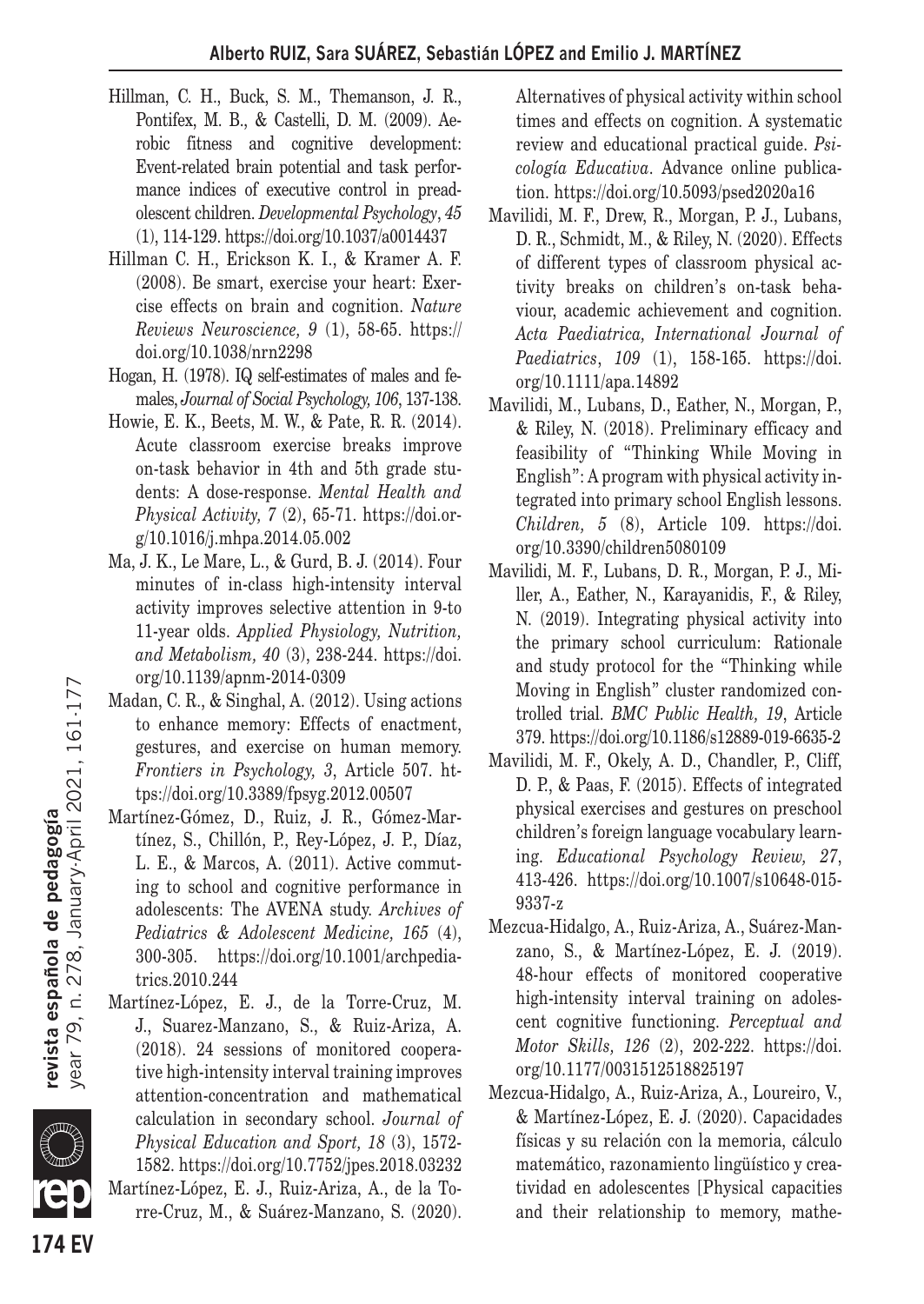matical calculation, linguistic reasoning and creativity in adolescents]. *Retos*, *37*, 473-479.

- Mullender-Wijnsma, M. J., Hartman, E., de Greeff, J. W., Bosker, R. J., Doolaard, S., & Visscher, C. (2015). Moderate-to-vigorous physically active academic lessons and academic engagement in children with and without a social disadvantage: A within subject experimental design. *BMC Public Health, 15*, Article 404. https://doi.org/10.1186/s12889- 015-1745-y
- Mullender-Wijnsma, M. J., Marijke, J., Hartman, E., de Greeff, J. W., Doolaard, S., Bosker, R. J., & Visscher, C. (2016). Physically active math and language lessons improve academic achievement: A cluster randomized controlled trial. *Pediatrics, 137* (3), 1-9. https:// doi.org/10.1542/peds.2015-2743
- Paas, F., & Sweller, J. (2012). An evolutionary upgrade of cognitive load theory: Using the human motor system and collaboration to support the learning of complex cognitive tasks. *Educational Psychology Review, 24* (1), 27-45. https://doi.org/10.1007/s10648-011-9179-2
- Pérez-Sánchez, L., Carpintero-Molina, E., Beltrán-Llera J., & Baillo-Rodríguez De Las Heras, M. C. (2012). Estimación de la inteligencia en los adolescentes [Estimating intelligence in adolescents]. **revista española de pedagogía***, 70* (253), 461-478.
- Petrides, K. V., Mikolajczak, M., Mavroveli, S., Sanchez-Ruiz, M. J., Furnham, A., & Pérez-González, J. C. (2016). Developments in trait emotional intelligence research. *Emotion Review*, *8* (4), 335-341. https://doi. org/10.1177/1754073916650493
- Reed, J. A., Einstein, G., Hahn, E., Hooker, S. P., Gross, V. P., & Kravitz, J. (2010). Examining the impact of integrating physical activity on fluid intelligence and academic performance in an elementary school setting: A preliminary investigation. *Journal of Physical Activity and Health, 7* (3), 343-351. https://doi. org/10.1123/jpah.7.3.343
- Ruiz-Ariza, A., de la Torre-Cruz, M. J., Redecillas-Peiro, M. T., & Martínez-López, E. J. (2015). Influence of active commuting on happiness, well-being, psychological distress and body shape in adolescents. *Gaceta*

*Sanitaria*, *29* (6), 454-457. https://doi.org/10.1016/j.gaceta.2015.06.002

- Ruiz-Ariza, A., De la Torre-Cruz, M. J., Suárez-Manzano, S., & Martínez-López, E. J. (2017a). Active commuting to school influences on academic performance of Spanish adolescent girls. *Retos*, *32*, 39-43. https://doi. org/10.47197/retos.v0i32.51614
- Ruiz-Ariza, A., Grao-Cruces, A., de Loureiro, N. E. M., & Martínez-López, E. J. (2017b). Influence of physical fitness on cognitive and academic performance in adolescents: A systematic review from 2005-2015. *International Review of Sport and Exercise Psychology, 10* (1), 108-133. https://doi.org/10.1080/1750 984X.2016.1184699
- Ruiz-Ariza, A., Suárez-Manzano, S., López-Serrano, S. & Martínez-López, E. J. (2019). The effect of cooperative high-intensity interval training on creativity and emotional intelligence in secondary school: A randomised controlled trial. *European Physical Education Review, 25* (2), 355-373. https://doi.org/10.1177/1356336X17739271
- Schmidt, M., Benzing, V., Wallman-Jones, A. R., Mavilidi, M.-F., Lubans, D., & Paas, F. (2019). Embodied learning in the classroom: Effects on primary school children's attention and foreign language vocabulary learning. *Psychology of Sport & Exercise, 43*, 45-54. https:// doi.org/10.1016/j.psychsport.2018.12.017
- Schmidt, M., Jäger, K., Egger, F., Roebers, C. M., & Conzelmann, A. (2015). Cognitively engaging chronic physical activity, but not aerobic exercise affects executive functions in primary school children: A group-randomized controlled trial. *Journal Sport Exercice Psychol, 37* (6), 575-591. https://doi.org/10.1123/jsep.2015-0069
- Sleiman, S. F., Henry, J., Al-Haddad, R., El Hayek, L., Haidar, E. A., Stringer, T., & Ninan, I. (2016). Exercise promotes the expression of brain derived neurotrophic factor (BDNF) through the action of the ketone body -hydroxybutyrate. *Elife, 5*, Article e15092. https://doi.org/10.7554/eLife.15092
- Sternberg, R. J. (1985). *Beyond IQ: A triarchic theory of intelligence*. Cambridge University Press.
- Steele, R. M., van Sluijs, E. M., Sharp, S. J., Landsbaugh, J. R., Ekelund, U., & Griffin,



**175 EV**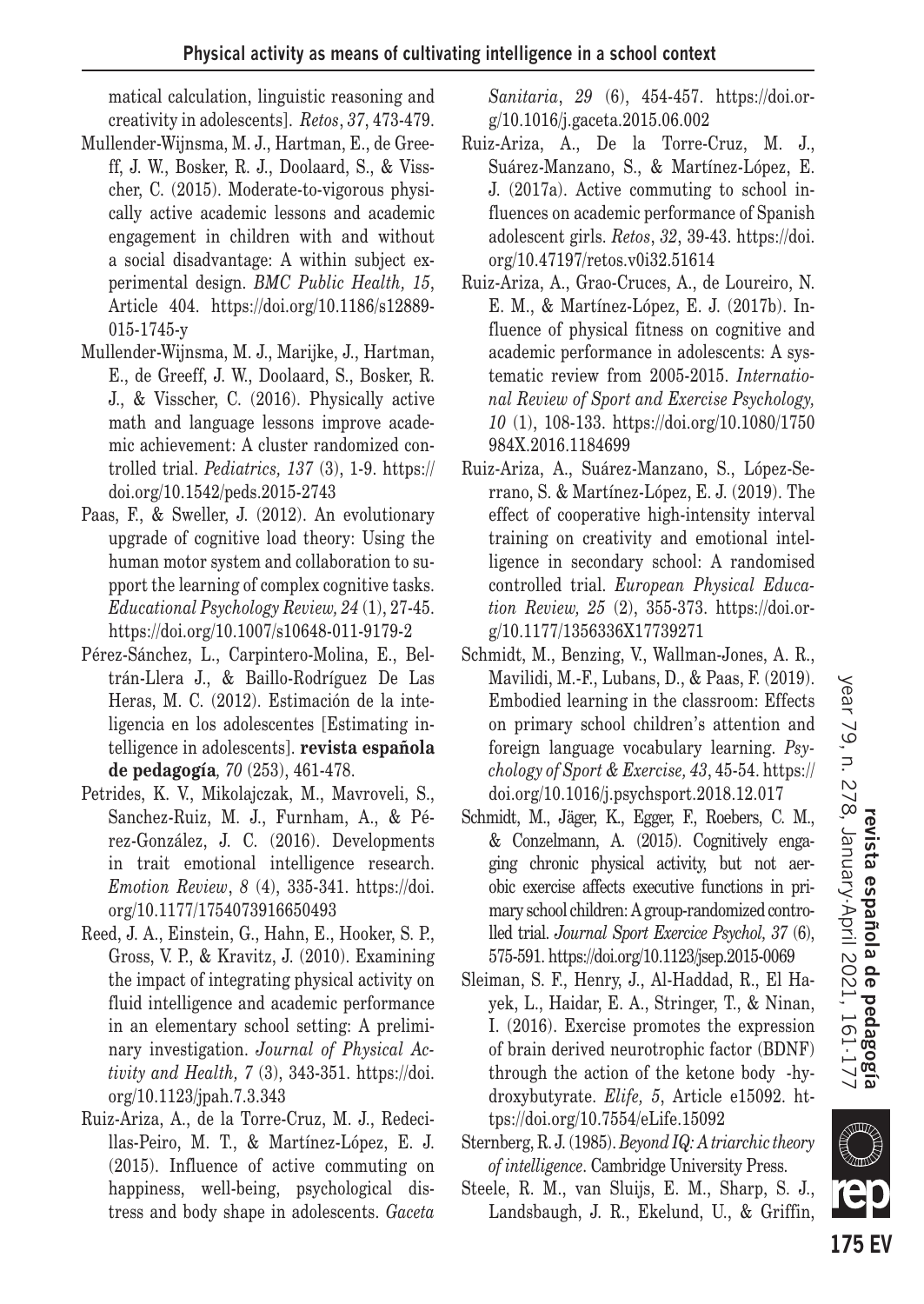S. J. (2010). An investigation of patterns of children's sedentary and vigorous physical activity throughout the week. *International Journal of Behavioral Nutrition and Physical Activity, 7* (1), 88. https://doi. org/10.1186/1479-5868-7-88

- Tomporowski, P. D., Davis, C. L., Miller, P. H., & Naglieri, J. A. (2008). Exercise and children's intelligence, cognition, and academic achievement. *Educational Psychology Review, 20*  (2), 111-131. https://doi.org/10.1007/s10648- 007-9057-0
- Van den Berg, V., Saliasi, E., de Groot, R. H., Chinapaw, M. J., & Singh, A. S. (2019). Improving cognitive performance of 9-12 years old children: Just dance? A randomized controlled trial. *Frontiers in Psychology, 10*, 174. https://doi.org/10.3389/fpsyg.2019.00174
- Vicente-Rodríguez. G., Benito, P. J., Casajús, J. A., Ara, I., Aznar, S., Castillo, M. J., Dorado, C., González-Agüero, A., González-Gallego, J., González-Gross, M., Gracia-Marco, L., Gutiérrez, A., Gusi, N., Jiménez-Pavón, D., Lucía, A., Márquez, S., Moreno, L., Ortega, F. B., de Paz, J. A.,… Valtueña, J. (2016). Actividad física, ejercicio y deporte en la lucha contra la obesidad infantil y juvenil [Physical activity, exercise and sport practice to fight against youth and childhood obesity]. *Nutrición Hospitalaria*, *33* (9), 1-21. http://dx.doi.org/10.20960/nh.828

# **Authors' biographies**

**Alberto Ruiz-Ariza.** International Doctorate in Didactic Innovation and Teacher Training. He is currently an Assistant Professor at the Universidad de Jaén. He has been visiting researcher in various countries, most notably at the Playful Learning Center at the Faculty of Education, Helsinki (Finland). He has published in JCR-Q1 journals in the area of "Education and Educational Research" and in SJR-Q1 in the area of "Education". He has also won several research prizes.



**176 EV**

https://orcid.org/0000-0003-0351-1490

**Sara Suárez-Manzano.** Academic Training contract with the Ministry of Science, Innovation, and Universities. She is currently working on her International Doctorate in Teaching Innovation and Teacher Training. She has been visiting researcher in various countries, most notably at the Faculty of Education, Helsinki (Finland). She has published in JCR-Q1 journals in the area of "Education and Educational Research" and in SJR-Q1 in the area of "Education". She has made numerous contributions at international conferences and over a dozen book chapters with publishers with the highest level.

 $\blacksquare$ https://orcid.org/0000-0002-8753-240X

**Sebastián López-Serrano.** International Doctorate in Didactic Innovation and Teacher Training. He has worked as a Teaching Fellow at the Universidad de Jaén. He has been visiting researcher in various countries, most notably at the Escola Superior de Educação, Beja (Portugal). He has published more than a dozen articles in JCR and SJR ranked publications, all of them on subjects related to active methodologies and educational innovation. He has also won various research and scientific-educational outreach prizes.



# https://orcid.org/0000-0001-5692-223X

**Emilio J. Martínez-López.** Doctorate in Physical Education from the Universidad de Granada. Full Professor in the Faculty of Humanities and Educational Sciences of the Universidad de Jaén.

**revista española de pedagogía**<br>year 79, n. 278, January April 2021, 161-177 year 79, n. 278, January-April 2021, 161-177 **revista española de pedagogía**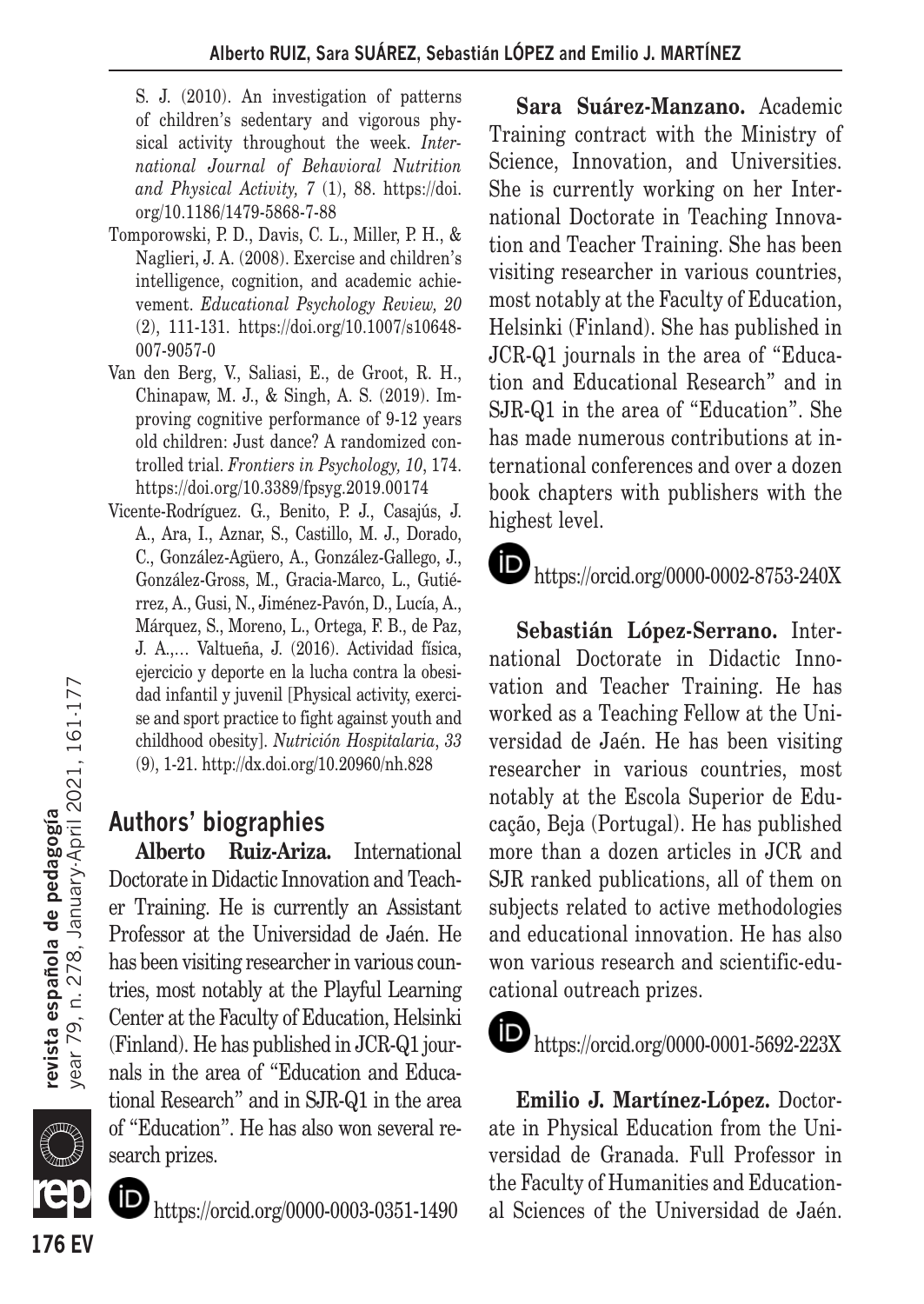Director of the AFAES (Physical Activity Applied to Education and Health) research group. Lead researcher on the ongoing R&D&I project "Flipped classroom, active homework and Physical Education. Effects on emotional intelligence, acquisition of competences and techno-stress (FCAHPE Study)" funded by the Spanish Ministry of Science, Innovation, and Universities (Code: RTI2018-095878-B-100). He has many publications, including several JCR-Q1 and SJR-Q1.



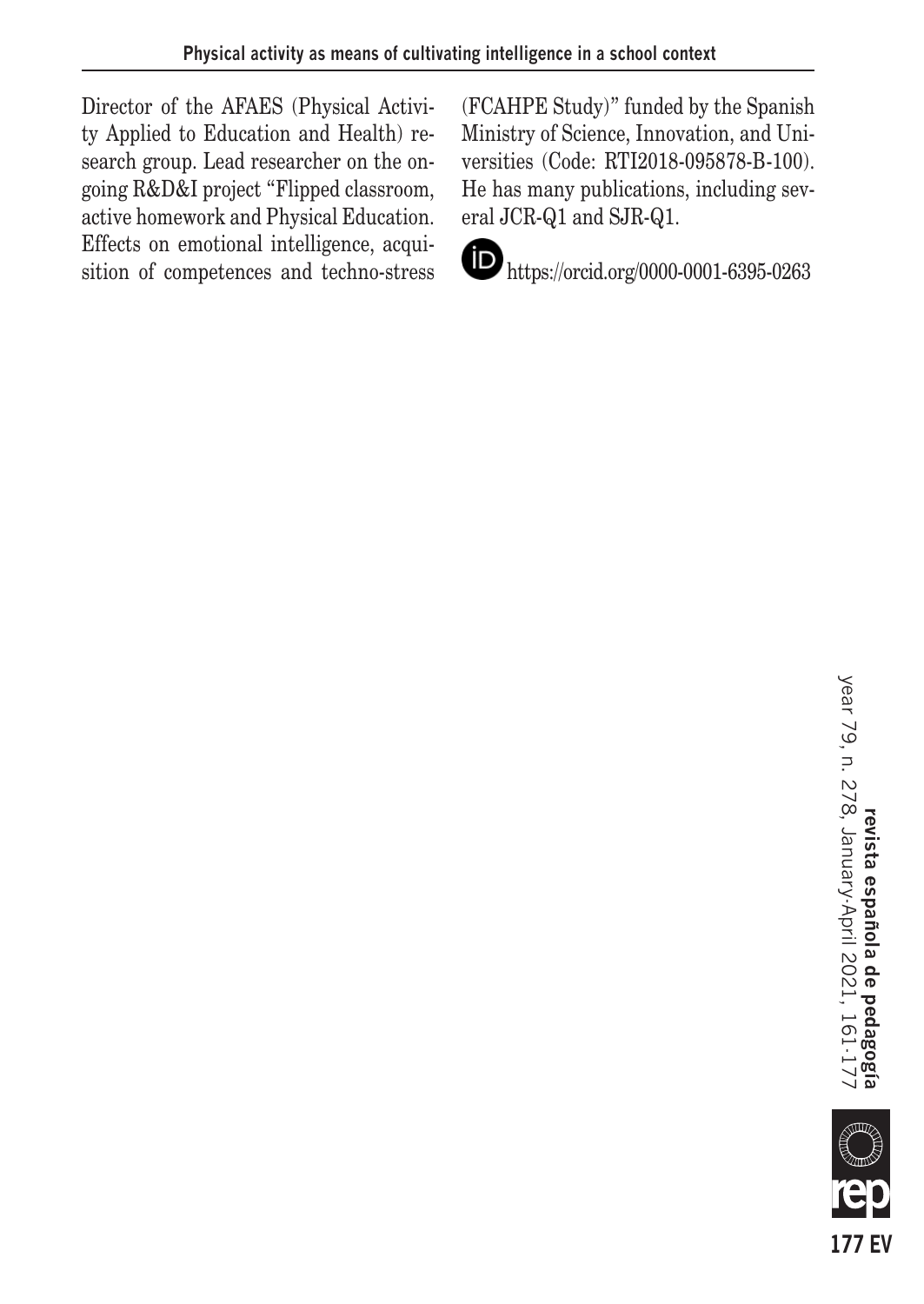# **La actividad física como medio para cultivar la inteligencia en el contexto escolar\*** *Physical activity as means of cultivating intelligence in a school context*

**Dr. Alberto RUIZ-ARIZA.** Profesor Ayudante Doctor. Universidad de Jaén (*arariza@ujaen.es*). **Sara SUÁREZ-MANZANO.** Contratada FPU del Ministerio. Universidad de Jaén (*ssuarez@ujaen.es*). **Dr. Sebastián LÓPEZ-SERRANO.** Profesor Sustituto Interino. Universidad de Jaén (*slserran@ujaen.es*). **Dr. Emilio J. MARTÍNEZ-LÓPEZ.** Catedrático de Universidad. Universidad de Jaén (*emilioml@ujaen.es*).

### **Resumen:**

La inteligencia es considerada como la capacidad de entender, razonar, comprender y tomar decisiones con base en una situación determinada. Los avances neuroeducativos de las últimas décadas muestran que la actividad física es una variable clave para un adecuado desarrollo de la inteligencia, sobre todo durante la compleja etapa de la adolescencia. La asociación de la actividad física con la inteligencia ha sido abordada en múltiples estudios transversales, y los efectos de programas de intervención longitudinales entre actividad física e inteligencia han sido analizados en varios estudios de revisión sistemática y metanálisis. Sin embargo, son menos los estudios dedicados a un enfoque más teórico/epistemológico y al desarrollo de propuestas prácticas específicas de intervenciones didácticas dentro del contexto educativo. Este ensayo pretende mostrar los resultados científicos más relevantes de asociación y efectos de la actividad física en la inteligencia, así como ofrecer pautas y sugerencias didácticas para el empleo de la actividad física como medio para cultivar la inteligencia en el contexto escolar. Para ello, se muestran estrategias basadas en el aumento de la actividad física diaria y la condición física, el uso integral de las clases de Educación Física, el desplazamiento activo al colegio y los inicios escolares activos, los descansos y recreos activos, y finalmente la impartición combinada de sesiones académicas físicamente activas.

<sup>\*</sup> Este trabajo ha sido apoyado y financiado por el Proyecto I+D+I del Ministerio de Ciencia Innovación y Universidades de España (RTI2018-095878-B-I00) y por el Grupo de Investigación HUM-943: Actividad Física Aplicada a la Educación y la Salud (Universidad de Jaén, España).

Fecha de recepción de la versión definitiva de este artículo: 30-09-2020.

Cómo citar este artículo: Ruiz-Ariza, A., Suárez-Manzano, S., López-Serrano, S. y Martínez-López, E. J. (2021). La actividad física como medio para cultivar la inteligencia en el contexto escolar | *Physical activity as means of cultivating intelligence in a school context. Revista Española de Pedagogía, 79* (278), 161-177. doi: https://doi.org/10.22550/REP79- 1-2021-04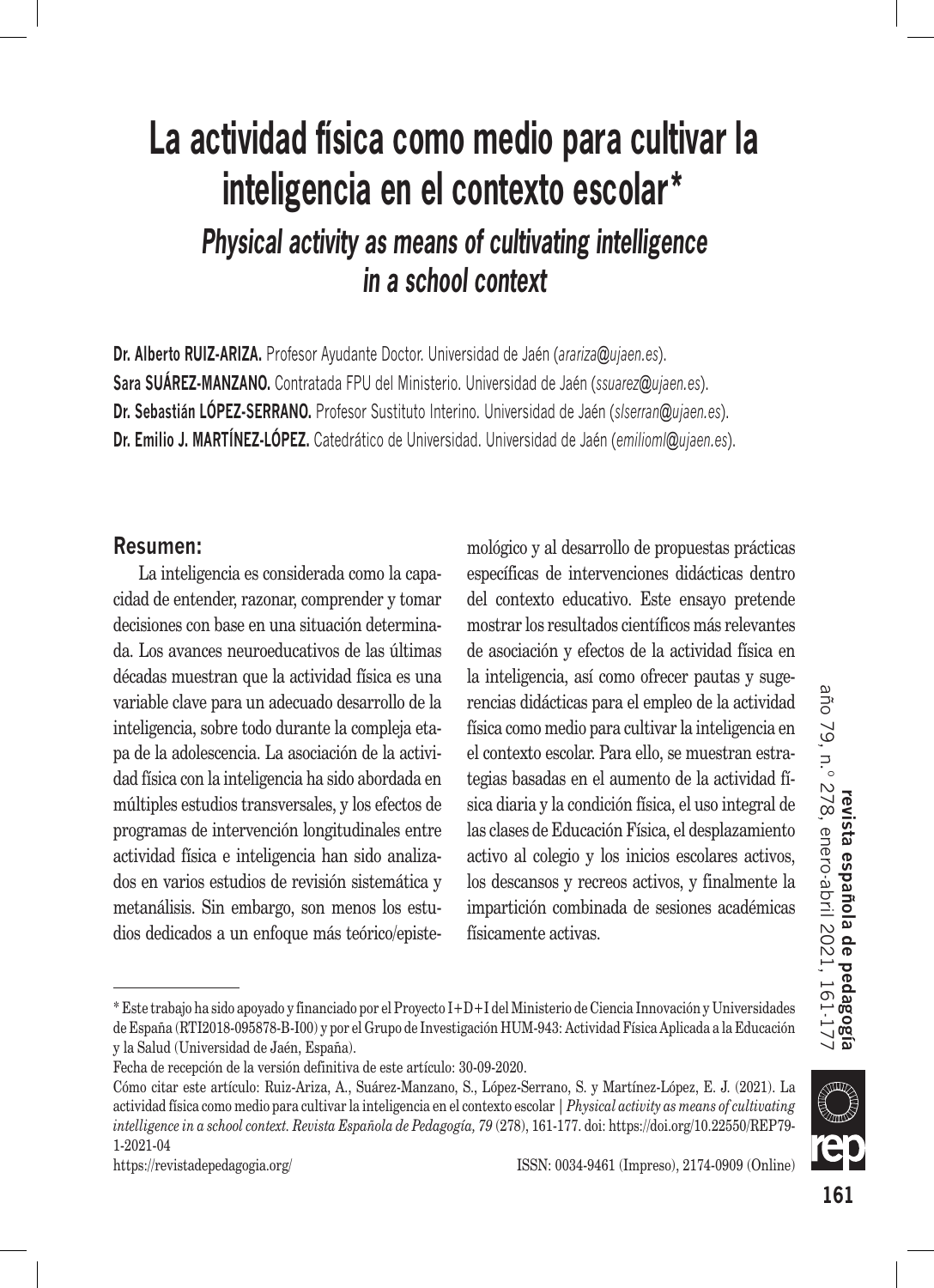**Descriptores:** actividad física, clases físicamente activas, cognición, descansos activos, Educación Física, inteligencia, movimiento.

# **Abstract:**

Intelligence is considered to be the ability to understand, reason, and make decisions based on a given situation. Neuroeducational advances in recent decades show that physical activity is a key variable for adequate development of intelligence, especially during the complex stage of adolescence. Numerous cross-sectional studies have considered the link between physical activity and intelligence, and the effects on intelligence of longitudinal physical activity intervention programmes have been analysed in several systematic reviews and meta-analyses. However, there have been fewer studies focussing on a more theoretical/epistemological approach and the development of specific practical proposals for didactic interventions within the educational setting. This work aims to show the most relevant scientific results relating to the association between and effects of physical activity on intelligence and it offers didactic guidelines and suggestions for the use of physical activity as a means of cultivating intelligence in a school setting. For this purpose, strategies based on increasing daily physical activity and physical fitness, the comprehensive use of physical education classes, active commuting to school and active school starts, active breaks and recesses, and finally the combined teaching of physically active academic sessions, are shown.

**Keywords:** physical activity, physically active classes, cognition, active breaks, physical education, intelligence, movement.

# **revista española de pedagogía**<br>año 79, n.º 278, enero-abril 2021, 161·177 **162revista española de pedagogía** año 79, n.º 278, enero-abril 2021, 161-177



de interés para los profesionales de la educación a lo largo de la historia (Tomporowski et al.*,* 2008). En las últimas décadas, el concepto de inteligencia ha evolucionado considerablemente desde una concepción asociada al coeficiente intellectual [CI] (Hogan, 1978) hasta una división más amplia explicada por diferentes dominios (Pérez-Sánchez et al.*,* 2012). Esta última tendencia ha encontrado precursores en nuevos modelos multifactoriales, como las inteligencias múltiples de Gardner (1983) o la inteligencia triárquica de Sternberg (1985). Los nuevos patrones de estudio de la inteligencia han pasado también de

El cultivo de la inteligencia ha sido foco

**1. Introducción**

estar tradicionalmente ligados a aspectos lógico-matemáticos, memorísticos o lingüísticos, a una valoración más global que incluye aspectos relacionados con la inteligencia cinestésico-corporal, espacial, inteligencia emocional o la creatividad (Petrides et al.*,* 2016; Ruiz-Ariza et al.*,* 2019).

Dentro del ámbito educativo, la inteligencia es considerada un elemento clave para asimilar, razonar y procesar correctamente la información, e interviene decisivamente en el control de las funciones ejecutivas y el comportamiento más adecuado para el aprendizaje (Esteban-Cornejo et al.*,* 2015; Ruiz-Ariza et al.*,* 2017b). Se ha comprobado que la inteligencia puede mejorar durante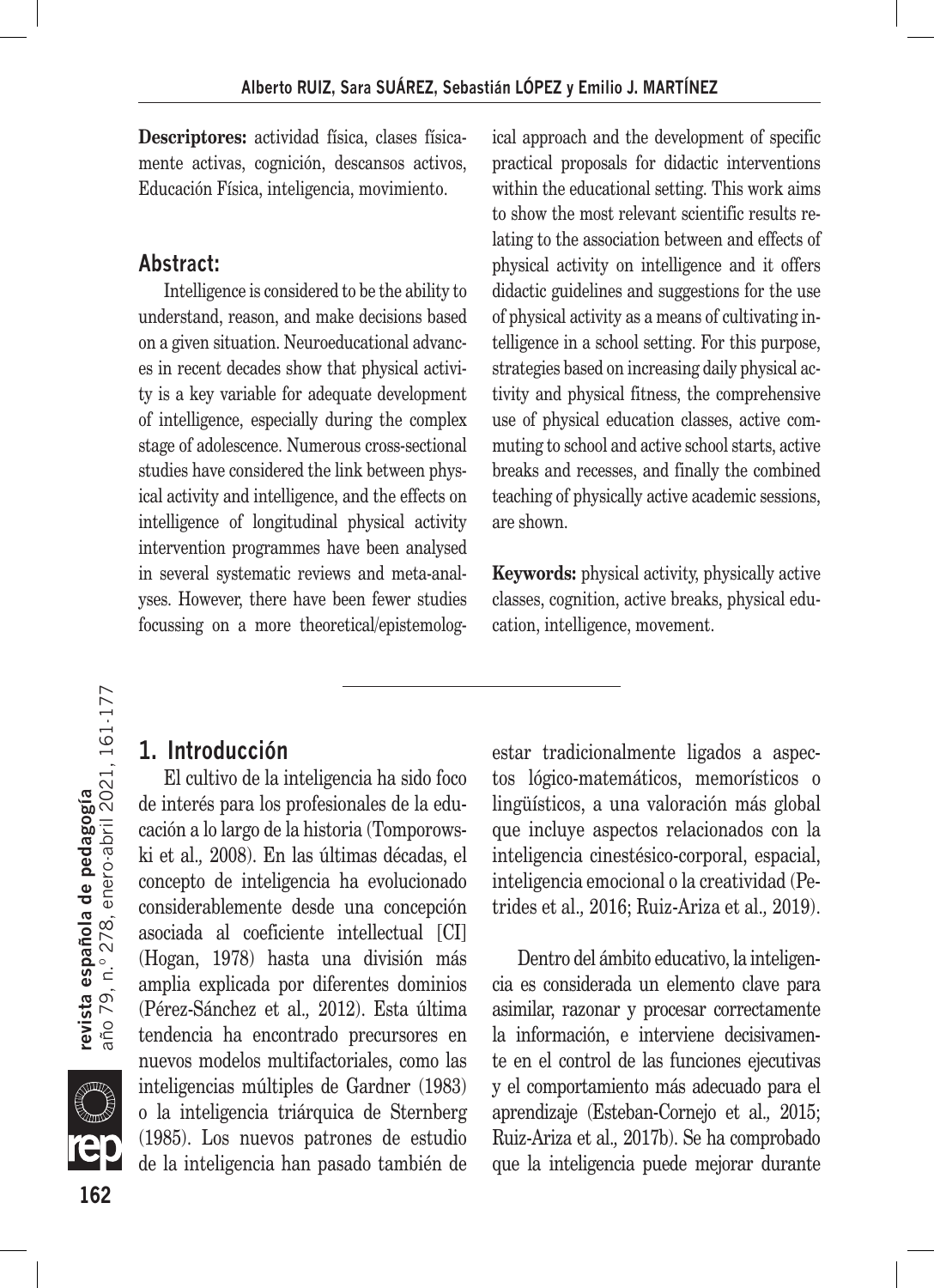toda la etapa educativa y está asociada a un mejor rendimiento escolar y un mayor éxito laboral en el futuro (Petrides et al.*,* 2016; Tomporowski et al.*,* 2008). La etapa escolar se caracteriza porque el cerebro del niño muestra una gran plasticidad y una gran capacidad de aprendizaje (Hillman et al.*,* 2008). Sin embargo, la adolescencia es considerada una etapa crítica desde un punto de vista evolutivo, hormonal y social que en ocasiones desemboca en un estancamiento de las habilidades intelectuales, así como en un empeoramiento académico (Esteban-Cornejo et al.*,* 2015). Para algunos investigadores, la práctica sistemática de actividad física [AF] puede contribuir a la maduración adecuada durante esta etapa e influir significativamente en el desarrollo intelectual de estos jóvenes (Åberg et al.*,* 2009).

Numerosas revisiones sistemáticas y metanálisis de la última década han mostrado que la AF sistemática mejora el funcionamiento mental, los procesos relacionados con la inteligencia humana y el rendimiento académico escolar (Chaddock-Heyman et al.*,* 2014; Esteban-Cornejo et al.*,* 2015; Tomporowski et al.*,* 2008). Sin embargo, el concepto de AF y su ámbito educativo de aplicación es muy amplio y engloba múltiples actuaciones como el uso integral de la clases de Educación Física (Ardoy et al.*,* 2014; Costigan et al.*,* 2016), el fomento de la práctica de AF extraescolar (Bradley et al.*,* 2013), el desplazamiento activo al centro educativo o los inicios escolares activos (García-Hermoso et al.*,* 2020; Martínez-Gómez et al.*,* 2011), los descansos y recreos activos (Ma et al.*,* 2014), o las clases académicas físicamente activas que combinan el juego activo con contenidos académicos en tareas integradas (Mavilidi et al.*,* 2018).

De una forma más detallada, la práctica de AF durante el horario escolar ha mostrado mejoras cognitivas en los estudiantes tales como la eficiencia neuronal, la atención, la concentración, la toma de decisiones (Chaddock-Heyman et al.*,* 2014), el cálculo matemático (Martínez-López et al.*,* 2018), así como la inteligencia emocional y la creatividad (Ruiz-Ariza et al.*,* 2019). Estudios recientes han mostrado que los estímulos de AF favorecen la sinaptogénesis cerebral e incrementan los niveles del factor neurotrófico derivado del cerebro [BDNF], multiplicando las conexiones cerebrales que intervienen durante el aprendizaje (Sleiman et al.*,* 2016). Otros autores, sustentan esta relación, entre AF e inteligencia, con base en las teorías de la carga cognitiva y la cognición corpórea, que fundamentan el éxito del aprendizaje en la combinación desde las primeras edades del juego motor y la impartición de contenidos académicos mediante la AF integrada (Mavilidi et al.*,* 2018, 2019).

A pesar de lo anterior, la mayoría de centros educativos aún mantienen una enseñanza tradicional sedentaria durante la mayoría del tiempo escolar (Steele et al.*,* 2010). En general, los jóvenes que comienzan la adolescencia solo emplean un 5% del horario escolar a AF de intensidad moderada a vigorosa y presentan niveles muy bajos de práctica motriz durante los descansos o recreos (Da Costa et al.*,* 2017). Llegados a este punto, es importante que los docentes conozcan propuestas didácticas específicas para aprovechar los beneficios intelectuales que producen los diferentes estímulos de AF descritos, y cómo se podrían hibridar aspectos académicos y motrices para potenciar el aprendizaje (Martínez-López et al.*,* 2020). El

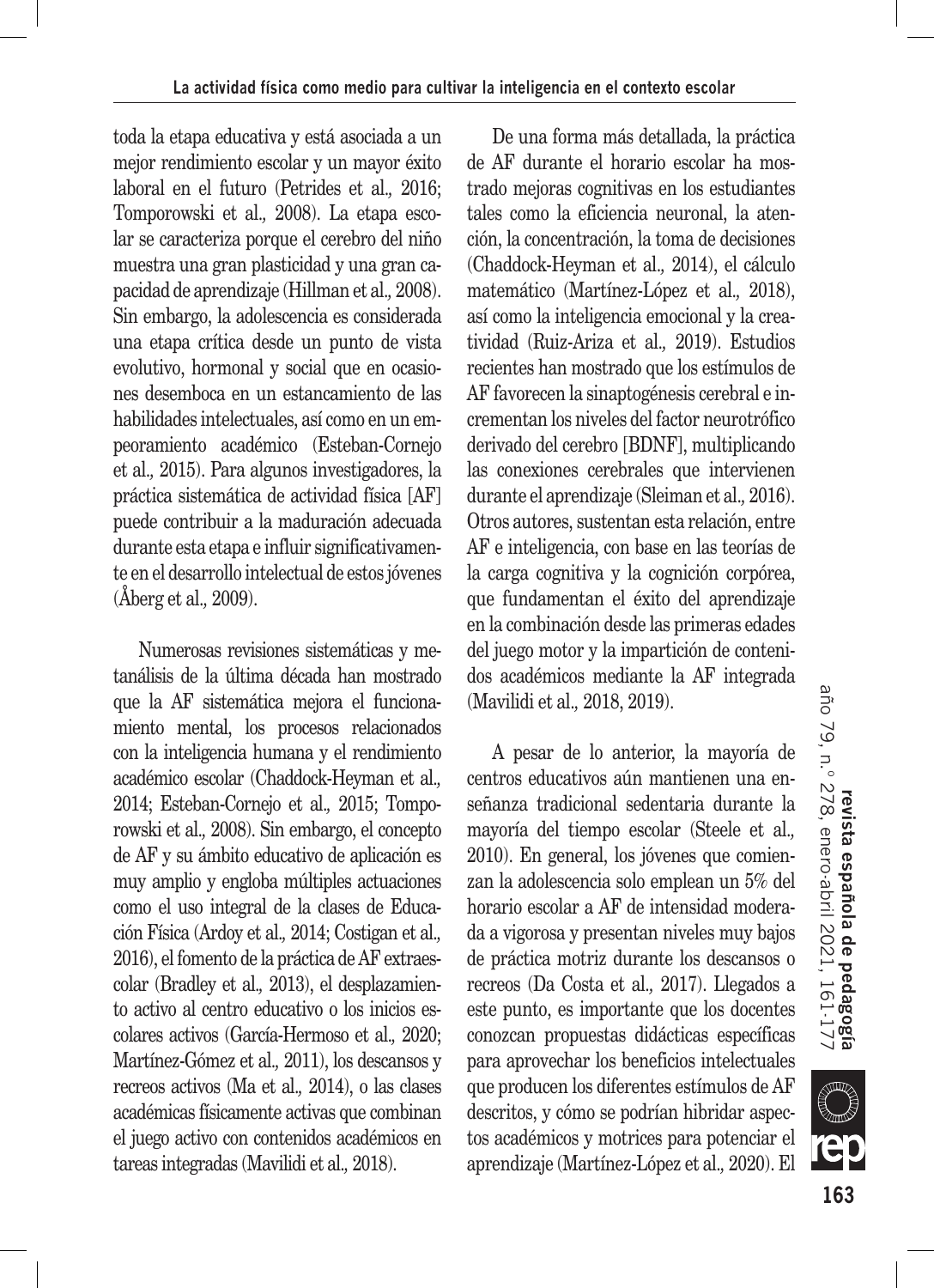presente trabajo pretende mostrar los resultados científicos más destacados de la relación AF-inteligencia, así como ofrecer pautas didácticas a los docentes. Se muestran estrategias dirigidas al incremento de la AF diaria y mejora de la condición física de los estudiantes, al diseño integral de las clases de Educación Física, el desplazamiento activo y los inicios escolares activos, los descansos y recreos activos, así como la combinación de sesiones académicas físicamente activas.

# **2. Los peripatéticos tenían razón: Desde las costumbres de los filósofos hasta los actuales hallazgos científicos sobre actividad física e inteligencia**

A lo largo de la historia, la AF ha sido un elemento esencial para la supervivencia y el desarrollo humano. Ya en la época de los antiguos griegos, existía la creencia de que la AF estaba vinculada de alguna forma con las habilidades intelectuales (Tomporowski et al.*,* 2008). Aristóteles (335 a.C), acostumbraba a pasear con sus discípulos por el jardín del Liceo, *el peripatos,* al mismo tiempo que reflexionaban. Esta acción de *pasear* se traduce en griego como *peripatêín*. De ambos términos surgió el nombre de la *escuela peripatética* y sus seguidores recibieron el peculiar nombre de *los peripatéticos*, debido a la costumbre de filosofar sobre distintos temas mientras caminaban. Parece ser que los peripatéticos estaban convencidos de que de esta manera su mente razonaba mejor y que, en movimiento, el cerebro aprendía y procesaba más rápidamente la información. Poco después, entre el s. i y ii, el poeta latino Juvenal acuñó la cita: *«mens sana in corpore sano»* (Sátira X, línea 356), asociada a la relación integral entre cuerpo y la mente, utilizada hoy día por multitud de neurocientíficos para resaltar la importancia del movimiento para el cerebro humano.

Ya en el s. XVIII, otro pensador como Rousseau (1712-1778) se aficionó al paseo e incluyó entre sus hábitos realizar largas caminatas diarias que aprovechaba para contemplar el paisaje, pensar y reflexionar entre la tranquilidad de la naturaleza, manifestando que de esta manera su inspiración se potenciaba. Filósofos contemporáneos y posteriores aplicaban también a su propia vida los beneficios cognitivos del movimiento. Kant (1724-1804) paseaba todas las tardes por las inmediaciones de su pueblo (Königsberg, actual Kaliningrado) y cuando regresaba a su casa, inmediatamente se ponía a pensar y escribir. Según manifestaba, era el momento en el que sentía una mayor activación cognitiva y mejores ideas. Poco después, en el s. xix, Nietzsche mantenía que «los mejores pensamientos son los que se conciben paseando». Este filósofo, para buscar inspiración y concentración, salía a pasear por las montañas, lagos y cascadas que rodeaban su pueblo en los Alpes (Sils-María).

Recientes estudios, llevados a cabo en las dos últimas décadas, demuestran que los peripatéticos tenían razón. Los resultados muestran que la AF aporta beneficios intelectuales que son fundamentales para la atención, concentración, el procesamiento de la información, la memoria y el aprendizaje. El estudio de Hillman et al. (2009), pionero en el campo de la neuroimagen, mostró que, tras realizar una caminata de 20 minutos al 60 % de intensidad, aumentaba la activación cerebral de los jóvenes participantes,

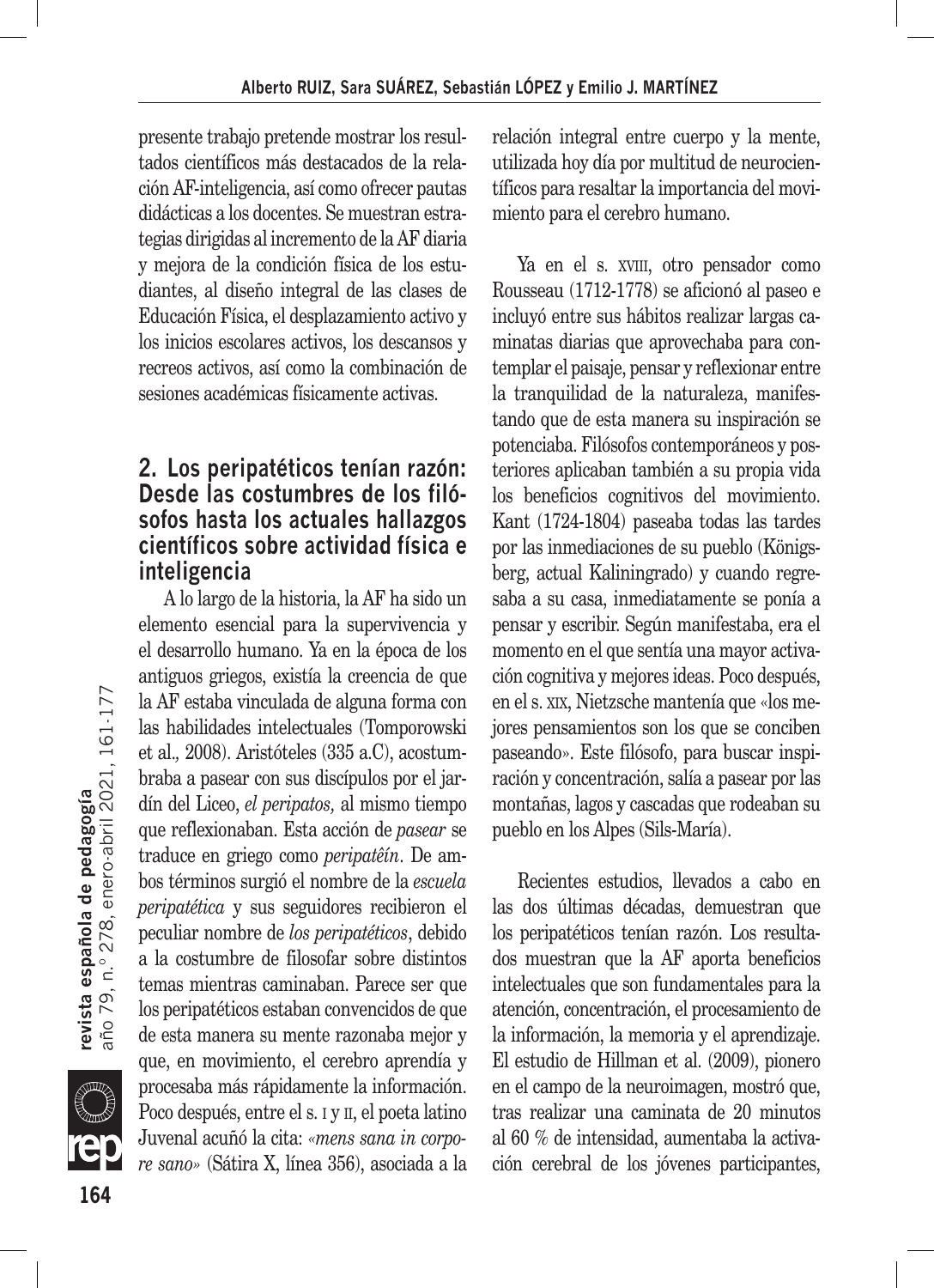provocando mejoras en la atención y la velocidad de procesamiento mental, en comparación con el grupo control que se mantuvo en reposo. Otros estudios más recientes, muestran también cómo la práctica de AF está positivamente relacionada con la inteligencia emocional y la creatividad (Ruiz-Ariza et al.*,* 2019). Por tanto, tal y como afirmaba Aristóteles, una simple caminata a intensidad moderada puede producir un incremento del flujo sanguíneo cerebral y mejorar, por tanto, los procesos cognitivos, emocionales o creativos (Hillman et al.*,* 2008). En los siguientes apartados se desglosa la relación AF-inteligencia y se ofrecen pautas y propuestas para su inclusión a nivel educativo.

# **3. Experiencias previas basadas en el fomento de la actividad física diaria, la condición física y la evaluación del rendimiento intelectual en jóvenes**

Estudios previos han mostrado que la AF está altamente relacionada con mejoras en el intelecto, especialmente si se lleva a cabo a una intensidad moderada o vigorosa [AFMV] (Hillman et al.*,* 2008; Tomporowski et al., 2008). La Organización Mundial de la Salud ha reconocido como jóvenes fisicamente activos a aquellos que realicen al menos 1h de AFMV al día durante todos los días de la semana. Sin embargo, la práctica de AF ha sufrido un descenso progresivo durante los últimos años en los jóvenes españoles, especialmente entre los 12 y 18 años, que invierten únicamente un 10 % del tiempo a este tipo de actividad (Vicente-Rodríguez et al.*,* 2016).

Estudios pioneros de la década de 1960, ya analizaron los efectos de la AF sobre la inteligencia medida mediante el CI. Corder (1966), utilizó la Escala de Inteligencia Wechsler para evaluar el efecto de 20 días de un programa de AF de 60 minutos (ejercicios con el propio cuerpo y carreras) en niños de entre 12 y 16 años con discapacidad intelectual leve (CI medio=66). Como resultado, el programa de AF provocó mejoras en la escala total y en la escala verbal del test. Por su parte, Brown (1977) trabajó con 40 niños de 12 años (CI medio=35) con un programa de 6 semanas de AF. Tras el mismo, se comprobó que los participantes del grupo experimental mejoraron su CI y la madurez social, medidos con la prueba de inteligencia de Stanford-Binet y la escala de Vineland, respectivamente. Las mejoras se justificaron basándose en que el ejercicio físico provocaba demandas mentales de forma paralela y hacía que los participantes estuvieran atentos, usaran la memoria y los procesos de razonamiento, y controlaran los movimientos motores. Aunque la mayoría de estudios en esta línea muestran una asociación y un efecto positivos entre AF e inteligencia, a veces no es posible determinar la intensidad de la AF realizada, ni está claro qué métodos de instrucción se emplearon. Además, otra explicación posible es que las pruebas usadas de CI solo proporcionan medidas globales que pueden no ser lo suficientemente sensibles para detectar cambios específicos en aspectos concretos del funcionamiento cognitivo provocados por la AF (Tomporowski et al.*,* 2008).

Por otro lado, la práctica sistemática de AF tiene entre sus principales efectos la mejora de la condición física del individuo. Aunque este efecto requiere un proceso de adaptación fisiológica que requiere tiempo, existe hoy día toda una línea de investiga-

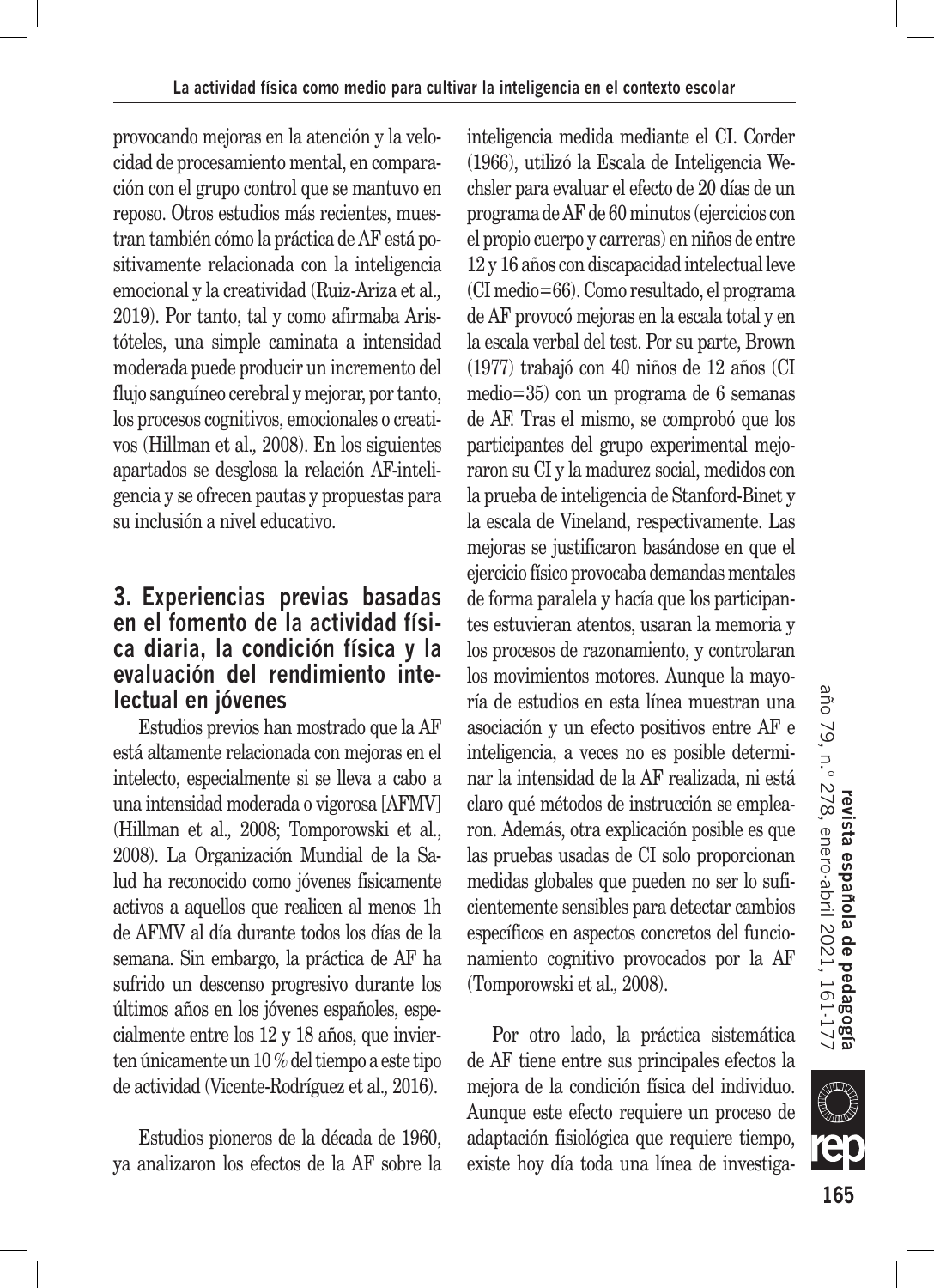ción bastante contrastada que relaciona la mejora del nivel físico con la maduración intelectual (Åberg et al.*,* 2009). La condición física está compuesta por la capacidad cardiorrespiratoria, velocidad, fuerza muscular y la flexibilidad, que en el contexto escolar son evaluadas habitualmente mediante baterías de tests como ALPHA-Fitness o EUROFIT. Durante los últimos 20 años, son muchos los estudios que han mostrado que un buen nivel de condición física influye positivamente en las habilidades intelectuales de los jóvenes (Chaddock-Heyman et al.*,* 2014; Ruiz-Ariza et al.*,* 2017b). Por ejemplo, Mezcua-Hidalgo et al. (2020), recientemente han comprobado que la resistencia cardiorrespiratoria es la capacidad física que en mayor medida se asocia con el intelecto. Hallaron que los adolescentes que tienen mejor capacidad cardiorrespiratoria presentan unos niveles más altos de memoria, cálculo matemático, velocidad de razonamiento lingüístico y creatividad, independientemente de su edad, sexo e índice de masa corporal. Como curiosidad, un estudio muy representativo con más de un millón de participantes, mostró que la capacidad cardiorrespiratoria, alcanzada entre los 15-18 años, predecía la inteligencia al superar la mayoría de edad (Åberg et al.*,* 2009).

Por otra parte, otros estudios obtuvieron relación entre la velocidad-agilidad y el rendimiento escolar en Matemáticas o Lengua (Esteban-Cornejo et al.*,* 2014; Martínez-López et al.*,* 2018). Haapala (2013) demostró que este componente se asocia con la memoria, con el control inhibitorio y la atención, y que consecuentemente, bajos niveles de velocidad-agilidad podrían entorpecer el desarrollo intelectual y académico. En relación a la fuerza muscular los resultados son contradictorios. Aunque algunos estudios han mostrado relación positiva entre el nivel de fuerza muscular y el rendimiento académico, otros comprobaron que dicha relación perdía la significatividad cuando se analizaba de forma combinada con la capacidad cardiorrespiratoria y la velocidad-agilidad (Ruiz-Ariza et al.*,* 2017b). Por último, no se ha constatado relación positiva entre diferentes niveles de flexibilidad y la inteligencia (Ruiz-Ariza et al.*,* 2017b). La fuerza y flexibilidad parecen no estar muy relacionadas con el intelecto y, por tanto, se sugiere que los programas de intervención vayan enfocados mayormente a la capacidad cardiorrespiratoria y a la velocidad-agilidad. De acuerdo con lo anterior, se recomienda el empleo de unidades didácticas intermitentes enfocadas a la mejora de la condición física cardiorrespiratoria (Guijarro-Romero et al.*,* 2019) o la inclusión de programas interválicos de alta intensidad al inicio de las clases de Educación Física. Estos programas deberían estar basados preferentemente en ejercicios cooperativos que conlleven habilidades motrices, coordinación y trabajo del componente aeróbico (Martínez-López et al.*,* 2018).

# **4. Modalidades de práctica de actividad física como medio para cultivar la inteligencia en el contexto escolar**

### **4.1. El uso integral de las clases de Educación Física**

La interdisciplinaridad que se demanda desde las leyes educativas presenta una excelente oportunidad en el profesorado para trabajar las distintas asignaturas de manera holística. En este sentido, según Ardoy et al. (2014), la Educación Física es un contexto

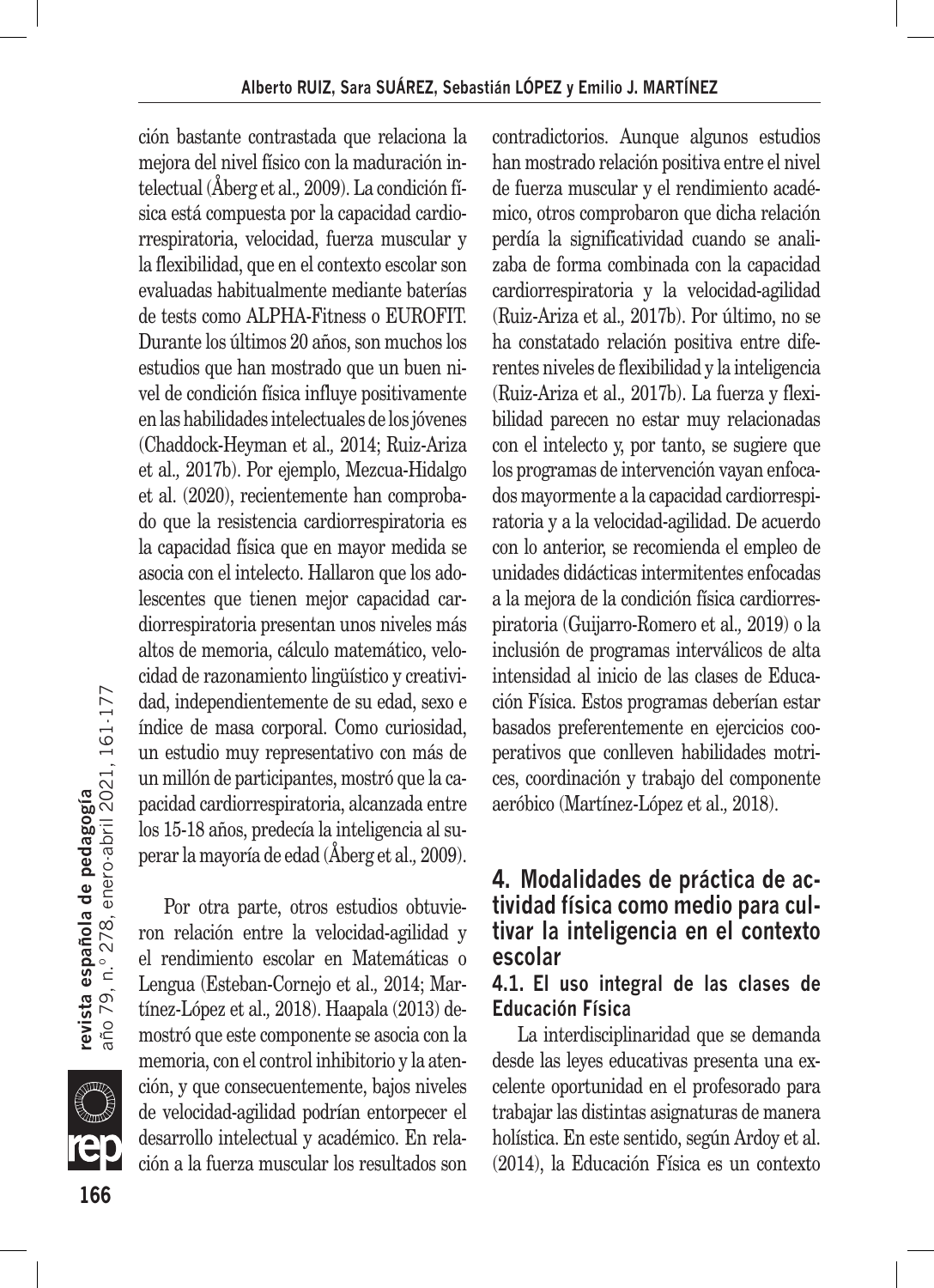ideal para cultivar el cuerpo y la mente de forma integral. En los últimos años han proliferado las investigaciones que pretenden ofrecer mejoras intelectuales mediante programas específicos dirigidos desde las clases de Educación Física (Costigan et al.*,* 2016). Cada vez existe más consenso que apoya el empleo de la alta intensidad como una de las principales variables en la búsqueda de beneficios físicos e intelectuales (Ardoy et al.*,* 2014; Ruiz-Ariza et al.*,* 2019). Además, la inclusión de sesiones con alta carga de demanda cognitiva ha abierto las puertas de nuevas investigaciones que proponen el empleo de programas híbridos donde se trabajen de forma combinada contenidos de Matemáticas o Lengua durante sesiones prácticas de AF (Schmidt et al.*,* 2015).

En 2014, Ardoy et al. mostraron que el aumento de 2 a 4 clases semanales de Educación Física, combinado con una mayor intensidad de las mismas, produjo mejoras en el rendimiento cognitivo. Tras estos hallazgos, han aparecido nuevas propuestas e intervenciones de alta intensidad interválica y cooperativa en Educación Física. Por ejemplo, se ha constatado que un programa de 12 semanas basado en AF cooperativa a una intensidad de >85 % de la frecuencia cardiaca máxima (C-HIIT), durante los primeros 16 minutos de las clases de EF (adaptación de los ratios de trabajo-descanso desde 20-40 segundos hasta 40-20 segundos en las 2 últimas semanas), produce mejoras en variables de rendimiento cognitivo, en la creatividad y en la inteligencia emocional de los adolescentes, especialmente en aquellos que eran menos activos físicamente (Martínez-López et al.*,* 2018 y Ruiz-Ariza et al.*,* 2019). En este programa se incluyó el uso de pulsometría inalámbrica, monitorizada y centralizada, que era proyectada mediante *bluetooth* en una pantalla gigante (*Seego Realtracksystems*®, Spain). De esta manera, los participantes aumentaban la motivación por el programa y se mantenían con mayor interés en los rangos de intensidad requeridos. Para estos investigadores, el carácter social de los ejercicios cooperativos y la toma de decisiones lúdicas y grupales, son factores determinantes para la activación cognitiva.

Es posible que el incremento del rendimiento intelectual esté en parte relacionado con las mejoras en el bienestar mental que alcanzan los jóvenes, tal y como obtuvieron Costigan et al. (2016) tras un programa HIIT de 8-10 minutos, 3 sesiones/semana durante 8 semanas, con ratios trabajo-descanso de 30:30 segundos. Además, el uso de este tipo de propuestas permite a los profesores de Educación Física dedicar el resto del tiempo de clase al trabajo de otros contenidos establecidos en las unidades didácticas programadas. Todo esto resulta de interés para la educación, ya que la inclusión de más horas de Educación Física y un nuevo enfoque hacia estos estímulos, no perjudicaría el rendimiento escolar de los jóvenes sino que en muchas ocasiones podría mejorarlo.

# **4.2. El desplazamiento activo al centro educativo y actividad física previa a la jornada escolar**

Desde hace varios años, algunos investigadores han analizado la importancia para el rendimiento intelectual de la AF desde el comienzo del día. En este sentido, el desplazamiento activo al Centro educativo ha aparecido como un estímulo ideal para la activación física y cognitiva antes de la

**SIII**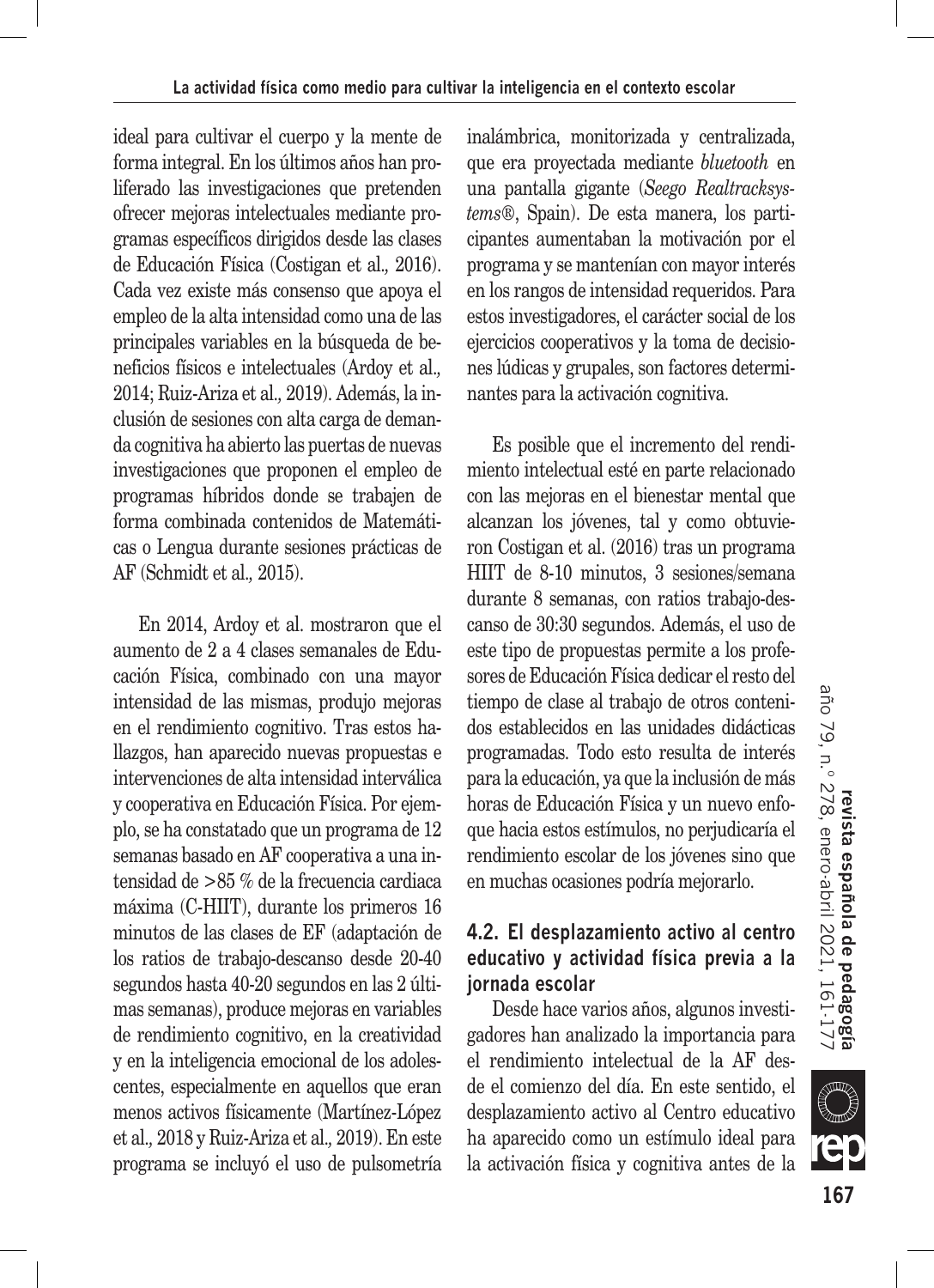jornada escolar (Martínez-Gómez et al.*,* 2011; Ruiz-Ariza et al.*,* 2017a). Recientemente, Ruiz-Ariza et al. (2015) y Domazet et al. (2016) han concluido que realizar desplazamiento activo es beneficioso para el bienestar mental y el rendimiento académico en Matemáticas durante la etapa de Educación Secundaria. De hecho, los jóvenes de 12-13 años de centros rurales que emplean entre 30 y 60 minutos en desplazamiento activo, tienen más probabilidades de obtener un alto rendimiento académico en Lengua y Matemáticas (García-Hermoso et al.*,* 2017). A pesar de lo anterior, parece que las chicas que realizan un mayor número de desplazamientos activos semanales de más de 15 minutos tienen un mayor rendimiento académico en Matemáticas y un mayor rendimiento académico general, mientras que en los chicos, ninguna asociación resultó significativa (Ruiz-Ariza et al.*,* 2017a).

**revista española de pedagogía**<br>año 79, n.º 278, enero-abril 2021, 161·177 **168revista española de pedagogía** año 79, n.º 278, enero-abril 2021, 161-177 Por otra parte, comenzar el día escolar



con un estímulo de 16 minutos de C-HIIT, tiene un efecto inmediato en la atención y concentración durante las dos horas inmediatamente posteriores (Mezcua-Hidalgo et al.*,* 2019). Según García-Hermoso et al. (2020), los jóvenes de 8-10 años experimentaron mejoras significativas en la atención, concentración y rendimiento en matemáticas cuando el día escolar comienza con 30 minutos de juegos coordinativos recreativos de carácter decisional y que conlleven concentración (*Active-Start Programme*). Por tanto, la implementación de programas de AF antes de la escuela, como C-HIIT o *Active-Start*, pueden mejorar la capacidad cardiorrespiratoria y paralelamente beneficiar la capacidad de atención-concentración y el éxito académico entre los escolares.

# **4.3. Los descansos y recreos activos durante la jornada escolar**

Hallazgos recientes en neurociencia han mostrado que las clases sedentes prologandas en el tiempo perjudican en gran medida al rendimiento académico de los estudiantes (Martínez-López et al.*,* 2020). Los descansos activos son una estrategia que rompe con el transcurso sedentario de las clases y contribuye a la activación intelectual de los jóvenes (Mavilidi et al.*,* 2020). Algunos estudios han mostrado que una sesión de 5-10 min de AF, durante el descanso entre clases o haciendo pausas dentro de las mismas clases, produce mejoras en la respuesta mental de los escolares y disminuye el tiempo necesario para realizar tareas con éxito (Howie et al.*,* 2014). En general, existe un consenso en que cuando el alumnado presenta agotamiento o lentitud en clase estaría mostrando síntomas de la necesidad de realizar un descanso activo. Donnelly et al. (2017), encontraron una mejora en las habilidades intelectuales tras el programa TAKE 10! (10 min  $\times$  2 veces/día  $\times$  5 días/ semana). Utilizando un programa similar, Mullender-Wijnsma et al. (2016) también obtuvieron mejoras, pero en aspectos más específicos de las Matemáticas. Se ha comprobado también que un descanso activo de 15 minutos, así como propuestas de 2-3 descansos con videojuegos activos, durante unos 10 minutos cada uno, son muy beneficiosos para la atención selectiva (Van den Berg et al.*,* 2019). Sin embargo, para algunos investigadores sería suficiente con descansos activos de 4 minutos a una intensidad moderada o alta para mejorar aspectos como la memoria, la atención, la concentración o el cálculo matemático (Ma et al.*,* 2014). Se sugiere, por tanto, la inclusión de descansos activos dentro de la jornada escolar para obtener beneficios en variables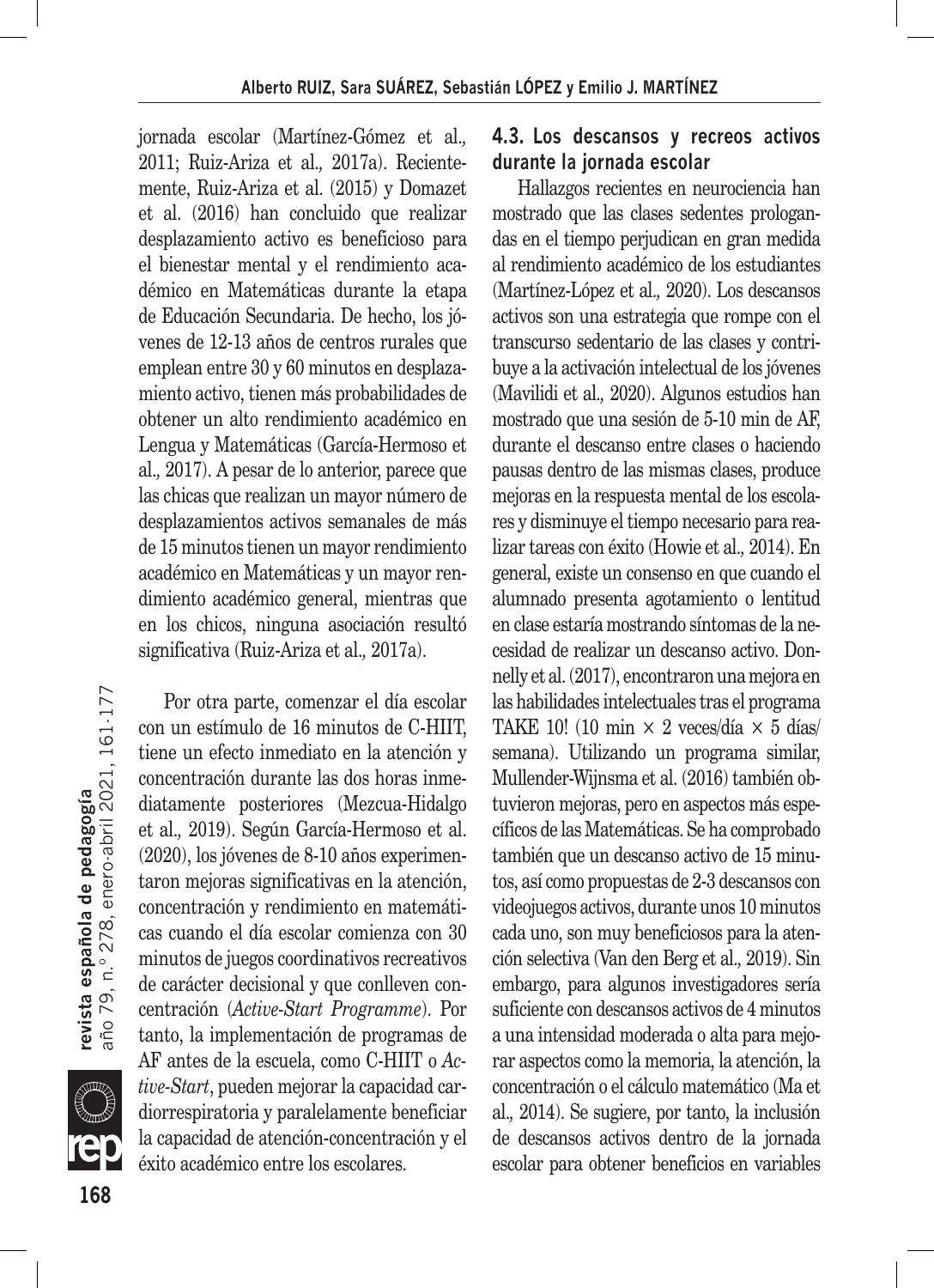intelectuales muy importantes para el aprendizaje y el desarrollo integral de los jóvenes. Estímulos de 4 minutos (*FUNtervals* de 20 segundos a alta intensidad + 10 segundos de descanso, repetidos ocho veces), u otros programas como el TAKE 10!, o DAME 10, estarían recomendados.

Pero el principal descanso activo dentro de la jornada escolar debería estar integrado dentro del recreo. Los recreos activos están basados en la activación del tiempo de recreo mediante programas específicos de AF. Altenburg et al. (2015), proponen que 15-20 minutos de AF de moderada a vigorosa intensidad, durante todos los recreos de la semana, es suficiente para mejorar las funciones ejecutivas y la atención selectiva en jóvenes de 8-13 años. Este grupo de investigación también encontró que proponer 2 recreos activos de 20 minutos a lo largo de la jornada escolar produce mayores mejoras intelectuales que tener solo uno. Aunque la evidencia es cada vez mayor, aún son escasas las intervenciones enfocadas a la inclusión de 2 sesiones de recreo repartidas a lo largo de la jornada escolar.

En definitiva, los descansos y recreos activos, con base lúdica y de moderada-alta intensidad, pueden ser clave para incrementar el número de jóvenes físicamente activos y un mejor rendimiento intelectual. Según Drummy et al. (2016) los descansos activos pueden aumentar en 9.5 minutos la AF realizada durante el día escolar. Se ha comprobado además que las mayores mejoras sobre aspectos intelectuales y académicos se obtienen combinando los descansos activos con tareas que conlleven compromiso cognitivo (Mavilidi et al.*,* 2019). Según lo anterior, los centros educativos deberían incluir durante la jornada escolar al menos un descanso activo de 4 minutos a alta intensidad y uno o dos recreos activos de 15-20 minutos. Además de lo anterior, es posible que las sesiones académicas físicamente activas, llevadas a cabo de forma regular, puedan ser el estímulo ideal para potenciar la inteligencia desde el contexto educativo (Mavilidi et al.*,* 2015).

# **4.4. Las sesiones académicas físicamente activas**

La sesión académica físicamente activa consiste en integrar juegos activos o tareas que conlleven movimiento dentro del aula al mismo tiempo que se trabaja un contenido en concreto. Mavilidi et al. (2015), encontraron que la adquisición de vocabulario de una lengua extranjera mejoraba cuando el aprendizaje se realizaba a través de juegos activos integrados. Reed et al. (2010), incorporaron 30 minutos de AF en las clases de Matemáticas, Lengua y Ciencias (3 días/semana × 3 meses), encontrando mejoras en la fluidez intelectual. Otros dos programas internacionales, el F&V [AF 10-15 minutos × 3 días/semana] (Mullender-Wijnsma et al.*,* 2015, 2016) y el programa TEXAS-I CAN!® [10-15 minutos  $\times$  5 días/semana] (Bartholomew et al.*,* 2018), hallaron efectos positivos en el rendimiento académico a partir de la cuarta semana de intervención.

Una reciente revisión sistemática llevada a cado por Martínez-López et al. (2020), ha informado de que la mayoría de los estudios que utilizaron sesiones académicas físicamente activas para mejorar aspectos intelectuales relacionados con la fluidez intelectual, las funciones ejecutivas o la alfabetización, obtuvieron resultados posi-

**SILLE**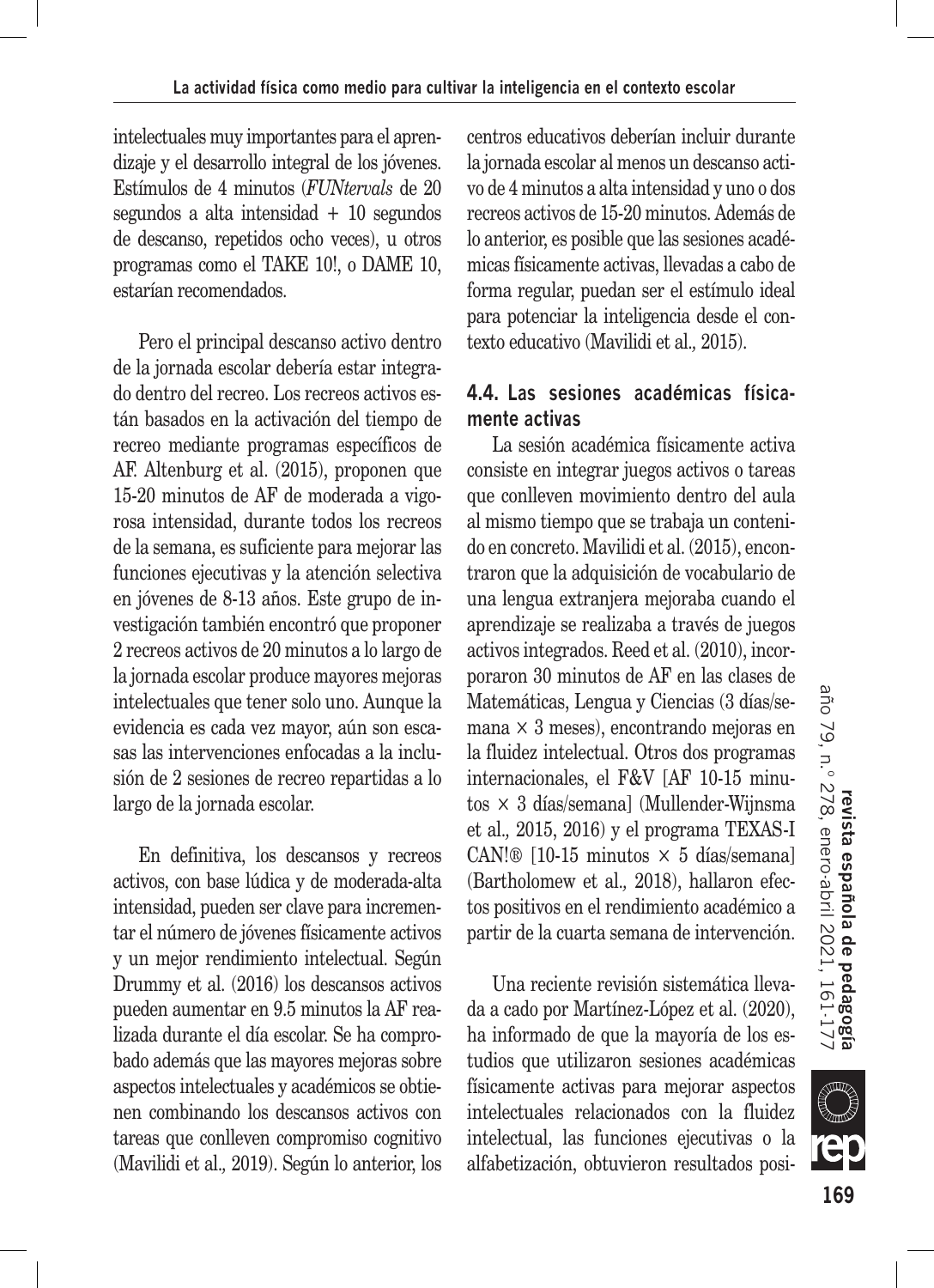tivos. Sin embargo, los resultados de otras intervenciones no fueron tan consistentes (Donnelly et al.*,* 2017; Mavilidi et al., 2018; Mullender-Wijnsma et al.*,* 2016). En general, los programas que involucraban movimientos de motricidad fina tuvieron mayores efectos cognitivos que los programas de motricidad gruesa (Martínez-López et al., 2020). Por ejemplo, en escolares de 6-12 años, el empleo de sesiones físicamente activas de 15 minutos de duración, donde los participantes forman diferentes figuras geométricas con sus cuerpos mientras caminan o saltan al aire libre, mejora las habilidades intelectuales relacionadas con las matemáticas o la percepción espacial (Donnelly y Lambourne, 2011). Mavilidi et al. (2015, 2018) llevaron a cabo un conjunto de estudios donde animaban a los niños a realizar diferentes situaciones basadas en aprendizaje activo. Los niños tenían que contar números mientras saltan o caminan por un sendero de números colocados en el suelo, bailar mientras aprendían diferentes palabras, imitar los movimientos de los animales que viven en cada continente mientras aprenden sobre ambos, o realizar desplazamientos desde el Sol a Mercurio y repetir el proceso hasta pasar por todos los planetas, mientras que aprenden sus nombres y la distancia con respecto al Sol. En general, estos niños mostraron puntuaciones más elevadas en los test cognitivos, fueron más activos y disfrutaron más del proceso de enseñanza-aprendizaje que sus compañeros que mantuvieron una enseñanza tradicional. Estos hallazgos también podrían ser adaptados a educación secundaria y, al menos en algunos momentos, integrar este recurso activando los contenidos de cualquier asignatura.

# **5. Argumentos científico-educativos que apoyan el uso de los estímulos de actividad física para cultivar la inteligencia**

Numerosos investigadores han dejado constancia de los posibles razonamientos de por qué los diferentes estímulos educativos de AF mostrados anteriormente pueden influir de manera significativa en la inteligencia de los jóvenes. Parece que un aumento de la AF o del nivel de condición física, sobre todo cardiorrespiratoria, promueve la acumulación de D-b hidroxibutirato en el hipocampo o la expresión del gen Fndc5 mediante el complejo de transcripción PGC1- alfa/Err-alfa, que sirven como inductores del BDNF, que es clave para la capacidad intelectual y la plasticidad cerebral (Sleiman et al.*,* 2016). La práctica de AF y el aumento de la condición física también favorece la microestructura de la materia blanca del cerebro, incrementando la eficiencia de la actividad intelectual (Chaddock-Heyman et al.*,* 2014). Además, la práctica sistemática de AF promueve la angiogénesis, neurogénesis y sinaptogénesis, que son fenómemos que mejoran la densidad capilar, la vascularización cerebral, el número de neuronas y la calidad de las conexiones sinápticas, afectando al intelecto (Adkins et al.*,* 2006; Ruiz-Ariza et al.*,* 2017b). Esteban-Cornejo et al. (2014) y Haapala (2013) informaron de que la madurez biológica también puede determinar la relación entre AF-inteligencia ya que los jóvenes más maduros podrían tener un sistema neuromuscular más desarrollado y, por consiguiente, conseguir paralelamente mejores puntuaciones en los test físicos y de inteligencia. En los años 80, Goldstein (1987) constató que los adolescentes con un esqueleto más maduro tenían mayor rendimiento intelectual en comparación con quienes mostraron menor madurez esqueléti-

n<br>K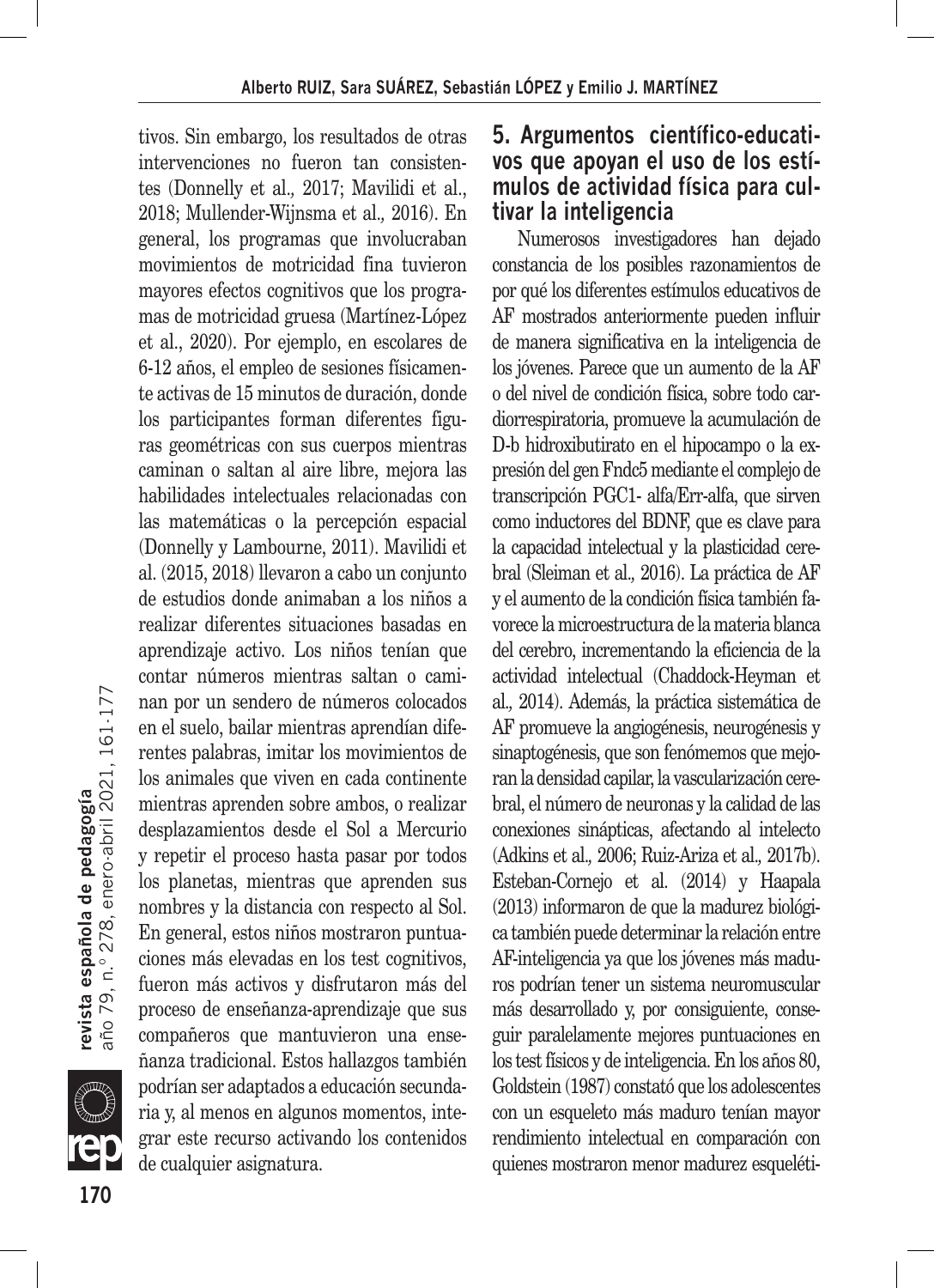ca. Parece que mejoras en la capacidad de velocidad-agilidad podrían beneficiar al sistema neuromotor e influir en la preactivación del neocerebelo y de la corteza prefrontal, llevando a un mejor procesamiento cerebral y de las habilidades intelectuales (Haapala et al.*,* 2013). A lo anterior, hay que añadir que una mayor práctica de AF y participación en actividades deportivas reduce el estrés y ansiedad a la vez que aumenta la autoestima. Esto es debido a que los niveles de serotonina, noradrenalina y endorfinas favorecen las sensaciones emocionales positivas, mejorando el comportamiento en clase y el interés hacia el aprendizaje (Ruiz-Ariza et al.*,* 2019).

Con respecto al trabajo integral de AF y contenidos cognitivo-académicos, Schmidt et al. (2015) y Mavilidi et al. (2018) coincidieron en que los procesos de información son compartidos a nivel motor e intelectual y que un trabajo paralelo podría potenciar el rendimiento intelectual en gran medida. Por ejemplo, correr hacia un punto con varias fichas de letras desordenadas y al llegar tener que crear una palabra lo más larga posible, requiere pensar, razonar, discriminar entre diferentes estímulos visuales y la elección de la decisión más adecuada. De este modo, se estaría aprovechando una actividad integrada para activar física e intelectualmente al participante con los beneficios que conlleva. Además, el procedimiento de aprender mediante movimientos corporales podría contribuir decisivamente a transformar la información abstracta en conceptos concretos y tangibles en los escolares (Mavilidi et al.*,* 2019).

Por otra parte, el gran efecto de las intervenciones físico-cognitivas podría explicarse principalmente con base en las teorías de la carga cognitiva o de la cognición corpórea (Schmidt et al.*,* 2019). La cognición corpórea se puede definir como los movimientos y posturas corporales que surgen de las interacciones del cuerpo con el entorno y que permite procesar la información entrante simultáneamente a través de diferentes sistemas (Schmidt et al.*,* 2019). En este sentido, se argumenta que incorporar el aprendizaje en acciones motoras contribuye a la construcción de representaciones mentales de mayor calidad, facilitando así la memoria y el aprendizaje (Madan y Singhal, 2012). Complementaria a la cognición corpórea, se encuentra la teoría de la carga cognitiva que, a nivel biológico, categoriza la adquisición de información como primaria y secundaria (Paas y Sweller, 2012). El conocimiento biológico primario evoluciona de forma natural sin instrucción explícita, por ejemplo, el desarrollo de la lengua materna o el uso de movimientos inconscientes. El conocimiento biológico secundario generalmente se aprende mediante instrucción explícita durante la educación formal (por ejemplo, matemáticas o ciencias). El conocimiento primario se puede emplear para apoyar el aprendizaje de tareas complejas de conocimiento secundario (Mavilidi et al.*,* 2018). Finalmente, la investigación sobre la carga cognitiva ha demostrado que ciertos aspectos semánticos se activan durante acciones motoras específicas, demostrando así la relación entre los mecanismos sensoriomotores y los procesos intelectuales (Mavilidi et al.*,* 2018).

**6. Reflexión práctica final y conclusión**

El presente ensayo ha pretendido analizar los efectos y asociaciones de los diferentes tipos de práctica de AF, principalmente



**SILLE**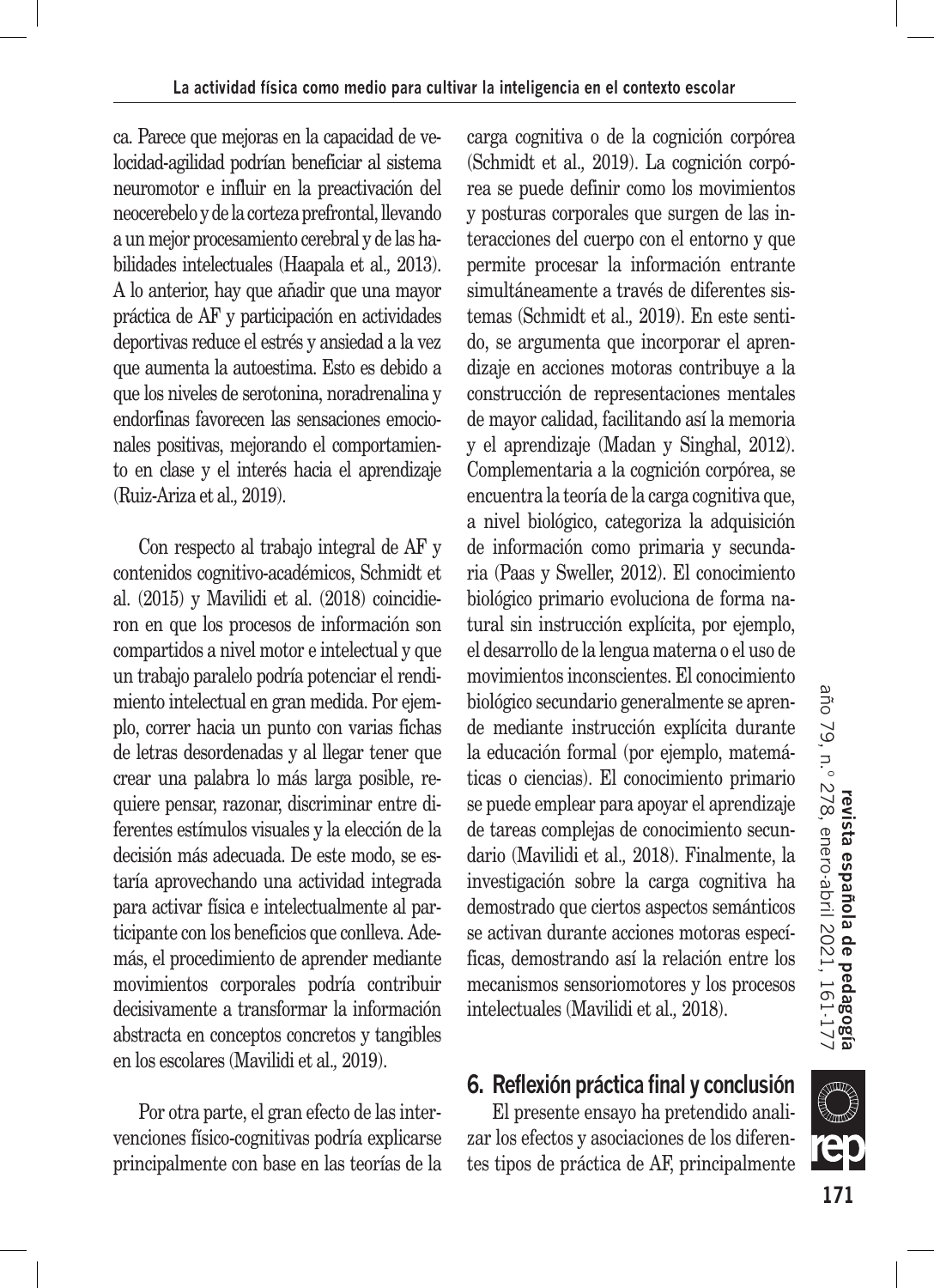escolar, en la respuesta intelectual de niños y adolescentes. Las investigaciones que han implementado programas específicos de AF en momentos como la llegada al centro educativo, el inicio de la jornada escolar, los descansos entre clases y los recreos, así como el empleo de AF integrada dentro de la sesión de clase ordinaria, han mostrado mayoritariamente un efecto positivo en las capacidades intelectuales de niños y adolescentes que podría contribuir significativamente a la mejora de su aprendizaje. Se sugiere la puesta en práctica de programas de promoción de la AF diaria que incluyan 25 minutos o más de desplazamiento activo al centro y/o inicios escolares activos, la inclusión de al menos algún descanso activo de 4-5 minutos, sesiones de entre 30-45 minutos de clases académicas integradas físicamente activas, durante dos o tres días a la semana, así como el uso de los recreos activos. Establecer programas a largo plazo que estimulen la AF extraescolar y la mejora del nivel de condición física sería ideal para potenciar aún más los beneficios cognitivo-académicos. Para ello, el trabajo cooperativo entre familias, estamentos educativos y profesorado se hace clave dentro de este proceso educativo. El profesor de Educación Física podría coordinar y asesorar de forma integral estas intervenciones.

# **Referencias bibliográficas**

Åberg, M. A. I., Pedersen, N. L., Torén, K., Svartengren, M., Bäckstrand, B., Johnsson, T., Cooper-Kuhn, C. M., Åberg, N. D., Nilsson, M. y Kuhn, H. G. (2009). Cardiovascular fitness is associated with cognition in young adulthood [La condición cardiovascular en los primeros años de la edad adulta y el futuro comportamiento suicida en hombres estudiados durante 42 años]. *Proceedings of the*  *National Academy of Sciences of the United States of America, 106* (49), 20906 -20911. https://doi. org/10.1073/pnas.0905307106

- Adkins, D. L., Boychuk, J., Remple, M. S. y Kleim, J. A. (2006). Motor training induces experience-specific patterns of plasticity across motor cortex and spinal cord [El entrenamiento motor induce patrones de plasticidad específicos en cada experiencia a través de la corteza motora y la médula espinal]. *Journal of Applied Physiology, 101* (6), 1776-1782. https://doi.org/10.1152/japplphysiol.00515.2006
- Altenburg, T. M., Chinapaw, M. J. M. y Singh, A. S. (2015). Effects of one versus two bouts of moderate intensity physical activity on selective attention during a school morning in Dutch primary schoolchildren: A randomized controlled trial [Efectos de una o dos sesiones de actividad física de intensidad moderada sobre la atención selectiva durante una mañana lectiva en los niños holandeses de primaria: un ensayo controlado aleatorio]. *Journal of Science and Medicine in Sport, 19* (10), 820-824. https://doi.org/10.1016/j.jsams.2015.12.003
- Ardoy, D. N., Fernández-Rodríguez, J. M., Jiménez-Pavón, D., Castillo, R., Ruiz, J. R. y Ortega, F. B. (2014). A Physical Education trial improves adolescents' cognitive performance and academic achievement: The EDUFIT study [Un programa de Educación Física mejora el rendimiento cognitivo y académico de los adolescentes: el estudio EDUFIT]. *Scandinavian Journal of Medicine & Science in Sports, 24* (1), e52-e61. https://doi. org/10.1111/sms.12093
- Bartholomew, J. B., Golaszewski, N. M., Jowers, E., Korinek, E., Roberts, G., Fall, A. y Vaughn, S. (2018). Active learning improves on-task behaviors in 4th grade children [El aprendizaje activo mejora el comportamiento durante el desarrollo de las tareas en los niños de 4º grado]. *Preventive Medicine, 111*, 49-54. https://doi.org/10.1016/j.ypmed.2018.02.023
- Bradley, J., Keane, F. y Crawford, S. (2013). School sport and academic achievement [El deporte escolar y el rendimiento académico]. *Journal of School Health, 83* (1), 8-13. https://doi.org/10.1111/j.1746- 1561.2012.00741.x
- Brown, B. J. (1977). The effect of an isometric strength program on the intellectual and social development of trainable retarded males [El efecto de un programa de fuerza isométrica en el desarrollo in-

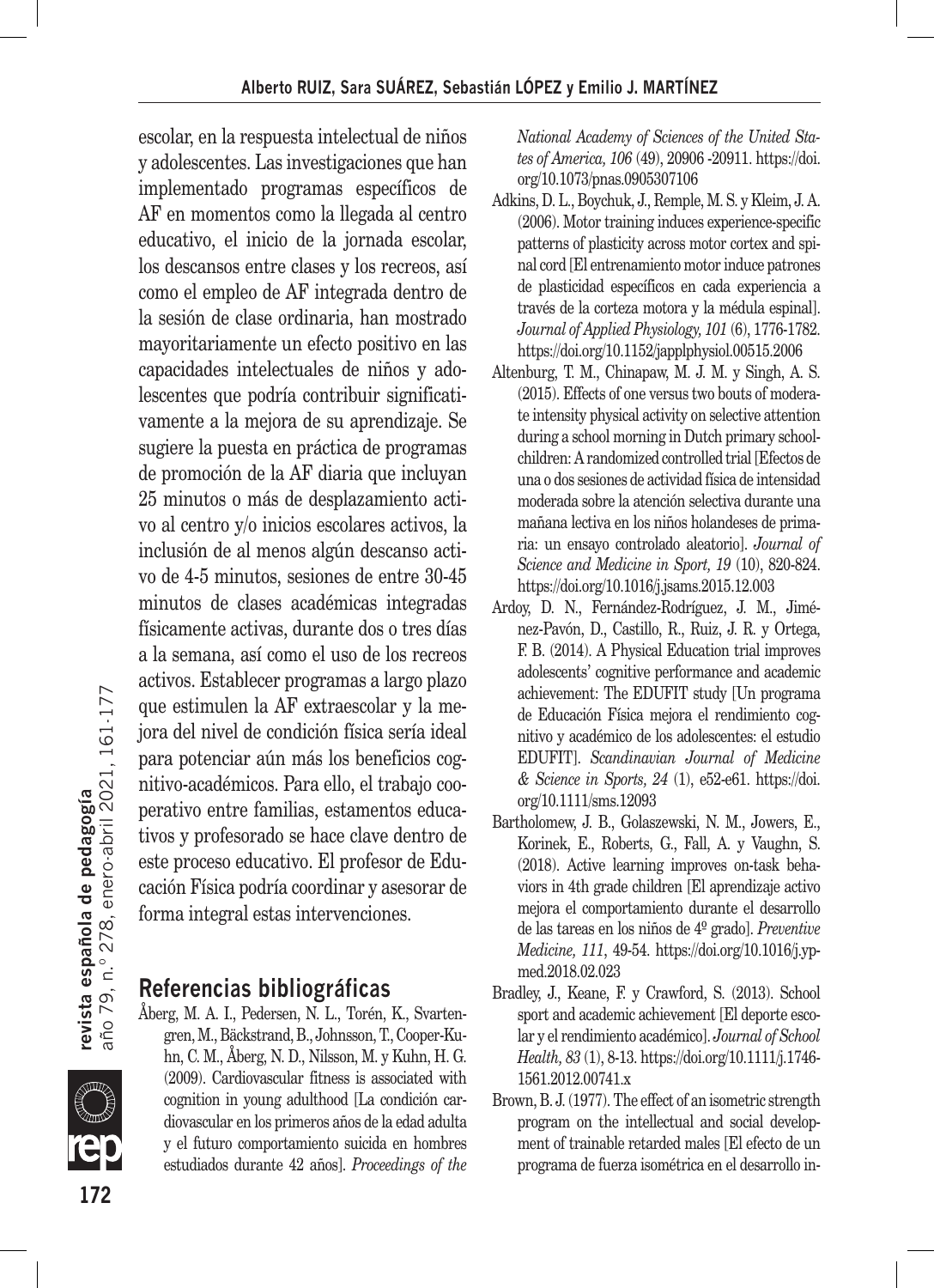telectual y social de varones con discapacidad intelectual]. *American Corrective Therapy Journal*, *31*  (2), 44-48.

- Chaddock-Heyman, L., Hillman, C. H., Cohen, N. J. y Kramer, A. F. (2014). III. The importance of physical activity and aerobic fitness for cognitive control and memory in children [La importancia de la actividad física y la aptitud aeróbica para el control cognitivo y la memoria en los niños]. *Monographs of the Society for Research in Child Development, 79* (4), 25-50. https://doi.org/10.1111/mono.12129
- Corder, W. O. (1966). Effects of physical education on the intellectual, physical, and social development of educable mentally retarded boys [Efectos de la educación física en el desarrollo intelectual, físico y social de los niños con discapacidad intelectual]. *Exceptional Children*, *32* (6), 357-366.
- Costigan, S. A., Eather, N., Plotnikoff, R. C., Hillman, C. H. y Lubans, D. R. (2016). High-intensity interval training for cognitive and mental health in adolescents [El efecto del entrenamiento en intervalos de alta intensidad sobre la salud cognitiva y mental en adolescentes]. *Medicine & Science in Sports & Exercise, 48* (10), 1985-1993. https://doi. org/10.1249/MSS.0000000000000993
- Da Costa, B. G., da Silva, K. S., da Silva, J. A., Minatto, G., de Lima, L. R. y Petroski, E. L. (2017). Sociodemographic, biological, and psychosocial correlates of light-and moderate-to-vigorous-intensity physical activity during school time, recesses, and physical education classes [Correlaciones sociodemográficas, biológicas y psicosociales de la actividad física de intensidad ligera y moderada a vigorosa durante el tiempo escolar, los recreos y las clases de educación física]. *Journal of Sport and Health Science, 8* (2), 177-182. https://doi.org/10.1016/j.jshs.2017.05.002
- Domazet, S. L., Tarp, J., Huang, T., Gejl, A. K., Andersen, L. B., Froberg, K. y Bugge, A. (2016). Associations of physical activity, sports participation and active commuting on mathematic performance and inhibitory control in adolescents [Asociaciones de actividad física, participación deportiva y desplazamiento activo en el desempeño matemático y el control de la inhibición en adolescentes]. *PloS One*, *11* (1), e0146319.
- Donnelly, J. E., Hillman, C. H., Greene, J. L., Hansen, D. M., Gibson, C. A., Sullivan, D. K. y Herrmann, S. D. (2017). Physical activity and academic achievement across the curriculum: Results from a

3-year cluster-randomized trial [La actividad física y los logros académicos en todo el plan de estudios: resultados de un ensayo aleatorio de 3 años de duración]. *Preventive Medicine, 99*, 140-145. https:// doi.org/10.1016/j.ypmed.2017.02.006

- Donnelly, J. E. y Lambourne, K. (2011). Classroom-based physical activity, cognition, and academic achievement [Actividad física, cognición y logros académicos en el aula]. *Preventive Medicine, 52,* S36-S42. https://doi.org/10.1016/j.ypmed.2011.01.021
- Drummy, C., Murtagh, E. M., McKee, D. P., Breslin, G., Davison, G. W. y Murphy, M. H. (2016). The effect of a classroom activity break on physical activity levels and adiposity in primary school children [El efecto de una pausa en la actividad del aula sobre los niveles de actividad física y la adiposidad en los niños de la educación primaria]. *Journal of Paediatrics and Child Health, 52* (7), 745-749. https:// doi.org/10.1111/jpc.13182
- Esteban-Cornejo, I., Tejero-González, C. M., Martínez-Gómez, D., Del-Campo, J., González-Galo, A., Padilla-Moledo, C. y Veiga, O. L. (2014). Independent and combined influence of the components of physical fitness on academic performance in youth [Influencia independiente y combinada de los componentes de la aptitud física en el rendimiento académico de los jóvenes]. *The Journal of Pediatrics*, *165* (2), 306-312.e2. https://doi.org/10.1016/j. jpeds.2014.04.044
- Esteban-Cornejo, I., Tejero-González, C. M., Sallis, J. F. y Veiga, O. L. (2015). Physical activity and cognition in adolescents: A systematic review [La actividad física y la cognición en los adolescentes: Una revisión sistemática]. *Journal of Science and Medicine in Sport, 18* (5), 534-539. https://doi.org/10.1016/j.jsams.2014.07.007
- García-Hermoso, A., Hormazábal-Aguayo, I., Fernández-Vergara, O., González-Calderón, N., Russell-Guzmán, J., Vicencio-Rojas, F. y Ramírez-Vélez, R. (2020). A before-school physical activity intervention to improve cognitive parameters in children: The Active-Start study [Una intervención de actividad física antes de las clases para mejorar los parámetros cognitivos de los niños: El estudio Active-Start]. *Scandinavian Journal of Medicine and Science in Sports*, *30* (1), 108-116. https://doi.org/10.1111/sms.13537
- García-Hermoso, A., Saavedra, J. M., Olloquequi, J. y Ramírez-Vélez, R. (2017). Associations between the duration of active commuting to school and acade-

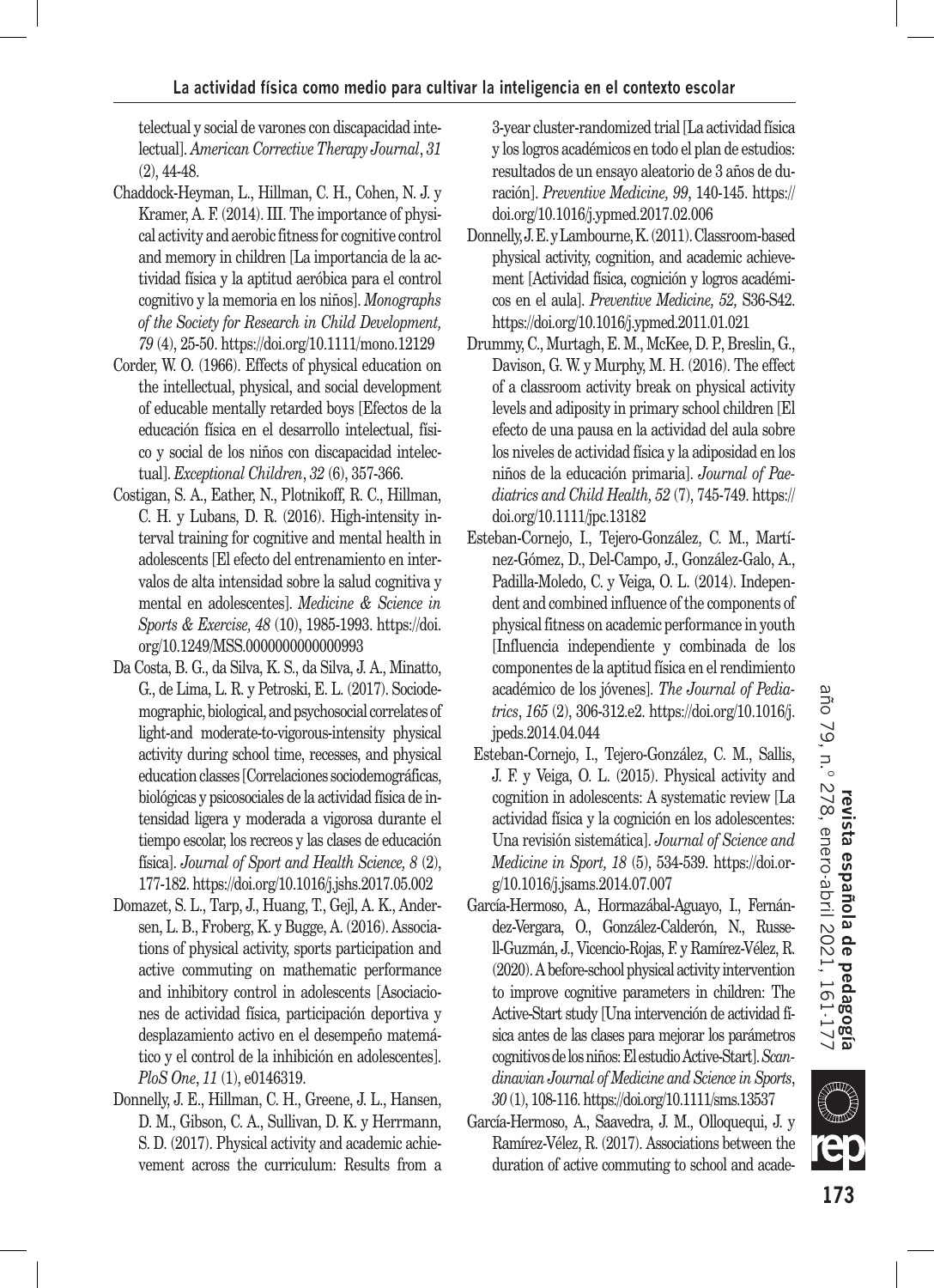mic achievement in rural Chilean adolescents [Asociaciones entre la duración de los desplazamientos activos a la escuela y el rendimiento académico de los adolescentes de las zonas rurales de Chile]. *Environmental Health and Preventive Medicine*, *22*, Article 31. https://doi.org/10.1186/s12199-017-0628-5

- Gardner, H. (1983). *Frames of mind: The theory of multiple intelligences [Marcos de la Mente: La teoría de las inteligencias múltiples]*. Basic Books.
- Goldstein, H. S. (1987). Skeletal maturity and cognitive development of 12- to 17-year old males [La madurez esquelética y el desarrollo cognitivo de los varones de 12 a 17 años de edad]. *Developmental Medicine and Child Neurology*, *29* (3), 348-50.
- Guijarro-Romero, S., Mayorga-Vega, D., Casado-Robles, C. y Viciana, J. (2019). Una unidad didáctica intermitente de acondicionamiento físico solo mejora los niveles de capacidad cardiorrespiratoria de los estudiantes con un perfil no saludable de condición física. *Retos, 38* (38), 8-15. https://doi. org/10.47197/retos.v38i38.73605
- Haapala, E. (2013). Cardiorespiratory fitness and motor skills in relation to cognition and academic performance in children - A review [La aptitud cardiorrespiratoria y las habilidades motoras en relación con la cognición y el rendimiento académico en los niños - Una revisión]. *Journal of Human Kinetics, 36* (1), 55-68. https://doi.org/10.2478/hukin-2013-0006
- Hillman, C. H., Buck, S. M., Themanson, J. R., Pontifex, M. B. y Castelli, D. M. (2009). Aerobic fitness and cognitive development: Event-related brain potential and task performance indices of executive control in preadolescent children [Ejercicio aeróbico y desarrollo cognitivo: Potencial cerebral relacionado con los eventos e índices de rendimiento de tareas de control ejecutivo en niños preadolescents]. *Developmental Psychology*, *45* (1), 114-129. https://doi.org/10.1037/a0014437
- Hillman C. H., Erickson K. I. y Kramer A. F. (2008). Be smart, exercise your heart: exercise effects on brain and cognition [Sé inteligente, ejercita tu corazón: los efectos del ejercicio en el cerebro y la cognición]. *Nature Reviews Neuroscience, 9* (1), 58-65. https://doi.org/10.1038/nrn2298
- Hogan, H. (1978). IQ self-estimates of males and females [Autoestimaciones del coeficiente intelectual de hombres y mujeres]. *Journal of Social Psychology, 106*, 137-138.
- Howie, E. K., Beets, M. W. y Pate, R. R. (2014). Acute classroom exercise breaks improve on-task behavior in 4th and 5th grade students: A dose-response [Pausas de actividad física intensa en el aula mejoran el comportamiento durante la realización de las tareas de los alumnos de 4.º y 5.º grado: Una dosis-respuesta]. *Mental Health and Physical Activity, 7* (2), 65-71. https://doi.org/10.1016/j. mhpa.2014.05.002
- Ma, J. K., Le Mare, L. y Gurd, B. J. (2014). Four minutes of in-class high-intensity interval activity improves selective attention in 9-to 11-year olds [Cuatro minutos de una actividad interválica de alta intensidad en clase mejora la atención selectiva en niños de 9 a 11 años]. *Applied Physiology, Nutrition, and Metabolism, 40* (3), 238-244. https://doi.org/10.1139/apnm-2014-0309
- Madan, C. R. y Singhal, A. (2012). Using actions to enhance memory: Effects of enactment, gestures, and exercise on human memory [Uso de acciones para mejorar la memoria: efectos de la representación, los gestos y el ejercicio en la memoria humana]. *Frontiers in Psychology, 3*, Artículo 507. https://doi.org/10.3389/fpsyg.2012.00507
- Martínez-Gómez, D., Ruiz, J. R., Gómez-Martínez, S., Chillón, P., Rey-López, J. P., Díaz, L. E. y Marcos, A. (2011). Active commuting to school and cognitive performance in adolescents: The AVENA study [Desplazamiento activo a la escuela y rendimiento cognitivo en adolescentes: el estudio de AVENA]. *Archives of Pediatrics & Adolescent Medicine, 165* (4), 300-305. https://doi.org/10.1001/archpediatrics.2010.244
- Martínez-López, E. J., de la Torre-Cruz, M. J., Suárez-Manzano, S. y Ruiz-Ariza, A. (2018). 24 sessions of monitored cooperative high-intensity interval training improves attention-concentration and mathematical calculation in secondary school [24 sesiones de entrenamiento cooperativo interválico de alta intensidad monitorizadas mejoran la atención-concentración y el cálculo matemático en la educación secundaria]. *Journal of Physical Education and Sport, 18* (3), 1572-1582. https://doi.org/10.7752/jpes.2018.03232
- Martínez-López, E. J., Ruiz-Ariza, A., de la Torre-Cruz, M. y Suárez-Manzano, S. (2020). Alternatives of physical activity within school times and effects on cognition. A systematic review and educational practical guide [Alternativas de actividad física dentro del horario escolar y sus efectos en la cognición.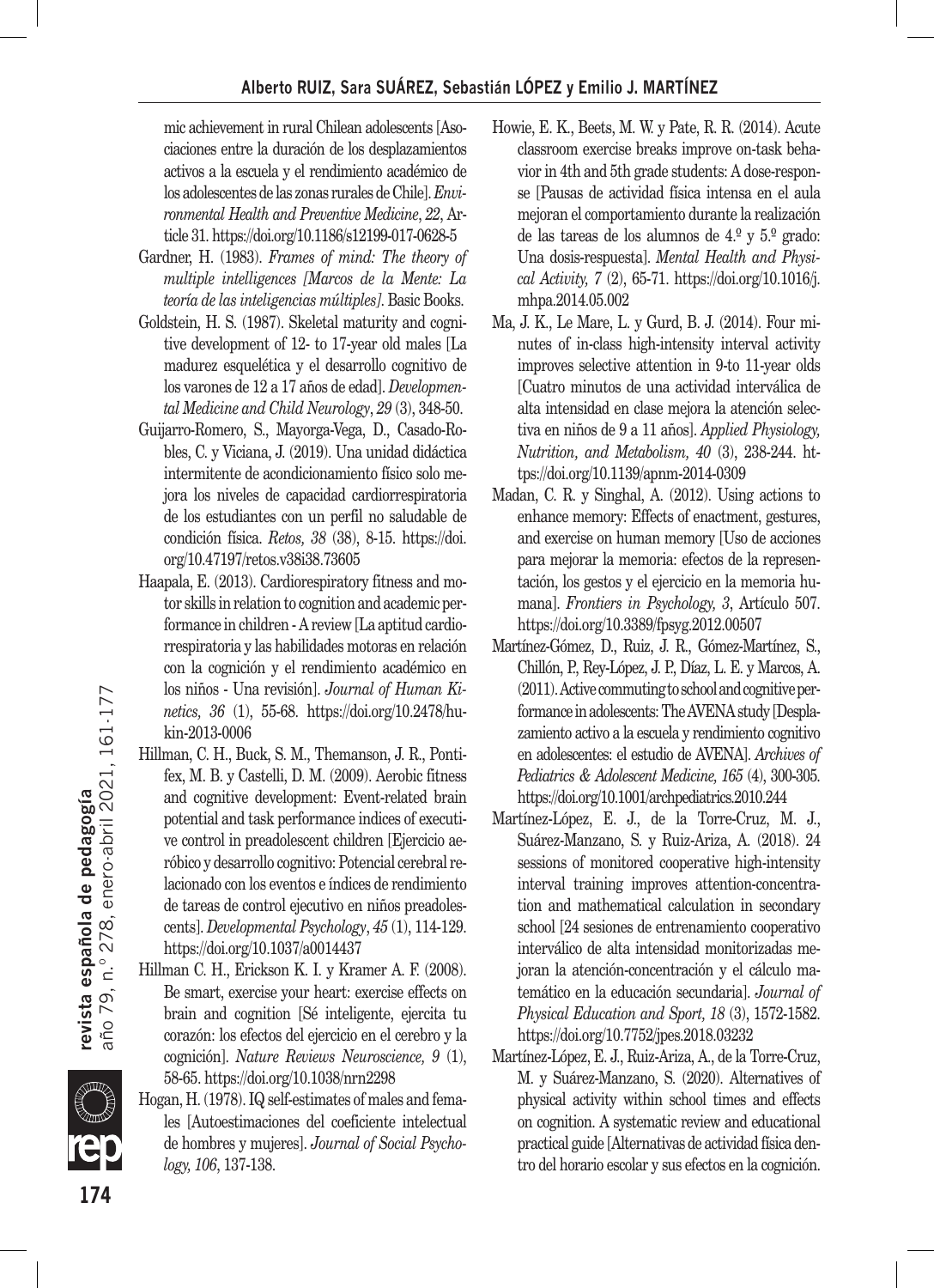Una revisión sistemática y una guía práctica educativa]. *Psicología Educativa*. Publicación anticipada en línea. https://doi.org/10.5093/psed2020a16

- Mavilidi, M. F., Drew, R., Morgan, P. J., Lubans, D. R., Schmidt, M. y Riley, N. (2020). Effects of different types of classroom physical activity breaks on children's on-task behaviour, academic achievement and cognition [Los efectos de los diferentes tipos de pausas de actividad física en el aula sobre el comportamiento de los niños en las tareas, el rendimiento académico y la cognición.]. *Acta Paediatrica, International Journal of Paediatrics*, *109* (1), 158-165. https://doi.org/10.1111/apa.14892
- Mavilidi, M., Lubans, D. R., Eather, N., Morgan, P. y Riley, N. (2018). Preliminary efficacy and feasibility of «Thinking While Moving in English»: A program with physical activity integrated into primary school English lessons [Eficacia y viabilidad preliminares de «Thinking While Moving in English»: Un programa con actividad física integrado en las clases de inglés de educación primaria]. *Children, 5* (8), Artículo 109. https://doi. org/10.3390/children5080109
- Mavilidi, M. F., Lubans, D. R., Morgan, P. J., Miller, A., Eather, N., Karayanidis, F. y Riley, N. (2019). Integrating physical activity into the primary school curriculum: Rationale and study protocol for the «Thinking while Moving in English» cluster randomized controlled trial [Integración de la actividad física en el currículo de educación primaria: justificación y protocolo de estudio del ensayo controlado aleatorio del grupo «Thinking while Moving in English»]. *BMC Public Health, 19*, Artículo 379. https://doi.org/10.1186/s12889-019-6635-2
- Mavilidi, M. F., Okely, A. D., Chandler, P., Cliff, D. P. y Paas, F. (2015). Effects of integrated physical exercises and gestures on preschool children's foreign language vocabulary learning [Efectos de los ejercicios y gestos físicos integrados en el aprendizaje de vocabulario en lengua extranjera de los niños en edad preescolar]. *Educational Psychology Review, 27*, 413-426. https://doi.org/10.1007/s10648-015-9337-z
- Mezcua-Hidalgo, A., Ruiz-Ariza, A., Suárez-Manzano, S. y Martínez-López, E. J. (2019). 48-hour effects of monitored cooperative high-intensity interval training on adolescent cognitive functioning [Efectos durante 48 horas del entrenamiento interválico de alta intensidad, cooperativo y monitorizado, sobre el funcionamiento cognitivo de los adolescentes].

*Perceptual and Motor Skills, 126* (2), 202-222. https://doi.org/10.1177/0031512518825197

- Mezcua-Hidalgo, A., Ruiz-Ariza, A., Loureiro, V. y Martínez-López, E. J. (2020). Capacidades físicas y su relación con la memoria, cálculo matemático, razonamiento lingüístico y creatividad en adolescentes. *Retos*, *37*, 473-479.
- Mullender-Wijnsma, M. J., Hartman, E., de Greeff, J. W., Bosker, R. J., Doolaard, S. y Visscher, C. (2015). Moderate-to-vigorous physically active academic lessons and academic engagement in children with and without a social disadvantage: A within subject experimental design [Lecciones académicas físicamente activas a moderada-vigorosa intensidad y compromiso académico en niños con y sin desventajas sociales: Un diseño experimental dentro de la asignatura]. *BMC Public Health, 15*, Artículo 404. https://doi.org/10.1186/s12889-015-1745-y
- Mullender-Wijnsma, M. J., Marijke, J., Hartman, E., de Greeff, J. W., Doolaard, S., Bosker, R. J. y Visscher, C. (2016). Physically active math and language lessons improve academic achievement: A cluster randomized controlled trial [Las lecciones de matemáticas e idiomas físicamente activas mejoran el rendimiento académico: Un ensayo controlado y aleatorio por grupos]. *Pediatrics, 137* (3), 1-9. https://doi.org/10.1542/peds.2015-2743
- Paas, F. y Sweller, J. (2012). An evolutionary upgrade of cognitive load theory: Using the human motor system and collaboration to support the learning of complex cognitive tasks [Una actualización evolutiva de la teoría de la carga cognitiva: Usar el sistema motor humano y la colaboración para apoyar el aprendizaje de tareas cognitivas complejas]. *Educational Psychology Review, 24*, 27-45. https:// doi.org/10.1007/s10648-011-9179-2
- Pérez-Sánchez, L., Carpintero-Molina, E., Beltrán-Llera J. y Baillo-Rodríguez De Las Heras, M. C. (2012). Estimación de la inteligencia en los adolescentes. **revista española de pedagogía***, 70* (253), 463-478.
- Petrides, K. V., Mikolajczak, M., Mavroveli, S., Sánchez-Ruiz, M. J., Furnham, A. y Pérez-González, J. C. (2016). Developments in trait emotional intelligence research [Avances en la investigación de los rasgos de la inteligencia emocional]. *Emotion Review*, *8* (4), 335-341. https://doi. org/10.1177/1754073916650493
- Reed, J. A., Einstein, G., Hahn, E., Hooker, S. P., Gross, V. P. y Kravitz, J. (2010). Examining the impact of



**tur**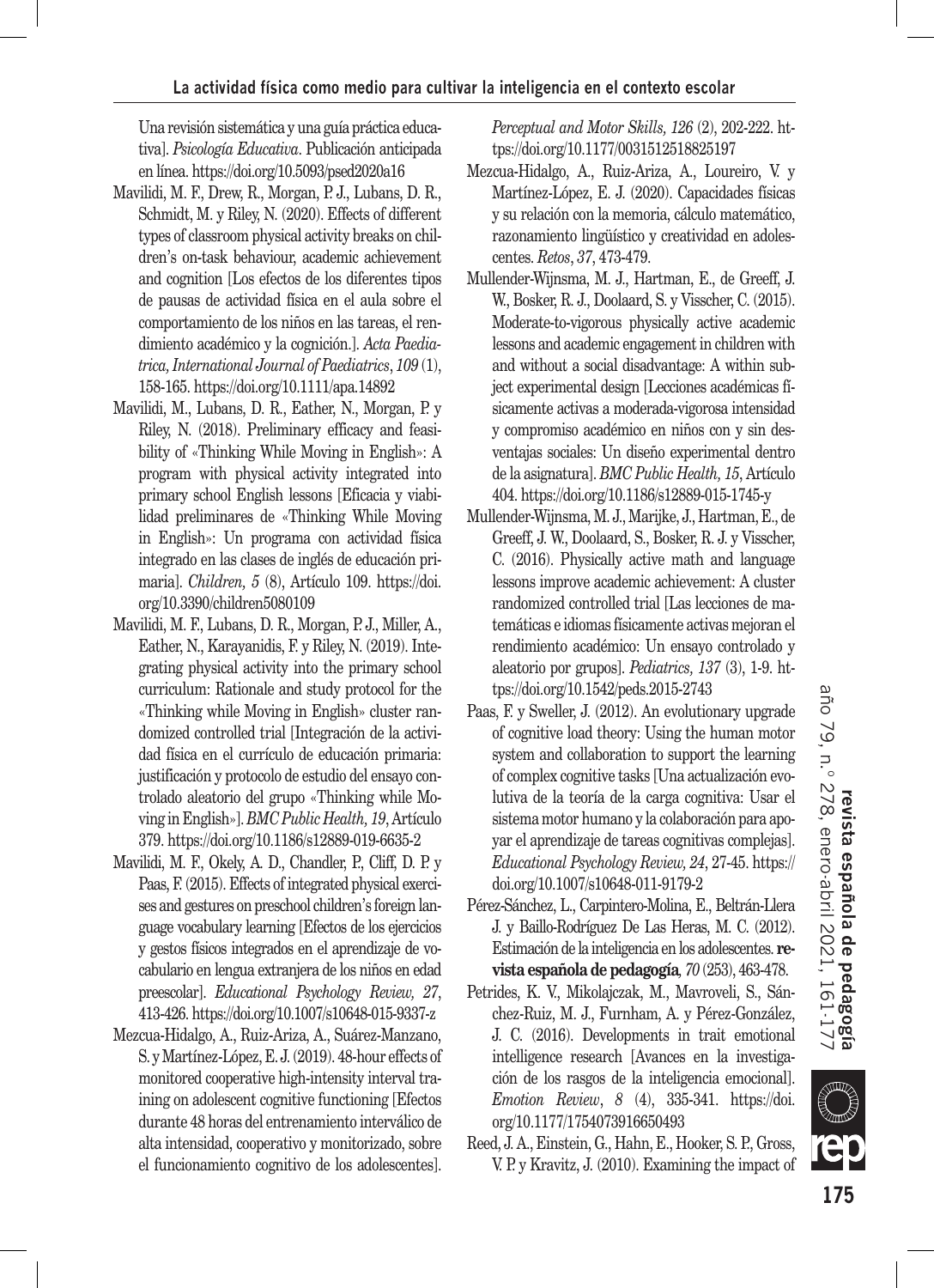integrating physical activity on fluid intelligence and academic performance in an elementary school setting: A preliminary investigation [Analizando el impacto de la integración de la actividad física en la inteligencia fluida y en el rendimiento académico, en un entorno de educación básica: una investigación preliminar]. *Journal of Physical Activity and Health, 7* (3), 343-351. https://doi. org/10.1123/jpah.7.3.343

- Ruiz-Ariza, A., de la Torre-Cruz, M. J., Redecillas-Peiro, M. T. y Martínez-López, E. J. (2015). Influence of active commuting on happiness, well-being, psychological distress and body shape in adolescents [Influencia de los desplazamientos activos en la felicidad, el bienestar, la angustia psicológica y la imagen corporal de los adolescentes]. *Gaceta Sanitaria*, *29* (6), 454-457. https://doi.org/10.1016/j. gaceta.2015.06.002
- Ruiz-Ariza, A., de la Torre-Cruz, M. J., Suárez-Manzano, S. y Martínez-López, E. J. (2017a). Active commuting to school influences on academic performance of Spanish adolescent girls [Los desplazamientos activos a la escuela influyen en el rendimiento académico de las adolescentes españolas]. *Retos*, *32*, 39-43. https://doi.org/10.47197/ retos.v0i32.51614
- Ruiz-Ariza, A., Grao-Cruces, A., de Loureiro, N. E. M. y Martínez-López, E. J. (2017b). Influence of physical fitness on cognitive and academic performance in adolescents: A systematic review from 2005-2015 [Influencia de la aptitud física en el rendimiento cognitivo y académico de los adolescentes: un examen sistemático de 2005 a 2015]. *International Review of Sport and Exercise Psychology, 10* (1), 108-133. https://doi.org/10.1080/1 750984X.2016.1184699
- Ruiz-Ariza, A., Suárez-Manzano, S., López-Serrano, S. y Martínez-López, E. J. (2019). The effect of cooperative high-intensity interval training on creativity and emotional intelligence in secondary school: A randomised controlled trial [El efecto del entrenamiento cooperativo a intervalos de alta intensidad sobre la creatividad y la inteligencia emocional en la escuela secundaria: un ensayo controlado aleatorio]. *European Physical Education Review, 25* (2), 355-373. https://doi.org/10.1177/1356336X17739271
- Schmidt, M., Benzing, V., Wallman-Jones, A. R., Mavilidi, M.-F., Lubans, D. y Paas, F., (2019). Embo-

died learning in the classroom: Effects on primary school children's attention and foreign language vocabulary learning [El aprendizaje encarnado en el aula: efectos en la atención de los niños de la escuela primaria y el aprendizaje de vocabulario en lenguas extranjeras]. *Psychology of Sport and Exercise, 43*, 45-54. https://doi.org/10.1016/j.psychsport.2018.12.017

- Schmidt, M., Jäger, K., Egger, F., Roebers, C. M. y Conzelmann, A. (2015). Cognitively engaging chronic physical activity, but not aerobic exercise affects executive functions in primary school children: A group-randomized controlled trial [La actividad física crónica, pero no el ejercicio aeróbico, afecta a las funciones ejecutivas de los niños de la escuela primaria: un ensayo controlado aleatorio de grupo]. *Journal Sport Exercice Psychol, 37* (6), 575- 591. https://doi.org/10.1123/jsep.2015-0069
- Sleiman, S. F., Henry, J., Al-Haddad, R., El Hayek, L., Haidar, E. A., Stringer, T. y Ninan, I. (2016). Exercise promotes the expression of brain derived neurotrophic factor (BDNF) through the action of the ketone body -hydroxybutyrate [El ejercicio promueve la expresión del factor neurotrófico derivado del cerebro (BDNF) a través de la acción del cuerpo cetónico -hidroxibutirato]. *Elife, 5*, Artículo e15092. https://doi.org/10.7554/eLife.15092
- Sternberg, R. J. (1985). *Beyond IQ: A triarchic theory of intelligence. [Más allá del coeficiente intelectual: una teoría triárquica de la inteligencia]*. Cambridge University Press.
- Steele, R. M., van Sluijs, E. M., Sharp, S. J., Landsbaugh, J. R., Ekelund, U. y Griffin, S. J. (2010). An investigation of patterns of children's sedentary and vigorous physical activity throughout the week [Una investigación de los patrones de la actividad física sedentaria y vigorosa de los niños durante la semana]. *International Journal of Behavioral Nutrition and Physical Activity, 7* (1), 88. https:// doi.org/10.1186/1479-5868-7-88
- Tomporowski, P. D., Davis, C. L., Miller, P. H. y Naglieri, J. A. (2008). Exercise and children's intelligence, cognition, and academic achievement [El ejercicio y la inteligencia, la cognición y los logros académicos de los niños]. *Educational Psychology Review, 20* (2), Artículo 111. https://doi.org/10.1007/ s10648-007-9057-0
- Van den Berg, V., Saliasi, E., de Groot, R. H., Chinapaw, M. J. y Singh, A. S. (2019). Improving cogni-